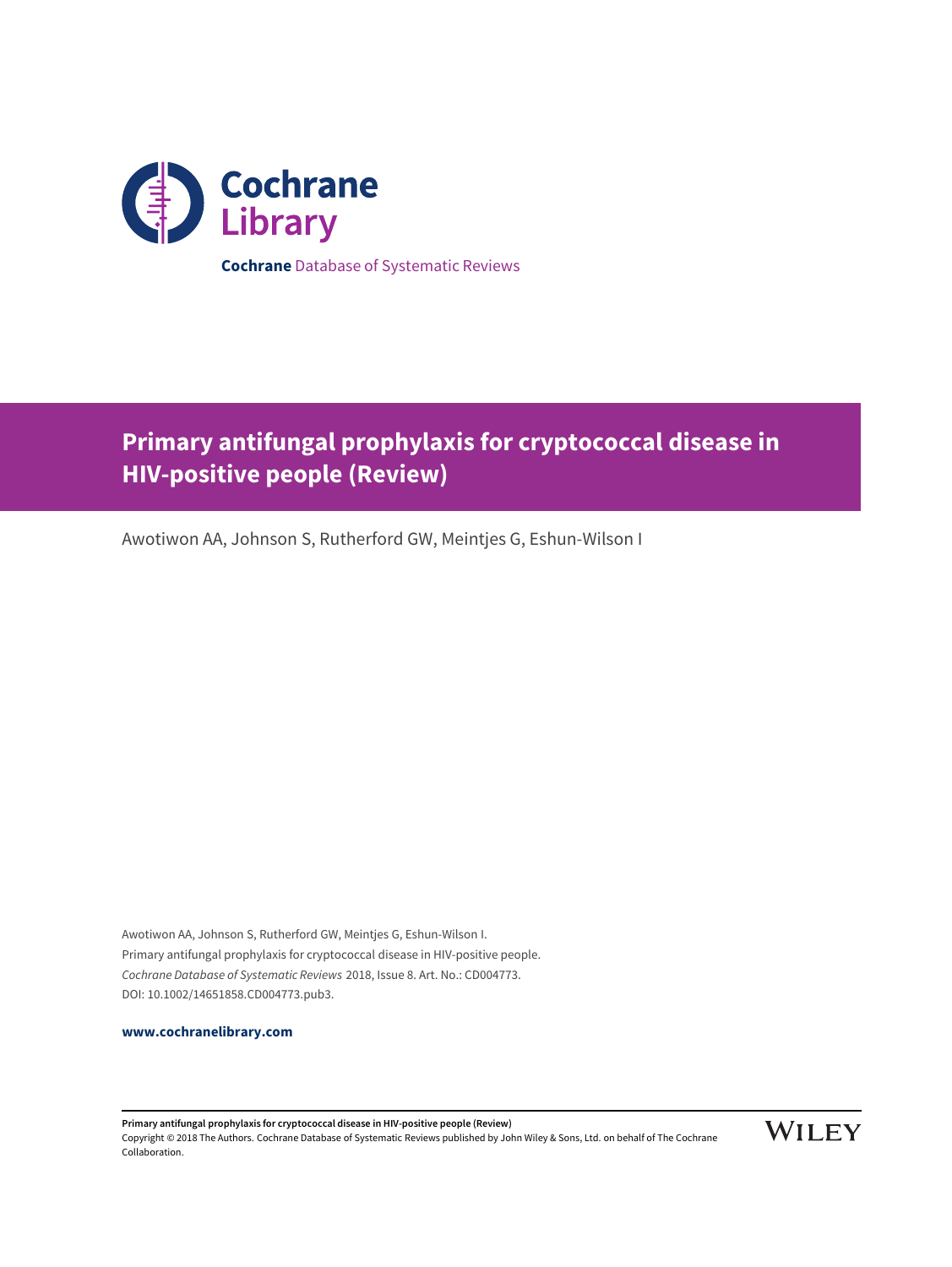# **TABLE OF CONTENTS**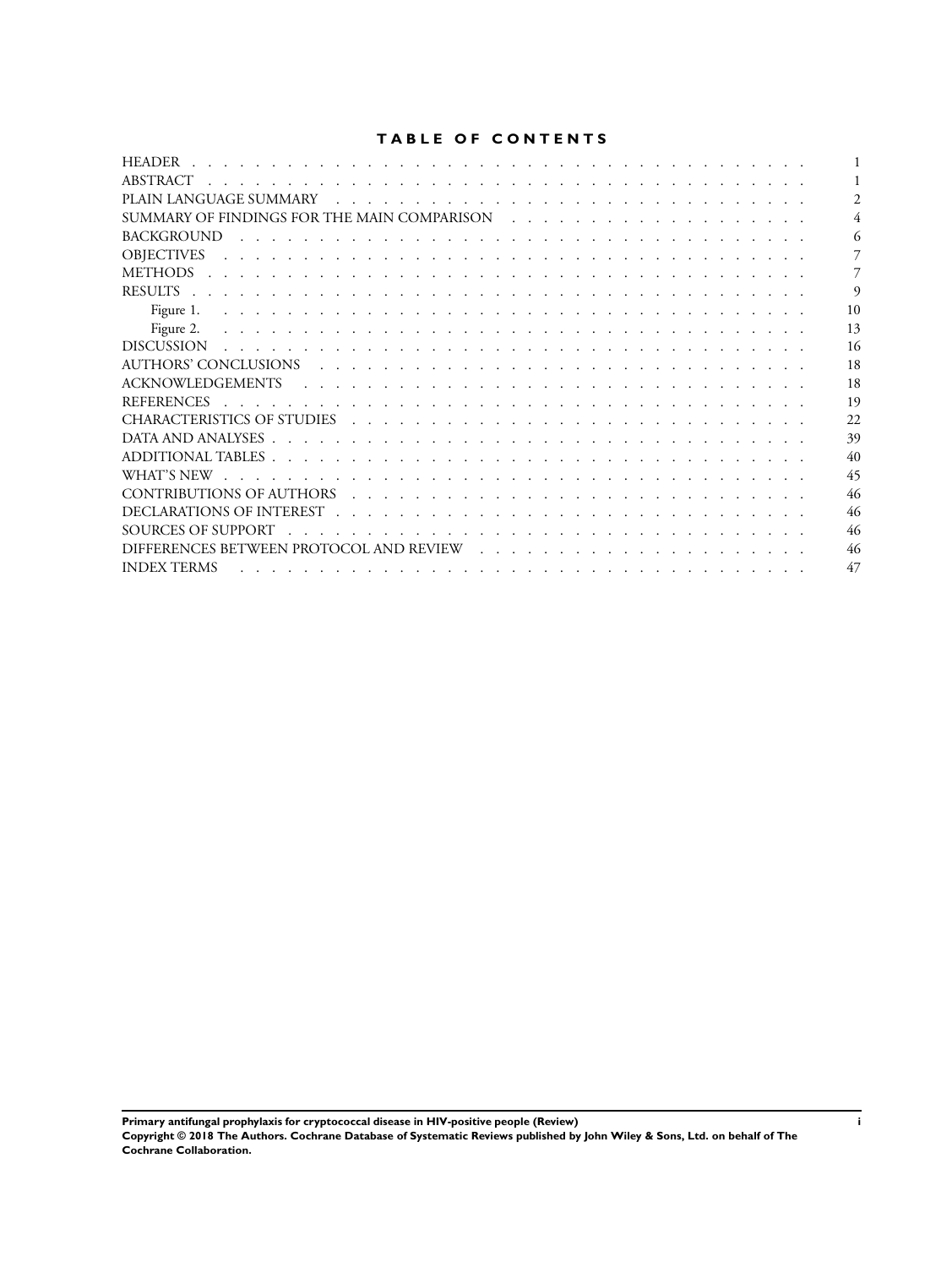**[Intervention Review]**

# **Primary antifungal prophylaxis for cryptococcal disease in HIV-positive people**

Ajibola A Awotiwon<sup>1,2a</sup>, Samuel Johnson<sup>3b</sup>, George W Rutherford<sup>4</sup>, Graeme Meintjes<sup>5</sup>, Ingrid Eshun-Wilson<sup>2</sup>

<sup>1</sup>Knowledge Translation Unit, University of Cape Town Lung Institute, Observatory, Cape Town, South Africa. <sup>2</sup>Centre for Evidence Based Health Care, Division of Epidemiology and Biostatistics, Department of Global Health, Faculty of Medicine and Health Sciences, Stellenbosch University, Cape Town, South Africa. <sup>3</sup>Department of Clinical Sciences, Liverpool School of Tropical Medicine, Liverpool, UK. <sup>4</sup>Global Health Sciences, University of California, San Francisco, San Francisco, California, USA. <sup>5</sup>Department of Medicine, University of Cape Town, Cape Town, South Africa

<sup>a</sup>These authors contributed equally to this work.  ${}^{b}$ These authors contributed equally to this work

Contact address: Ajibola A Awotiwon, Knowledge TranslationUnit, University of Cape Town Lung Institute, George street, Observatory, Cape Town, Western Cape, 7700, South Africa. [docjibbs@yahoo.com.](mailto:docjibbs@yahoo.com)

**Editorial group:** Cochrane Infectious Diseases Group. **Publication status and date:** New search for studies and content updated (conclusions changed), published in Issue 8, 2018.

**Citation:** Awotiwon AA, Johnson S, Rutherford GW, Meintjes G, Eshun-Wilson I. Primary antifungal prophylaxis for cryptococcal disease in HIV-positive people. *Cochrane Database of Systematic Reviews* 2018, Issue 8. Art. No.: CD004773. DOI: 10.1002/14651858.CD004773.pub3.

Copyright © 2018 The Authors. Cochrane Database of Systematic Reviews published by John Wiley & Sons, Ltd. on behalf of The Cochrane Collaboration. This is an open access article under the terms of the [Creative Commons Attribution-Non-Commercial](http://creativecommons.org/licenses/by-nc/4.0/) Licence, which permits use, distribution and reproduction in any medium, provided the original work is properly cited and is not used for commercial purposes.

# **A B S T R A C T**

### **Background**

Cryptococcal disease remains one of the main causes of death in HIV-positive people who have low cluster of differentiation 4 (CD4) cell counts. Currently, the World Health Organization (WHO) recommends screening HIV-positive people with low CD4 counts for cryptococcal antigenaemia (CrAg), and treating those who are CrAg-positive. This Cochrane Review examined the effects of an approach where those with low CD4 counts received regular prophylactic antifungals, such as fluconazole.

### **Objectives**

To assess the efficacy and safety of antifungal drugs for the primary prevention of cryptococcal disease in adults and children who are HIV-positive.

#### **Search methods**

We searched the CENTRAL, MEDLINE PubMed, Embase OVID, CINAHL EBSCOHost, WHO International Clinical Trials Registry Platform (WHO ICTRP), ClinicalTrials.gov, conference proceedings for the International AIDS Society (IAS) and Conference on Retroviruses and Opportunistic Infections (CROI), and reference lists of relevant articles up to 31 August 2017.

### **Selection criteria**

Randomized controlled trials of adults and children, who are HIV-positive with low CD4 counts, without a current or prior diagnosis of cryptococcal disease that compared any antifungal drug taken as primary prophylaxis to placebo or standard care.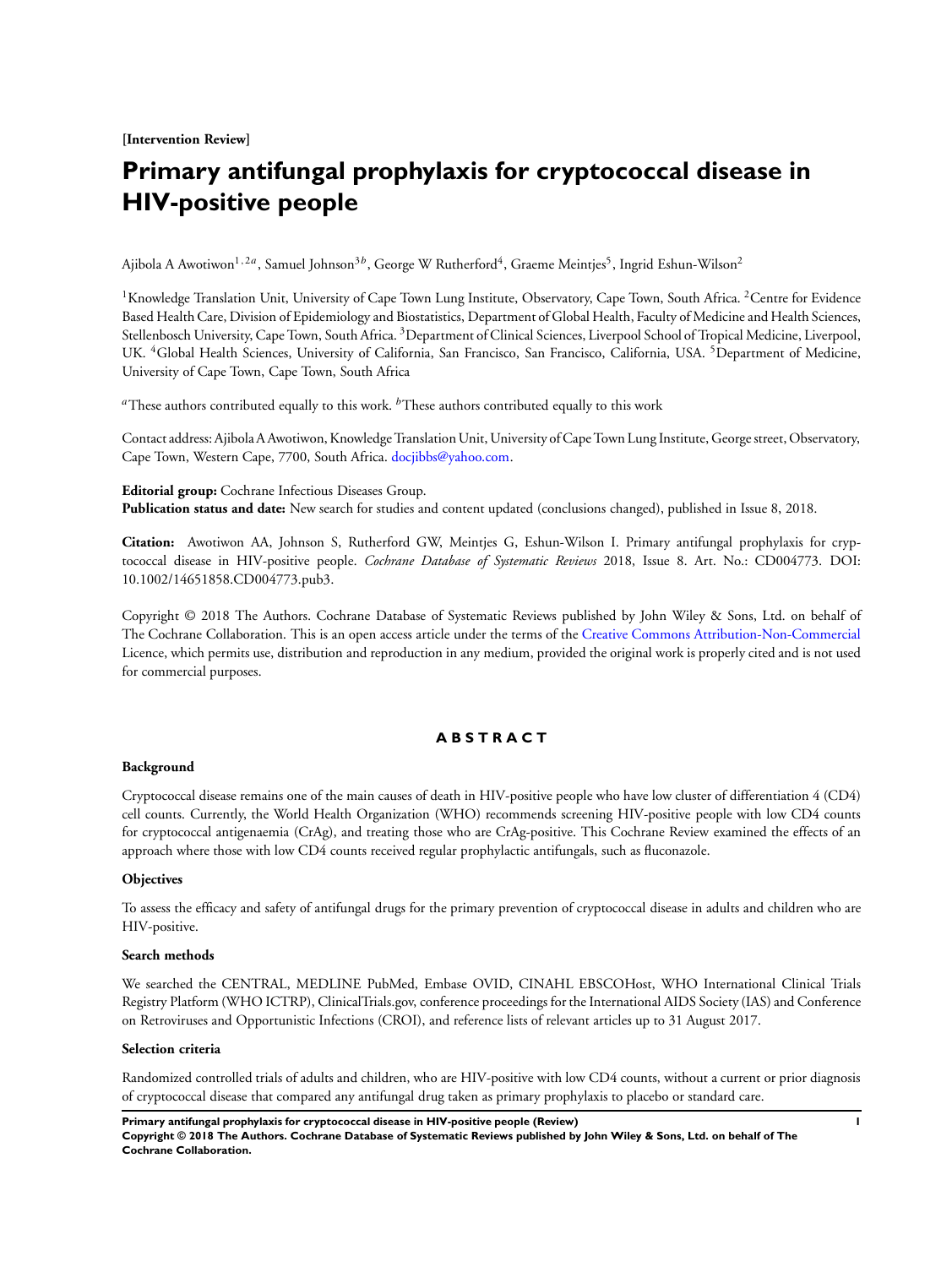### **Data collection and analysis**

Two review authors independently assessed eligibility and risk of bias, and extracted and analysed data. The primary outcome was allcause mortality. We summarized all outcomes using risk ratios (RR) with 95% confidence intervals (CI). Where appropriate, we pooled data in meta-analyses. We assessed the certainty of the evidence using the GRADE approach.

### **Main results**

Nine trials, enrolling 5426 participants, met the inclusion criteria of this review. Six trials administered fluconazole, while three trials administered itraconazole.

Antifungal prophylaxis may make little or no difference to all-cause mortality (RR 1.07, 95% CI 0.80 to 1.43; 6 trials, 3220 participants; low-certainty evidence). For cryptococcal specific outcomes, prophylaxis probably reduces the risk of developing cryptococcal disease (RR 0.29, 95% CI 0.17 to 0.49; 7 trials, 5000 participants; moderate-certainty evidence), and probably reduces deaths due to cryptococcal disease (RR 0.29, 95% CI 0.11 to 0.72; 5 trials, 3813 participants; moderate-certainty evidence). Fluconazole prophylaxis may make no clear difference to the risk of developing clinically resistant *Candida* disease (RR 0.93, 95% CI 0.56 to 1.56; 3 trials, 1198 participants; low-certainty evidence); however, there may be an increased detection of fluconazole-resistant *Candida* isolates from surveillance cultures (RR 1.25, 95% CI 1.00 to 1.55; 3 trials, 539 participants; low-certainty evidence). Antifungal prophylaxis was generally well-tolerated with probably no clear difference in the risk of discontinuation of antifungal prophylaxis compared with placebo (RR 1.01, 95% CI 0.91 to 1.13; 4 trials, 2317 participants; moderate-certainty evidence). Antifungal prophylaxis may also make no difference to the risk of having any adverse event (RR 1.07, 95% CI 0.88 to 1.30; 4 trials, 2317 participants; low-certainty evidence), or a serious adverse event (RR 1.08, 95% CI 0.83 to 1.41; 4 trials, 888 participants; low-certainty evidence) when compared to placebo or standard care.

# **Authors' conclusions**

Antifungal prophylaxis reduced the risk of developing and dying from cryptococcal disease. Therefore, where CrAG screening is not available, antifungal prophylaxis may be used in patients with low CD4 counts at diagnosis and who are at risk of developing cryptococcal disease.

# **P L A I N L A N G U A G E S U M M A R Y**

### **Preventing cryptococcal disease in HIV-positive people**

### **What is the aim of this review?**

The aim of this Cochrane Review was to find out if taking an antifungal drug regularly, such as fluconazole, prevented HIV-positive people who have low cluster of differentiation 4 (CD4) cell counts, from getting cryptococcal disease, and what the potential complications were. Cochrane researchers collected and analysed all relevant studies to answer this question, and found nine trials that looked at this question.

# **Key messages**

We found that regularly taking antifungal medication prevented HIV-positive people who had low CD4 counts from developing cryptococcal disease.We alsofound that primary prophylaxis probably reduced the number of people dying specifically from cryptococcal disease. However it probably did not reduce the number of people dying overall.

### **What was studied in the review?**

Cryptococcal disease is one of the leading causes of death for HIV-positive people who have low CD4 counts. The current recommended strategy in most countries to prevent people from developing cryptococcal disease, is to screen eligible patients with a blood test that picks up early signs of disease. We looked at trials that studied whether taking antifungal prophylaxis stopped people from dying or developing cryptococcal disease. We also looked at the side effects of the antifungal drug and whether it caused resistance to antifungal drugs in other fungal infections, such as thrush.

### **What are the main results of the review?**

We found nine trials that included 5426 participants. These trials were conducted in Australia, Canada, South Africa, the UK, the USA,Thailand, and sub-Saharan Africa. Seven trials were conducted before the availability of modern antiretroviral therapy. The participants in two large trials received modern HIV treatment regimens.

**Primary antifungal prophylaxis for cryptococcal disease in HIV-positive people (Review) 2**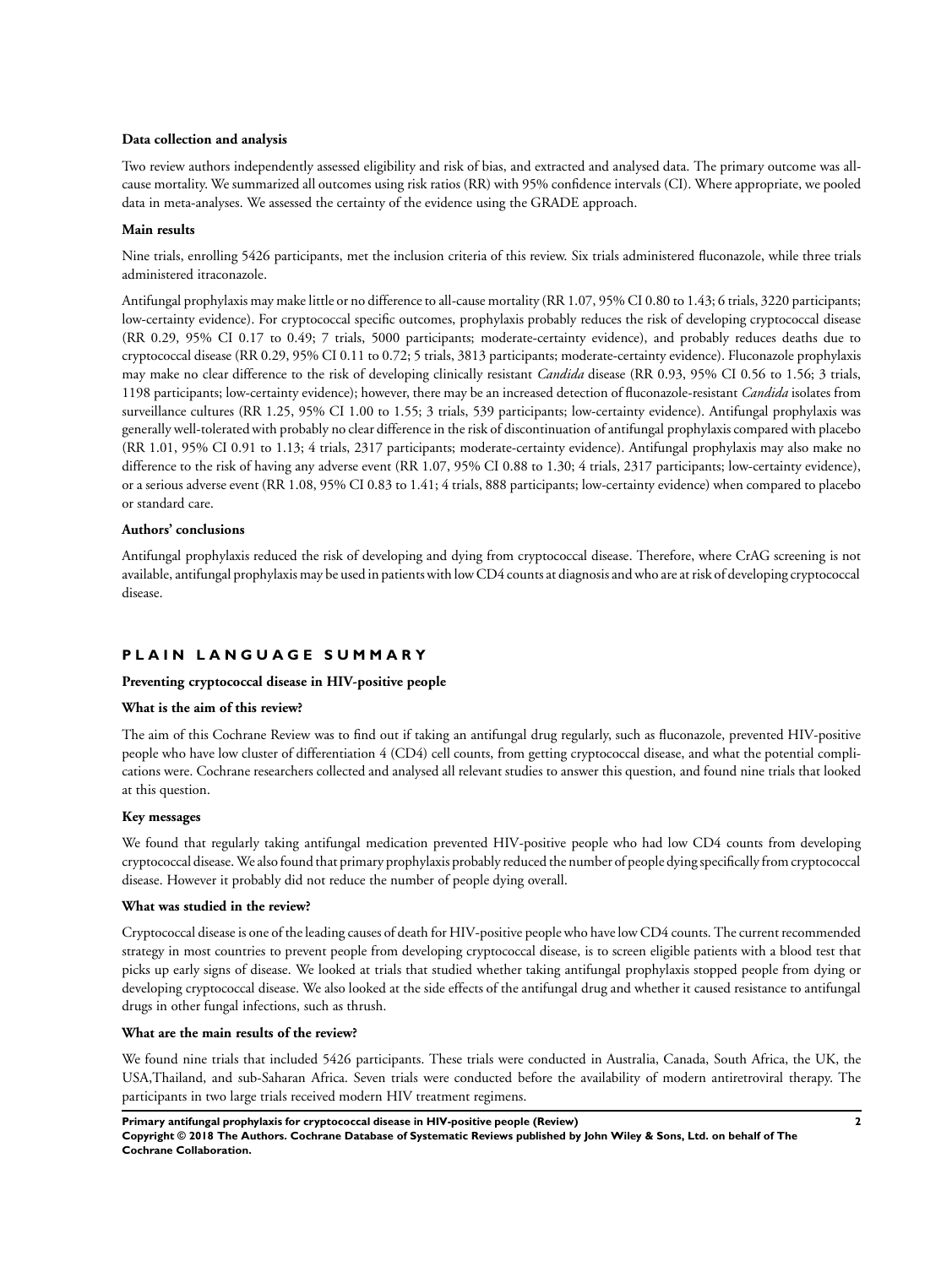We found that antifungal prophylaxis may have no effect on death overall, although it reduced the risk of those with low CD4 counts developing cryptococcal disease by 71%. Prophylaxis with an antifungal probably also reduced deaths specifically from cryptococcal disease. There may be an increased risk of the vaginal tract becoming colonized with fluconazole-resistant *Candida* organisms if someone takes prophylaxis, however, this may not necessarily result in an increased risk of clinical disease that doesn't respond to treatment. Generally, there were few side effects of taking antifungal prophylaxis, and it was well-tolerated when compared to placebo.

# **How up to date is this review?**

The review authors searched for studies that had been published up to 31 August 2017.

**Primary antifungal prophylaxis for cryptococcal disease in HIV-positive people (Review) 3 Copyright © 2018 The Authors. Cochrane Database of Systematic Reviews published by John Wiley & Sons, Ltd. on behalf of The Cochrane Collaboration.**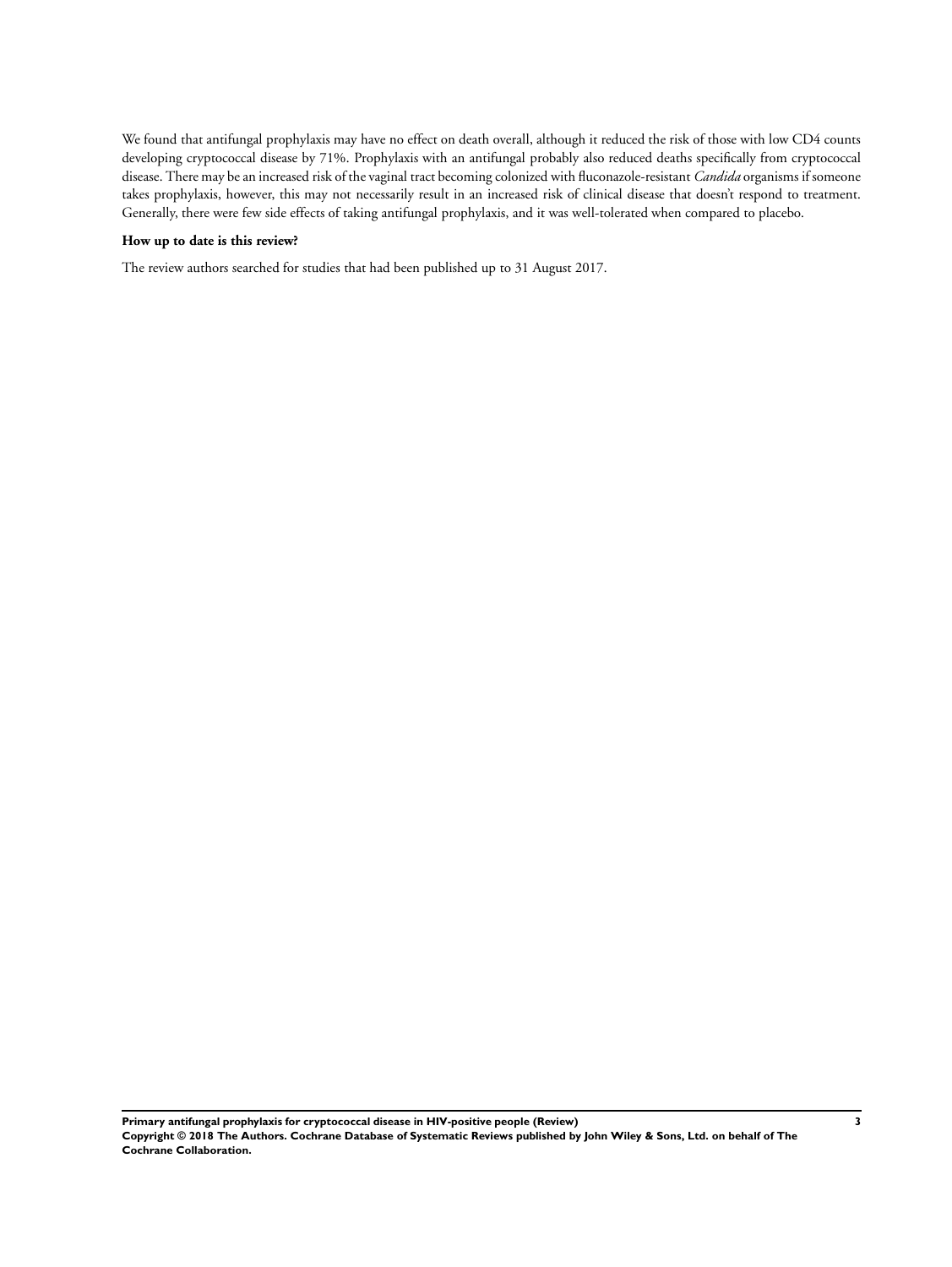# SUMMARY OF FINDINGS FOR THE MAIN COMPARISON *[\[Explanation\]](http://www.thecochranelibrary.com/view/0/SummaryFindings.html)*

# **Antifungal prophylaxis versus no antifungal prophylaxis**

**Patient or population:** people who are HIV-positive

**Setting:** global

**Intervention:** antifungal prophylaxis

**Comparison:**no antifungal prophylaxis

| <b>Outcomes</b>                                                                                       | Anticipated absolute effects* (95% CI)   |                                       | <b>Relative effect</b><br>(95% CI)   | <b>Number of participants</b><br>(trials) | <b>Certainty of the evidence</b><br>(GRADE)       |
|-------------------------------------------------------------------------------------------------------|------------------------------------------|---------------------------------------|--------------------------------------|-------------------------------------------|---------------------------------------------------|
|                                                                                                       | Risk with no antifungal pro-<br>phylaxis | Risk with antifungal pro-<br>phylaxis |                                      |                                           |                                                   |
| All-cause mortality                                                                                   | 111 per 1000                             | 119 per 1000<br>(89 to 159)           | RR 1.07<br>$(0.80 \text{ to } 1.43)$ | 3220<br>$(6$ RCTs)                        | $\oplus \oplus \odot \odot$<br>$Low^{a,b,c}$      |
| Cryptococcal disease oc- 30 per 1000<br>currence                                                      |                                          | 9 per 1000<br>(5 to 15)               | RR 0.29<br>$(0.17 \text{ to } 0.49)$ | 5000<br>(7 RCTs)                          | $\oplus \oplus \oplus \cap$<br>Moderate $d,e$     |
| Mortality due to cryptococ- 11 per 1000<br>cal disease                                                |                                          | 3 per 1000<br>(1 to 9)                | RR 0.29<br>(0.11 to 0.72)            | 3813<br>$(5$ RCTs)                        | $\oplus \oplus \oplus \cap$<br>Moderate $e^{i,f}$ |
| Clinical resistance of $Can-$ 49 per 1000<br>dida species to fluconazole                              |                                          | 46 per 1000<br>(28 to 77)             | RR 0.93<br>$(0.56 \text{ to } 1.56)$ | 1198<br>(3 RCTs)                          | $\oplus \oplus \bigcirc \bigcirc$<br>Lows, $h$    |
| Microbiological resistance 348 per 1000<br>of <i>Candida</i> to fluconazole:<br>surveillance sampling |                                          | 435 per 1000<br>(348 to 539)          | RR 1.25<br>$(1.00 \text{ to } 1.55)$ | 539<br>(3 RCTs)                           | $\oplus \oplus \bigcirc \bigcirc$<br>$Low^{i,j}$  |
| Treatment discontinuation                                                                             | 259 per 1000                             | 262 per 1000<br>(236 to 293)          | RR 1.01<br>(0.91 to 1.13)            | 2317<br>(4 RCTs)                          | $\oplus \oplus \oplus \cap$<br>$M$ oderate $^b$   |
| Any serious adverse event                                                                             | 153 per 1000                             | 165 per 1000<br>(127 to 215)          | RR 1.08<br>$(0.83 \text{ to } 1.41)$ | 888<br>$(4$ RCTs)                         | $\oplus \oplus \odot \odot$<br>Low $b, c, k$      |

<span id="page-5-0"></span>Primary antifungal prophylaxis for cryptococcal disease in HIV-positive people (Review)<br>Copyright © 2018 The Authors. Cochrane Database of Systematic Reviews published by John Wiley & Sons, Ltd. on behalf of The<br>Cochrane C **Cochrane Collaboration.Copyright © 2018 The Authors. Cochrane Database of Systematic Reviews published by John Wiley & Sons, Ltd. on behalf of The 4 Primary antifungal prophylaxis for cryptococcal disease in HIV-positive people (Review)**

 $\overline{a}$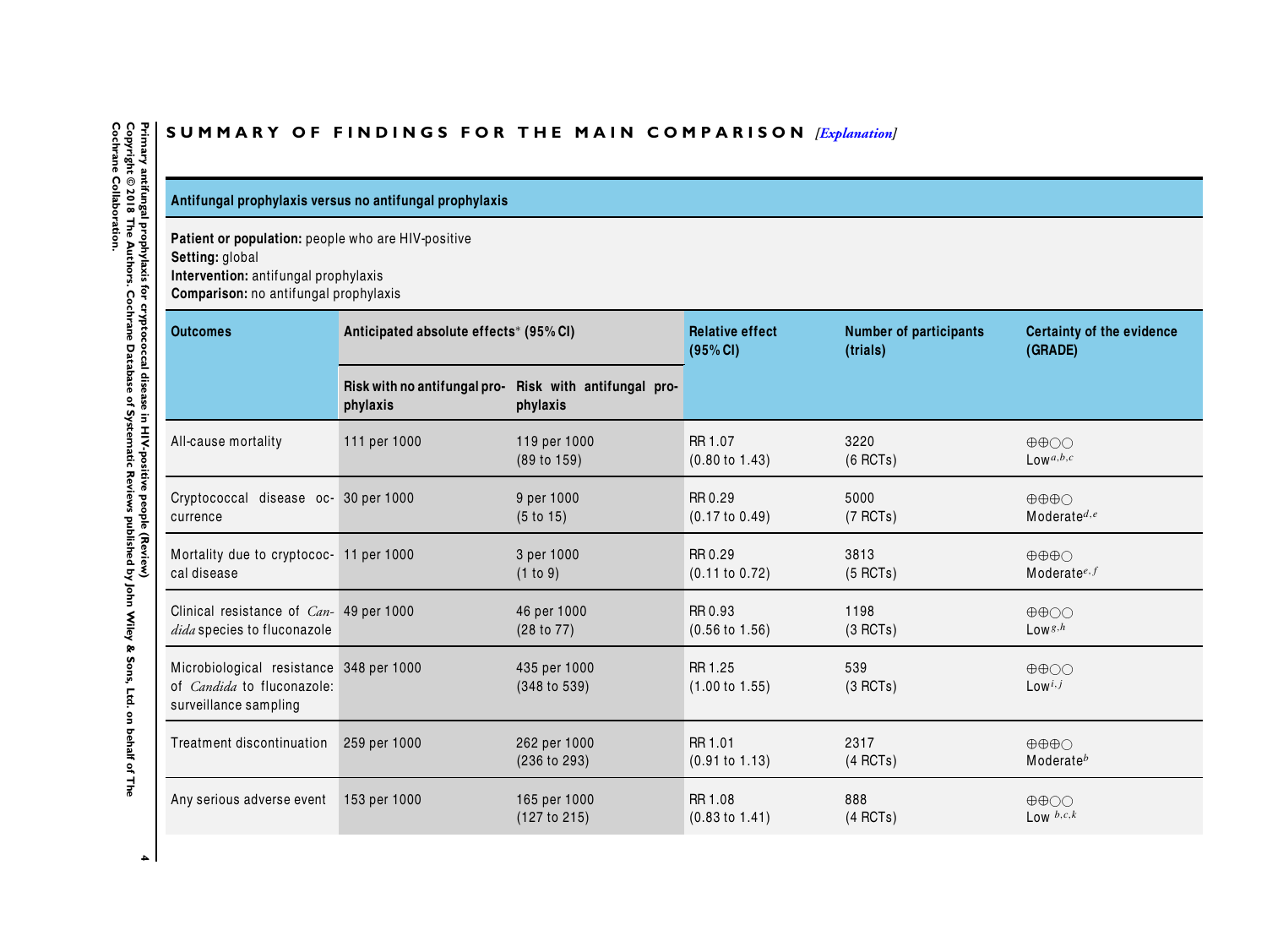| Any adverse events                                                       | 320 per 1000                                                                   | 342 per 1000<br>(281 to 415)                                                                                                                                                                                                                                                                                                                                                                                                     | RR 1.07<br>$(0.88 \text{ to } 1.30)$ | 2317<br>(4 RCTs) | $\oplus \oplus \bigcirc \bigcirc$<br>$Low^{b,l}$                                                                                                                                   |
|--------------------------------------------------------------------------|--------------------------------------------------------------------------------|----------------------------------------------------------------------------------------------------------------------------------------------------------------------------------------------------------------------------------------------------------------------------------------------------------------------------------------------------------------------------------------------------------------------------------|--------------------------------------|------------------|------------------------------------------------------------------------------------------------------------------------------------------------------------------------------------|
|                                                                          |                                                                                | CI: confidence interval; RR: risk ratio; OR: odds ratio; ART: antiretroviral therapy                                                                                                                                                                                                                                                                                                                                             |                                      |                  | *The risk in the intervention group (and its 95%CI) is based on the assumed risk in the comparison group and the relative effect of the intervention (and its 95%CI).              |
| <b>GRADE Working Group grades of evidence</b><br>substantially different |                                                                                | High certainty: we are very confident that the true effect lies close to that of the estimate of the effect<br>Low certainty: our confidence in the effect estimate is limited: The true effect may be substantially different from the estimate of the effect<br>Very low certainty: we have very little confidence in the effect estimate: The true effect is likely to be substantially different from the estimate of effect |                                      |                  | Moderate certainty: we are moderately confident in the effect estimate: The true effect is likely to be close to the estimate of the effect, but there is a possibility that it is |
|                                                                          | "Not downgraded for inconsistency. $I^2$ statistic = 39%                       | $b$ Downgraded two for indirectness. Participants in most of the included studies did not receive current standard ART regimens,                                                                                                                                                                                                                                                                                                 |                                      |                  |                                                                                                                                                                                    |
|                                                                          | nor did they receive them in a time period consistent with current practice.   |                                                                                                                                                                                                                                                                                                                                                                                                                                  |                                      |                  |                                                                                                                                                                                    |
|                                                                          | <sup>c</sup> Not downgraded for imprecision as narrow CIs around absolute risk |                                                                                                                                                                                                                                                                                                                                                                                                                                  |                                      |                  |                                                                                                                                                                                    |
|                                                                          |                                                                                | $d$ Downgraded by one for indirectness. In the largest study, which contributed 47.2% to the pooled estimate of effect,                                                                                                                                                                                                                                                                                                          |                                      |                  |                                                                                                                                                                                    |
|                                                                          |                                                                                | participants received current standard of care in type and time from diagnosis to ART (Hakim 2017).<br>"Not downgraded for imprecision; although there were few events, CIs around absolute risk were narrow, containing only                                                                                                                                                                                                    |                                      |                  |                                                                                                                                                                                    |
| clinically appreciable benefit                                           |                                                                                | f Downgraded by one for indirectness. Most trials were unclear in how they attributed death to cryptococcal disease. In the                                                                                                                                                                                                                                                                                                      |                                      |                  |                                                                                                                                                                                    |
|                                                                          |                                                                                | largest study, which contributed 68.8% to the pooled estimate of effect, participants received current standard of care in type                                                                                                                                                                                                                                                                                                  |                                      |                  |                                                                                                                                                                                    |
|                                                                          |                                                                                | <i>8</i> Downgraded one for inconsistency. Clinical heterogeneity in how clinical resistance was defined                                                                                                                                                                                                                                                                                                                         |                                      |                  |                                                                                                                                                                                    |
|                                                                          |                                                                                | $h$ Downgrade one for imprecision. Few events in intervention and control groups.                                                                                                                                                                                                                                                                                                                                                |                                      |                  |                                                                                                                                                                                    |
|                                                                          |                                                                                | <sup><i>i</i></sup> Downgraded one for indirectness. Surveillance sampling did not directly relate to clinical disease.<br>JDowngraded one for imprecision. Broad CIs around absolute risk contained clinically appreciable harm and no appreciable                                                                                                                                                                              |                                      |                  |                                                                                                                                                                                    |
| and time from diagnosis to ART (Hakim 2017).<br>effect.                  |                                                                                | $k$ Downgraded one for indirectness. Studies did not clearly define grading of serious adverse events.                                                                                                                                                                                                                                                                                                                           |                                      |                  |                                                                                                                                                                                    |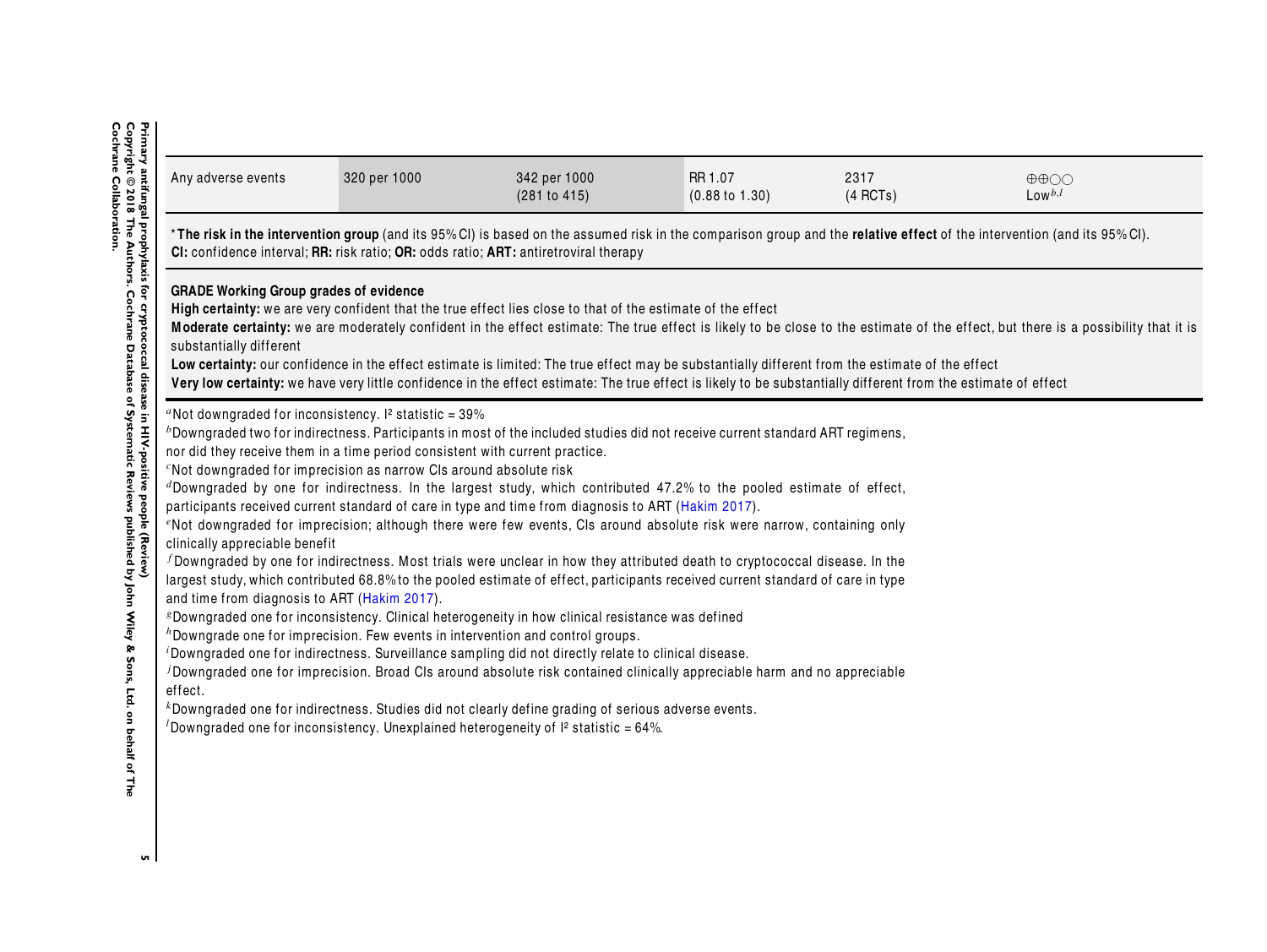# **B A C K G R O U N D**

# **Description of the condition**

Cryptococcal disease is an opportunistic infection that is common among people who are HIV-positive with low cluster of differentiation 4 (CD4) cell counts. In 2014, the global prevalence was 6% [\(Rajasingham 2017\)](#page-20-0). It is a leading cause of morbidity and mortality, both before and after initiation of anti-retroviral therapy (ART) in patients with low CD4 counts ([Jarvis 2010\)](#page-20-0). It is mostly caused by infection with *Cryptococcus neoformans. Cryptococcus gattii* is responsible in some cases. Patients may present with meningitis, pneumonia, or in some rare cases, cutaneous, ophthalmic, or prostatic lesions ([Skolnik 2017](#page-20-0)). Cryptococcal meningitis is the commonest presentation of HIV-related cryptococcal disease in adults. It is the leading cause of meningitis in adults in sub-Saharan Africa, and accounts for 15% of HIV-related deaths globally ([Rajasingham 2017](#page-20-0)). The case fatality rate in sub-Saharan Africa ranges from 35% to 65%, compared with 10% to 20% in most high-income countries ([Lessells 2011](#page-20-0)). While high-income countries have seen considerable reduction in the incidence of cryptococcal meningitis following increased access to ART ([Mirza](#page-20-0) [2003](#page-20-0)), low-income countries have not experienced the same decline ([Tenforde 2017;](#page-20-0) [Wall 2014;](#page-20-0) [Williamson 2017\)](#page-20-0). This may be attributed to late diagnosis of HIV and delays in starting ART in these settings [\(Kambugu 2008\)](#page-20-0). In some settings, over 50% of HIV-positive people and presenting with cryptococcal meningitis are ART-experienced [\(Rhein 2016\)](#page-20-0).

There are various diagnostic tools available for the detection of cryptococcal disease. Cryptococcal meningitis can be diagnosed through cerebrospinal fluid (CSF) microscopy, culture, or cryptococcal antigen detection. A positive cryptococcal antigen (CrAg) test does not confer diagnosis, as HIV-positive people with advanced disease can be CrAg-positive weeks to months before the development of cryptococcal meningitis. India ink microscopy of CSF is the commonest technique, but has reduced sensitivity if the fungal burden is low. CSF culture, considered the gold standard, has a higher yield than India ink, but may also have poorer sensitivity with low fungal burdens. CSF cryptococcal antigen testing is highly sensitive and specific for cryptococcal meningitis, and is available as a point-of-care rapid test. Blood culture, or serum or plasma cryptococcal antigen testing, can be used to detect disseminated infection ([CDC 2017\)](#page-20-0). Pulmonary cryptococcal disease can be detected through cryptococcal antigen testing of bronchoalveolar fluid; however, the sensitivity of this test is low, and the definitive diagnosis is made through histopathology, cytopathology, or culture of respiratory specimens or biopsies.

# **Description of the intervention**

Prophylaxis for the prevention of opportunistic infections, such as *Pneumocytis* (PJP) is an integral component of HIV care, and has been shown to reduce HIV-associated mortality among people with low CD4 counts ([WHO 2016](#page-20-0)). When primary prophylaxis for cryptococcal disease is administered, typically, antifungals are used. A previous version of this Cochrane Review showed that primary prophylaxis with fluconazole or itraconazole reduced the incidence of cryptococcal disease, but had no effect on mortality [\(Chang 2005\)](#page-20-0).

Oral fluconazole is well-absorbed and well-tolerated, without significant adverse events ([McLachlan 1996](#page-20-0)). It is commonly used for secondary prophylaxis of cryptococcal meningitis after successful treatment, to prevent relapse [\(WHO 2011](#page-20-0)). Long periods of monotherapy for primary or secondary prophylaxis may increase the risk of cryptococcal resistance to fluconazole [\(Apisarnthanarak 2008b](#page-20-0); [Cheong 2013\)](#page-20-0), especially in patients whose CD4 cell counts are falling ([Kontoyiannis 2002](#page-20-0)). A systematic review showed that primary fluconazole prophylaxis may result in increased risk of colonization with susceptible dose-dependent or resistant yeasts; however, no effect was seen on the risk of resistant systemic fungal infection [\(Brion 2007](#page-20-0)). The concern remains that with widespread use of antifungal prophylaxis, resistant fungal strains will render antifungals ineffective, resulting in refractory or relapsed cases of cryptococcal meningitis in HIVpositive people.

Oral itraconazole does not absorb as well as fluconazole, and its bioavailability is markedly influenced by gastric contents. Erratic absorption with the capsule formulation, and high rates of gastrointestinal intolerance with the oral solution, have led to decreased use of this antifungal agent in recent years [\(Pound 2011](#page-20-0)). In addition, drug interactions mediated through the cytochrome P450 enzyme system may further limit the use of itraconazole as part of a multi-drug regimen [\(Pierard 2000](#page-20-0)).

### **How the intervention might work**

There are two broad approaches to preventing cryptococcal disease. The first method (primary prophylaxis) consists of treating all those with a low CD4 count with prophylactic antifungals, while simultaneously initiating ART. This prevents cryptococcal disease during the period of immune recovery. The second method of controlling cryptococcal disease involves screening and pre-emptive treatment. This method has been recommended by the World Health Organization (WHO), and relies on the ability to detect cryptococcal antigen in the blood. Patients who are HIV-positive, and have severe disease with low CD4 counts, are tested for the presence of cryptococcal antigen in blood; if positive, they are investigated for cryptococcal disease, and treated with antifungals [\(WHO 2011](#page-20-0)).

Both methods have advantages and disadvantages. Primary prophylaxis has been shown to be effective at reducing the incidence of cryptococcal meningitis at a population level, but is less cost effec-

**Primary antifungal prophylaxis for cryptococcal disease in HIV-positive people (Review) 6**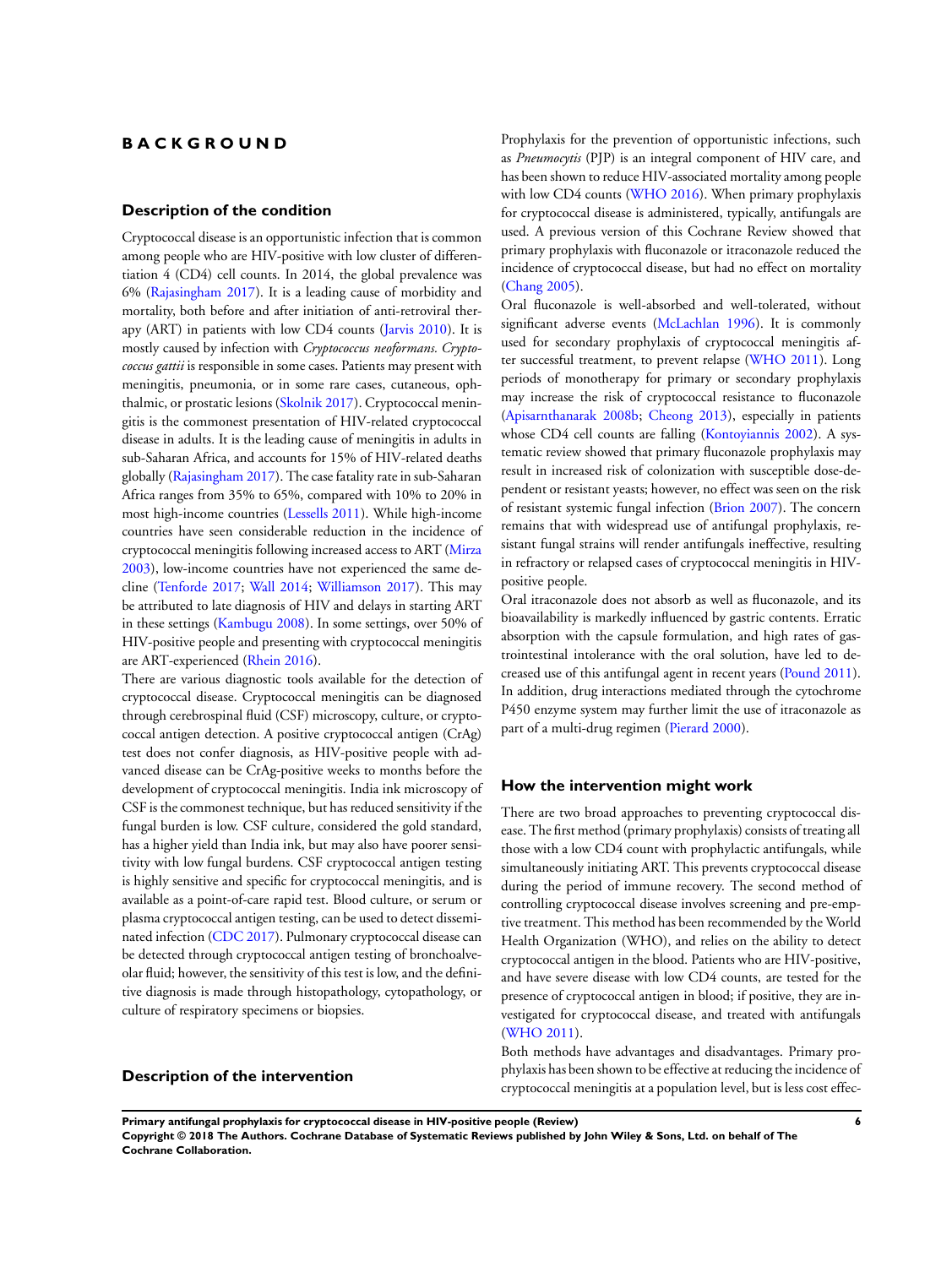tive [\(Micol 2010](#page-20-0)). Prior to this review, the use of prophylactic antifungals in cryptococcal antigen negative patients with low CD4 counts was only recommended by the WHO if a prolonged delay in ART initiation was likely. This recommendation was based on the lack of a consistent survival benefit associated with primary prophylaxis, costs associated with providing prophylaxis to a large number of people, and concerns over drug resistance and congenital anomalies [\(WHO 2011](#page-20-0)).

The focus of this review was solely on the effects of primary prophylaxis with an antifungal agent. However, these are not, and should not, be considered mutually exclusive interventions.

The optimal CD4 count level at which primary antifungal prophylaxis should be initiated is unclear. Different studies have reported initiating treatment at < 50 cells/µL ([Micol 2010](#page-20-0)), < 100 cells/µL [\(Chetchotisakd 2004](#page-20-0); [Micol 2010\)](#page-20-0), < 200 cells/µL [\(Parkes-Ratanshi 2011](#page-20-0)), and < 300 cells/µL ([Smith 2001\)](#page-20-0), with varying cost-effectiveness.

### **Why it is important to do this review**

The previous published version of this review showed that primary antifungal prophylaxis with either itraconazole or fluconazole was effective in reducing the incidence of cryptococcal disease in adults with advanced HIV disease. However, the effect on overall mortality was unclear ([Chang 2005](#page-20-0)). Since the review's publication, a number of new, relevant trials have been published. Another review, which included observational studies in addition to randomized controlled trials (RCT), similarly concluded that primary antifungal prophylaxis could prevent cryptococcal meningitis, but not reduce all-cause mortality [\(Ssekitoleko 2013](#page-20-0)). However, the scope of the review was limited to the adult population, and publications in English, in peer-reviewed journals, with an outdated literature search.

In order to provide updated high-quality evidence, we restricted our studies to RCTs, included paediatric populations, and non-English publications, and conducted searches of the grey literature. The outputs of this review can contribute to the formulation of future guideline recommendations for the prevention of cryptococcal disease in adults and children who are HIV-positive.

# **O B J E C T I V E S**

To assess the efficacy and safety of antifungals for the primary prevention of cryptococcal disease in adults and children who are HIV-positive.

# **M E T H O D S**

#### **Criteria for considering studies for this review**

### **Types of studies**

We included RCTs.

### **Types of participants**

Adults and children who are HIV-positive, with low CD4 cell counts, without a current or prior diagnosis of cryptococcal disease.

#### **Types of interventions**

#### **Interventions**

Triazole antifungals, used as primary prophylaxis to prevent fungal infections. We considered drugs within this class approved for clinical use, such as itraconazole, fluconazole, voriconazole, posaconazole, and isavuconazole.

# **Control**

Placebo or no antifungal intervention.

#### **Types of outcome measures**

#### **Primary outcomes**

• All-cause mortality: number of deaths from any cause/ number randomized

#### **Secondary outcomes**

• Cryptococcal disease:

◦ number of HIV-positive people diagnosed/number randomized

◦ including episodes of: antigenaemia, meningitis, or pneumonia during the follow-up period

⋄ diagnosis of antigenaemia: serum cryptococcal antigen test, blood culture

⋄ diagnosis of meningitis: CSF India ink staining, CSF culture, CSF cryptococcal antigen test

⋄ diagnosis of pneumonia: culture, histopathology, or cytopathology of respiratory specimens

• Deaths due to cryptococcal disease: number of deaths attributed to a diagnosis of cryptococcal meningitis

• Adherence: number categorized as adherent by authors/ number randomized

• Cryptococcal antifungal drug resistance: number

categorized as resistant by authors/number randomized

**Primary antifungal prophylaxis for cryptococcal disease in HIV-positive people (Review) 7**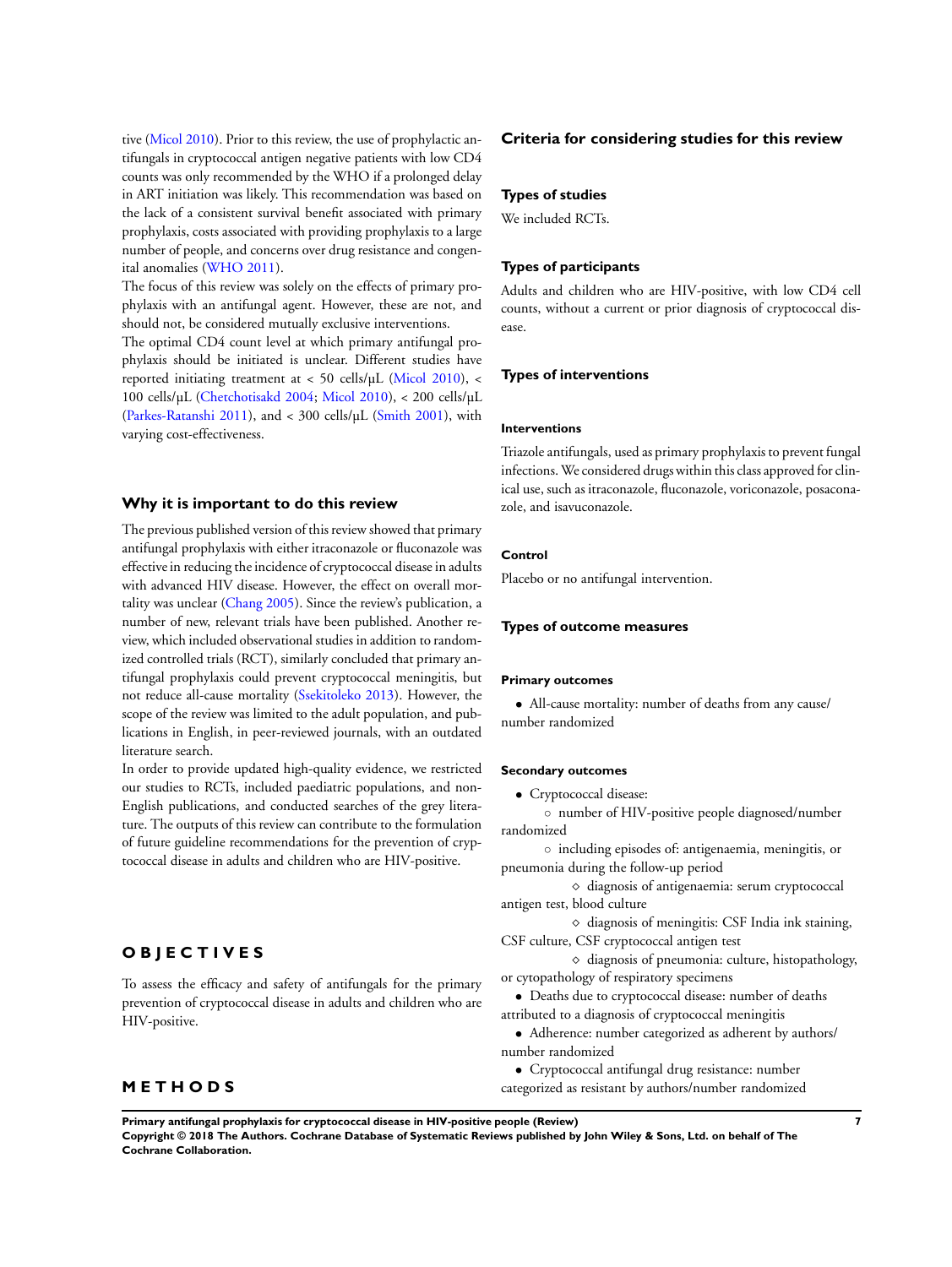• Infections caused by *Candida* species resistant to the prophylactic antifungal drug: number with infections by resistant *Candida*/number randomized

• Treatment discontinuation: number discontinuing regimen due to adverse events, patient choice, pregnancy, or for any other reason. This was only assessed in trials with placebo control arms.

• Adverse events:

◦ number with any reported adverse event/number randomized

◦ in addition, severe (grades 3 to 5) hepatotoxicity (elevated ALT and AST), anaemia, rash, diarrhoea, nausea, and vomiting (categorized according to the Division of AIDS Table for Grading severity of Adult and Paediatric adverse events) will be evaluated as the number with severe adverse events/number randomized for each of these events ([DAIDS 2014](#page-20-0)).

### **Search methods for identification of studies**

We attempted to identify all relevant studies, regardless of language or publication status. We included all studies that addressed one or more of our outcomes.

# **Electronic searches**

We searched the following databases on 31 August 2017: the Cochrane Central Register of Controlled Trials (CENTRAL; 2017, issue 8), published in the Cochrane Library; MEDLINE PubMed; Embase OVID, and CINAHL EBSCOHost, using the search strategies in Appendix 1.

We also searched the WHO International Clinical Trials Registry Platform (WHO ICTRP; [www.who.int/ictrp/en/](http://www.who.int/ictrp/en/)) and ClinicalTrials.gov (<https://clinicaltrials.gov/ct2/home>) on 31 August 2017, to identify ongoing trials.

#### **Searching other resources**

#### **Grey literature**

We actively searched for grey literature, by contacting researchers in the field and searching for publications regardless of language. We searched abstracts from the Conference on Retroviruses and Opportunistic Infections (CROI) and the International AIDS (IAS) conferences. We searched conference outputs from 2015, 2016, and 2017.

# **Reference lists**

We checked the reference lists of all studies identified by the above methods for other potentially relevant studies. We also searched the reference lists and included studies of other systematic reviews.

#### **Correspondence**

We contacted researchers working in the field for unpublished and ongoing trials.

# **Data collection and analysis**

### **Selection of studies**

Two review authors (AA and SJ) independently screened the titles and abstracts of the search results to identify studies relevant to this review. We resolved disagreements through consultation with the third review author (IEW). We retrieved full-text articles of potentially eligible trials. We included studies that met the predefined inclusion criteria. We resolved disagreements by discussion with the third review author.

#### **Data extraction and management**

Two review authors (AA and SJ) independently extracted data from the included trials, using a standardized data extraction form, which we created and piloted. For each trial, we extracted the study design, risk of bias, participant characteristics (age, gender, ethnicity, baseline CD4+ T cell count and viral load, use of ART, time to ART, cryptococcal antigen status, endemicity of cryptococcus), trial setting, interventions (antifungal type, dose, and duration), duration of follow-up, treatment discontinuations, adverse events, and reported outcomes.

We resolved disagreements in data extraction through consultation with the third review author (IEW). One author entered all the extracted data into Review Manager 5 ([RevMan 2014](#page-20-0)). Another review author independently checked the entered data for accuracy. We contacted authors of primary trials for missing data.

### **Assessment of risk of bias in included studies**

Two review authors independently assessed the risk of bias for each included study, using the Cochrane 'Risk of bias' assessment tool [\(Higgins 2011\)](#page-20-0). We resolved disagreements through consultation with the third review author. We contacted trial authors for clarification when the risk of bias was unclear. We summarized the results of the risk of bias for each included trial in the 'Risk of bias' tables.

#### **Measures of treatment effect**

We measured the treatment effect for dichotomous outcomes using risk ratios (RR). We calculated 95% confidence intervals (CI) for all outcomes. We performed meta-analysis where there were sufficient combinable data.

**Primary antifungal prophylaxis for cryptococcal disease in HIV-positive people (Review) 8 Copyright © 2018 The Authors. Cochrane Database of Systematic Reviews published by John Wiley & Sons, Ltd. on behalf of The Cochrane Collaboration.**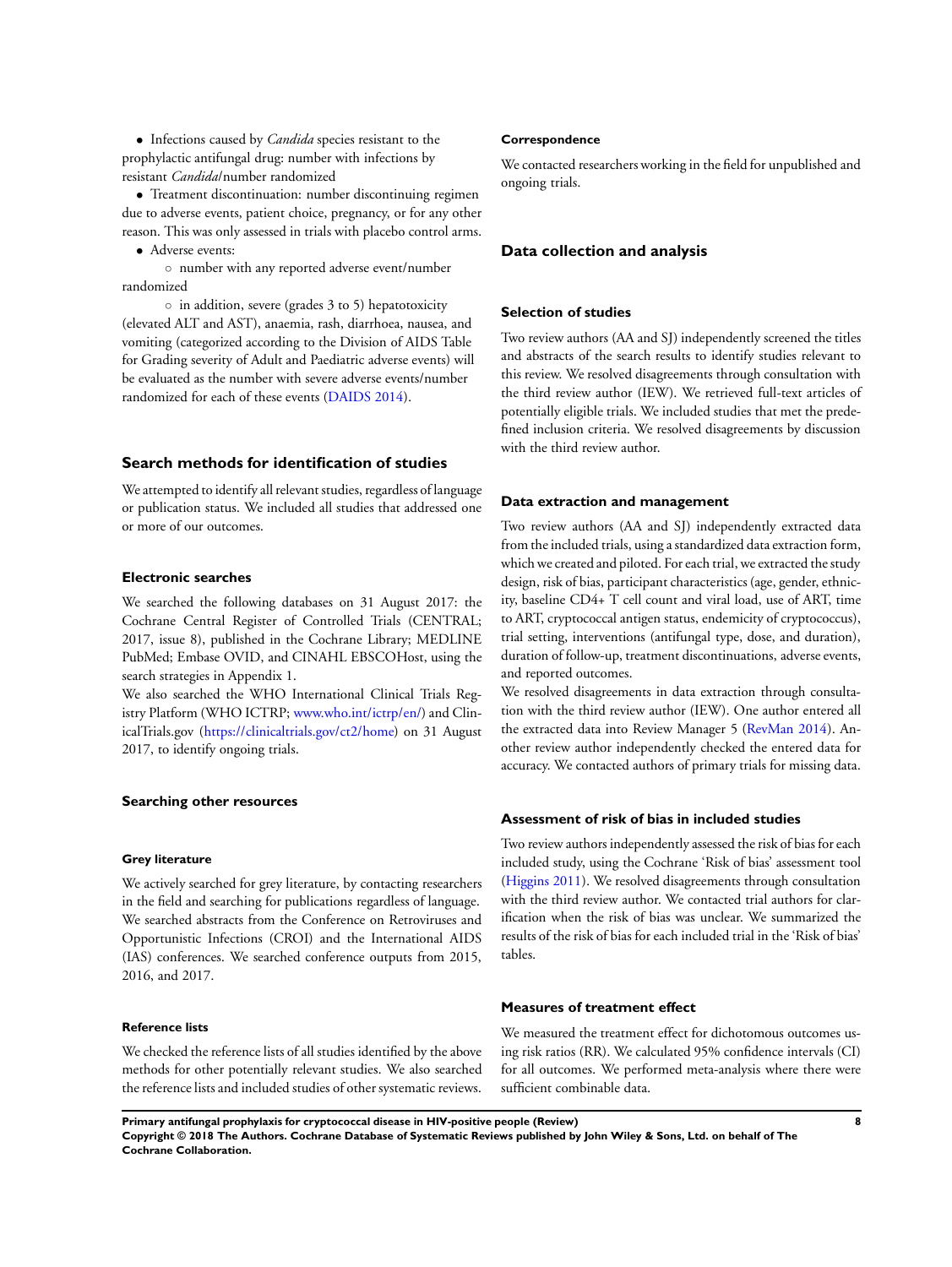# **Unit of analysis issues**

We analysed the data at the level of the individual.

# **Dealing with missing data**

We performed all analyses on an intention-to-treat basis, using the total number of participants randomized as the denominator.

#### **Assessment of heterogeneity**

We assessed heterogeneity by visual inspection of the forest plots for CIs overlap, and by using the Chi² test for heterogeneity. We quantified the heterogeneity using the I² statistic. We used the approach set out in the *Cochrane Handbook for Systematic Reviews of Interventions* for statistical tests of heterogeneity. We interpreted I² in the context of (i) magnitude and direction of effects and (ii) strength of evidence for heterogeneity (e.g. P value from the Chi² test, or a CI for I²). We classified heterogeneity as defined in the *Cochrane Handbook for Systematic Reviews of Interventions* ([Higgins](#page-20-0) [2011](#page-20-0)):

- 0% to 40%: might not be important
- 30% to 60%: may represent moderate heterogeneity
- 50% to 90%: may represent substantial heterogeneity
- 75% to 100%: considerable heterogeneity

We interrogated possible sources of heterogeneity, using subgroup analysis.Where we were unable to explain significant heterogeneity through subgroup analysis, we considered this when we assessed certainty of evidence with the GRADE criteria.

# **Assessment of reporting biases**

No analysis included more than 10 trials, so we were unable to assess for publication bias.

### **Data synthesis**

We analysed the data using Review Manager 5 ([RevMan 2014](#page-20-0)). We used the random-effects model for all meta-analyses, as we considered the different studies to be estimating different, yet related, intervention effects ([Higgins 2011](#page-20-0)). Where considerable unexplained heterogeneity was detected, we did not pool the results.

#### **Subgroup analysis and investigation of heterogeneity**

We investigated potential sources of heterogeneity by performing subgroup analyses for all-cause mortality and cryptococcal disease outcomes on the following.

- CD4+ threshold for initiation of prophylaxis
- CrAg status at baseline
- Timing of ART initiation
- Type of ART
- Type of antifungal medication

#### **Sensitivity analysis**

We included all randomized trials in the meta-analysis, regardless of their risk of bias.

We had intended to conduct sensitivity analyses for the primary outcome by excluding trials with a high or unclear risk of bias for the following.

- Attrition  $(> 20\%)$
- Sequence generation
- Allocation concealment

#### **Assessing the certainty of the evidence**

We evaluated the certainty of the evidence using the GRADE approach.We generated 'Summary of findings' tables using GRADEpro GDT [\(GRADEpro GDT](#page-20-0)).

# **R E S U L T S**

### **Description of studies**

See [Characteristics of included studies;](#page-24-0) [Characteristics of excluded](#page-37-0) [studies;](#page-37-0) [Characteristics of studies awaiting classification.](#page-38-0) See [Figure 1:](#page-11-0) Study flow diagram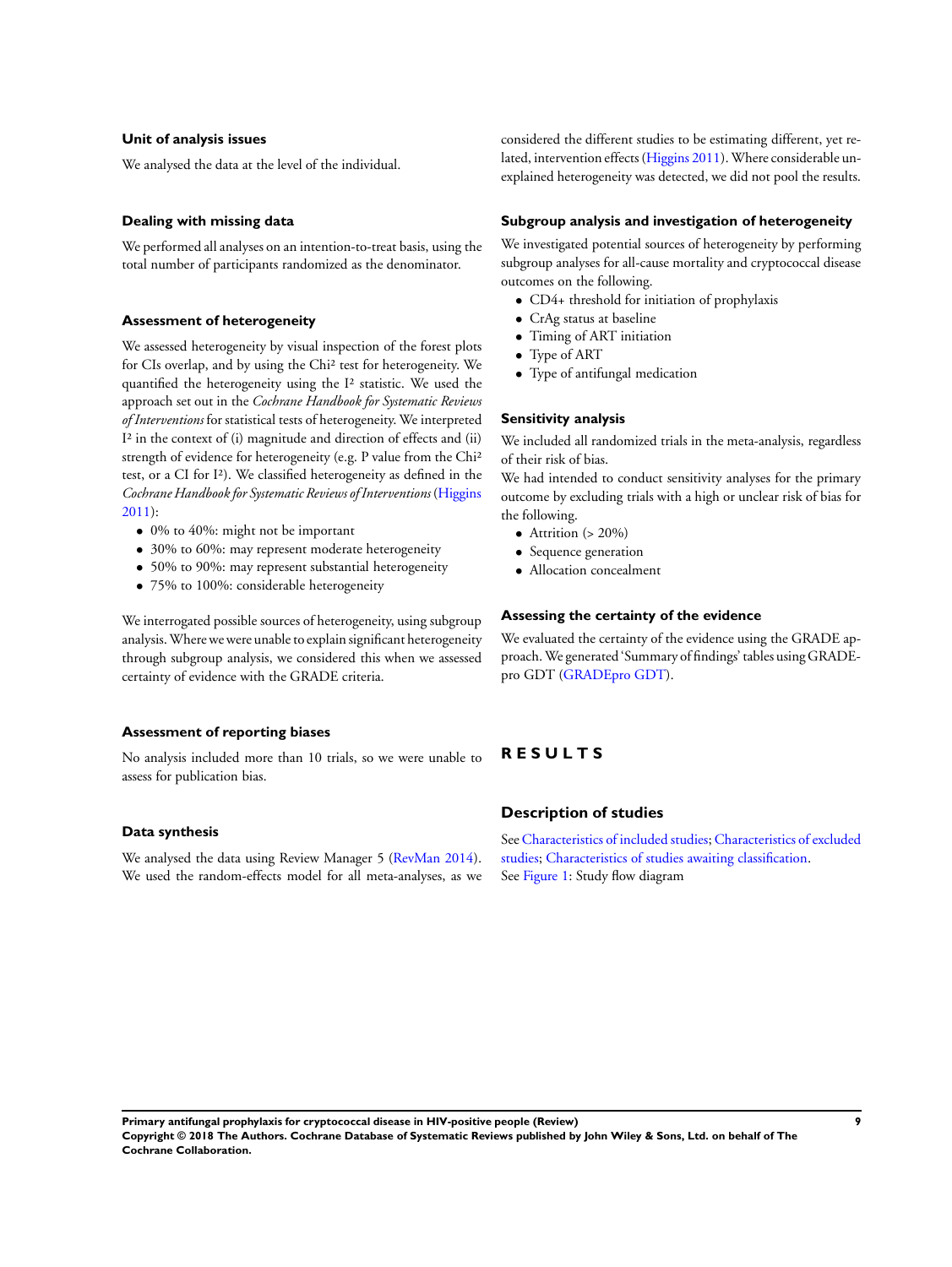<span id="page-11-0"></span>

**Primary antifungal prophylaxis for cryptococcal disease in HIV-positive people (Review) 10 Copyright © 2018 The Authors. Cochrane Database of Systematic Reviews published by John Wiley & Sons, Ltd. on behalf of The Cochrane Collaboration.**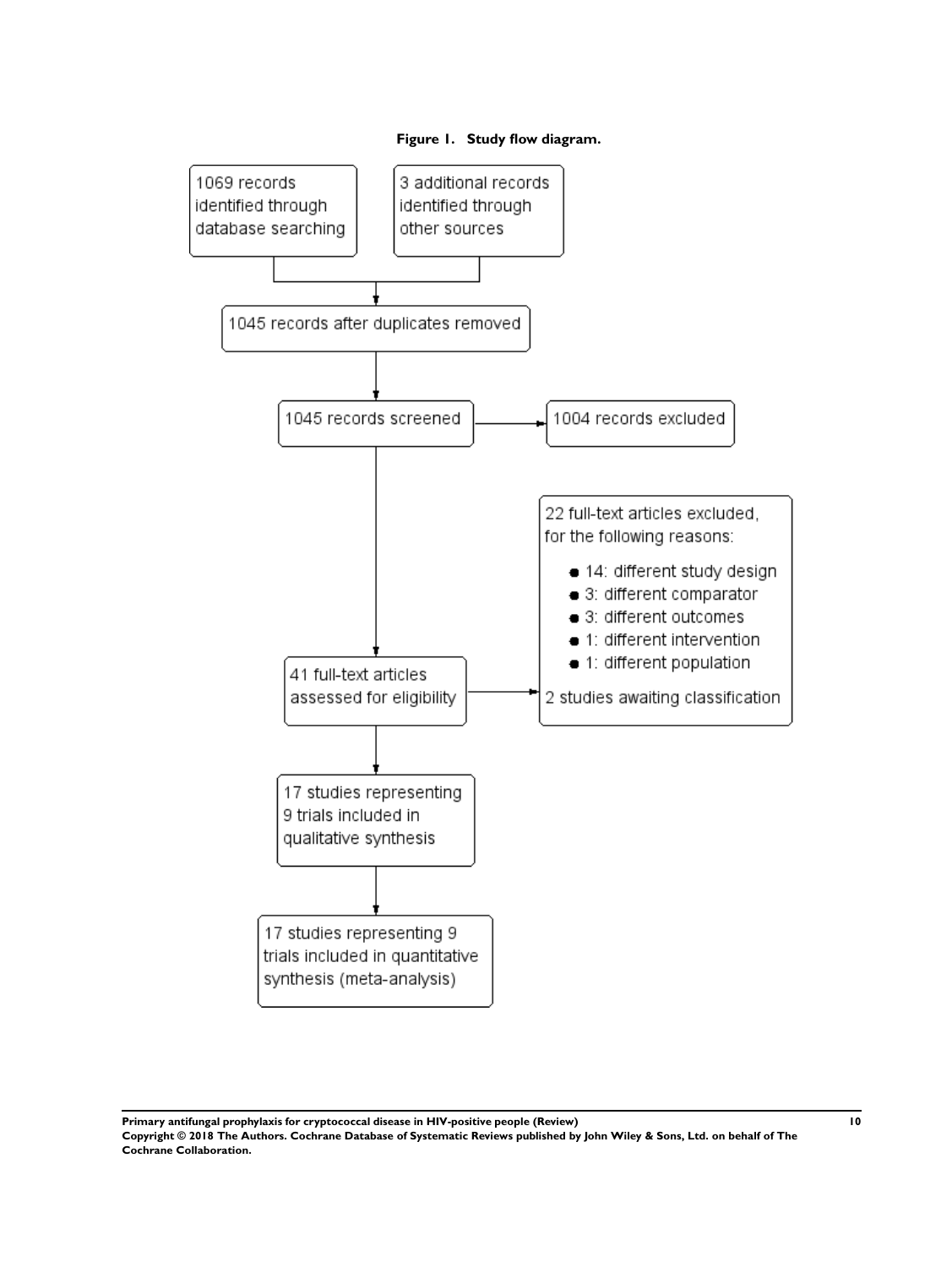### **Results of the search**

We retrieved 1069 records from our searches conducted between 1 January 1980 and 31 August 2017, using the terms in our search strategy in Appendix 1. We identified 3 additional records through other sources. After removing duplicates, we identified 1045 records, which we screened for relevance against our inclusion criteria. We identified 41 records for full-text screening; of these, we included nine randomized controlled trials (RCT) in 17 reports. The selection process is depicted in [Figure 1.](#page-11-0)

#### **Included studies**

We included nine RCTs (17 records). See the '[Characteristics of](#page-24-0) [included studies](#page-24-0)' tables.

We also summarized key characteristics of these studies in [Table](#page-41-0) [1,](#page-41-0) to aid interpretation of the data.

#### **Design**

We included nine RCTs, with a total of 5426 participants. Two trials were conducted in Thailand ([Chariyalertsak 2002;](#page-20-0) [Chetchotisakd 2004\)](#page-20-0), four in the USA ([Goldman 2005](#page-20-0); [McKinsey](#page-20-0) [1999](#page-20-0); [Revankar 1998](#page-20-0); [Schuman 1997\)](#page-20-0), one in Uganda [\(Parkes-](#page-20-0)[Ratanshi 2011\)](#page-20-0), and two were multi-centre trials conducted in Uganda, Zimbabwe, Malawi, and Kenya [\(Hakim 2017\)](#page-20-0), and Australia, Canada, South Africa, and the UK ([Smith 2001\)](#page-20-0).

#### **Participants**

Most trials included both adults and adolescents, older than 13 years. One trial included adolescents over 15 years [\(Parkes-](#page-20-0)[Ratanshi 2011](#page-20-0)). One trial also included children older than five years [\(Hakim 2017](#page-20-0)).

Six trials did not report on the cryptococcal antigen (CrAg) status of their participants at baseline ([Chariyalertsak 2002;](#page-20-0) [Goldman](#page-20-0) [2005](#page-20-0); [McKinsey 1999](#page-20-0); [Revankar 1998](#page-20-0); [Schuman 1997;](#page-20-0) [Smith](#page-20-0) [2001](#page-20-0)). [Chetchotisakd 2004](#page-20-0) and [Parkes-Ratanshi 2011](#page-20-0) reported on the CrAg status of their participants at baseline, but excluded the CrAg-positive patients. [Hakim 2017](#page-20-0) reported on the CrAg status of participants at baseline, but did not exclude the CrAgpositive patients.

Full inclusion and exclusion criteria are presented in the ' [Characteristics of included studies'](#page-24-0) table.

[Smith 2001](#page-20-0)). Two studies randomized participants to continuous administration of antifungal prophylaxis or antifungals, as needed for the treatment of candidiasis [\(Goldman 2005;](#page-20-0) [Revankar](#page-20-0) [1998](#page-20-0)). [Hakim 2017](#page-20-0) assigned participants randomly to either standard prophylaxis for *Pneumocystis jiroveci* pneumonia (PJP) with trimethoprim-sulfamethoxazole or an enhanced prophylaxis package consisting of 12 weeks of fluconazole (100 mg once a day), one dose of albendazole 400 mg, five days of azithromycin (500 mg once a day), 12 weeks of trimethoprim-sulfamethoxazole (trimethoprim 160 mg once a day and sulfamethoxazole 800 mg once a day), isoniazid 300 mg once a day, and pyridoxine 25 mg once a day for 12 weeks.

The choices and doses of antifungal used included itraconazole 200 mg daily [\(Chariyalertsak 2002;](#page-20-0) [McKinsey 1999](#page-20-0); [Smith](#page-20-0) [2001](#page-20-0)), fluconazole 100 mg daily [\(Hakim 2017\)](#page-20-0), fluconazole 200 mg daily [\(Revankar 1998\)](#page-20-0), fluconazole 200 mg three times per week ([Goldman 2005](#page-20-0); [Parkes-Ratanshi 2011\)](#page-20-0), fluconazole 200 mg weekly ([Schuman 1997](#page-20-0)), and fluconazole 400 mg weekly [\(Chetchotisakd 2004\)](#page-20-0).

Five included studies did not report if participants received cotrimoxazole prophylaxis ([Chetchotisakd 2004](#page-20-0); [Goldman 2005;](#page-20-0) [McKinsey 1999;](#page-20-0) [Revankar 1998;](#page-20-0) [Schuman 1997](#page-20-0)). Seventy-five percent of participants in the treatment arm and 65% of participants in the placebo arm received co-trimoxazole prophylaxis in [Smith 2001](#page-20-0). One study reported that participants were offered co-trimoxazole according to national guidelines ([Parkes-Ratanshi](#page-20-0) [2011](#page-20-0)). All participants in two trials received standard co-trimoxazole prophylaxis ([Chariyalertsak 2002;](#page-20-0) [Hakim 2017](#page-20-0)).

Participants in the [Hakim 2017](#page-20-0) and [Parkes-Ratanshi 2011](#page-20-0) trials were all anti-retroviral therapy (ART)-naïve at the start of followup, and then received current standard ART triple therapy, initiated during the trial. Participant therapies in the [Hakim 2017](#page-20-0) trial initiated ART at a median of five days, as would be expected under the current standard of care. Participants in the [Parkes-Ratanshi](#page-20-0) [2011](#page-20-0) study initiated ART at a median of 11 weeks. Five trials included participants that were on a mix of a non-current standard ART regimen and no ART at baseline ([Chariyalertsak 2002;](#page-20-0) [Goldman 2005](#page-20-0); [McKinsey 1999](#page-20-0); [Schuman 1997](#page-20-0); [Smith 2001](#page-20-0)). HIV-positive participants in [Chetchotisakd 2004](#page-20-0) were all ARTnaïve at baseline, but they did not report which ART regimen they initiated. One trial did not report the ART status of its participants [\(Revankar 1998\)](#page-20-0).

#### **Outcome measures**

# **Interventions**

Six trials randomly assigned HIV-positive participants to the antifungal study drug or placebo ([Chariyalertsak 2002;](#page-20-0) [Chetchotisakd](#page-20-0) [2004](#page-20-0); [McKinsey 1999;](#page-20-0) [Parkes-Ratanshi 2011](#page-20-0); [Schuman 1997;](#page-20-0) Seven studies reported death as an outcome [\(Chariyalertsak 2002;](#page-20-0) [Chetchotisakd 2004](#page-20-0); [Goldman 2005;](#page-20-0) [Hakim 2017](#page-20-0); [McKinsey](#page-20-0) [1999](#page-20-0); [Parkes-Ratanshi 2011](#page-20-0); [Smith 2001](#page-20-0)); we included six of these studies in our analysis. [Hakim 2017](#page-20-0) reported all-cause mortality;

**Primary antifungal prophylaxis for cryptococcal disease in HIV-positive people (Review) 11 Copyright © 2018 The Authors. Cochrane Database of Systematic Reviews published by John Wiley & Sons, Ltd. on behalf of The Cochrane Collaboration.**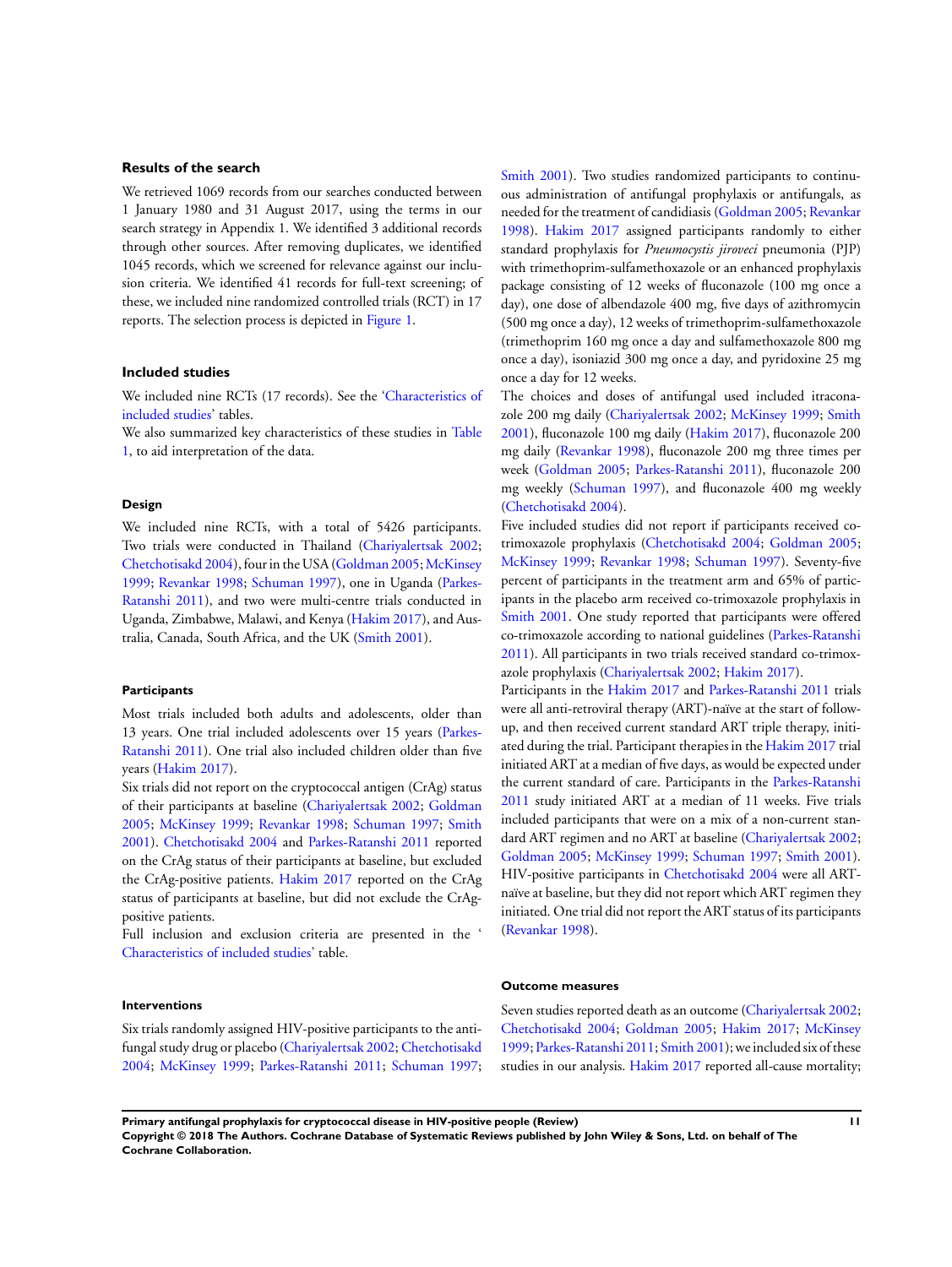however, the co-interventions used in this study, as described in [Table 1](#page-41-0), could possibly have confounded any effect measured. Therefore, we did not include this study in our meta-analysis for this outcome. The CD4 cell count thresholds for initiation of antifungal prophylaxis varied from < 100 cells/µL to < 300 cells/ µL. Duration of follow-up varied from 22 weeks to 42 months. Seven studies reported the incidence of cryptococcal disease [\(Chariyalertsak 2002;](#page-20-0) [Chetchotisakd 2004](#page-20-0); [Goldman 2005](#page-20-0); [Hakim 2017](#page-20-0); [McKinsey 1999](#page-20-0); [Parkes-Ratanshi 2011](#page-20-0); [Smith](#page-20-0) [2001](#page-20-0)). Six studies measured cryptococcal disease occurrence, and used standard prophylaxis, consisting solely of an antifungal or placebo as an adjunct to standard care.

Five studies reported mortality due to cryptococcal disease [\(Chariyalertsak 2002](#page-20-0); [Chetchotisakd 2004;](#page-20-0) [Hakim 2017;](#page-20-0) [McKinsey 1999;](#page-20-0) [Parkes-Ratanshi 2011\)](#page-20-0). In these studies, there was variable reporting of the method of diagnosis of death due to cryptococcal disease. [Hakim 2017](#page-20-0) measured cryptococcal disease occurrence and used enhanced prophylaxis, which included cointerventions, as described in [Table 1](#page-41-0). We did not deem these cointerventions to be active on mortality due to cryptococcal disease, and so included this study in the pooled estimate.

Only [Chariyalertsak 2002](#page-20-0) reported adherence to antifungal prophylaxis.

Four studies reported clinically defined *Candida* resistance in patients enrolled in trials ([Chariyalertsak 2002;](#page-20-0) [Goldman 2005;](#page-20-0) [Revankar 1998](#page-20-0); [Schuman 1997\)](#page-20-0). [Chariyalertsak 2002](#page-20-0) compared

Itraconazole to placebo, while [Goldman 2005,](#page-20-0) [Revankar 1998,](#page-20-0) and [Schuman 1997](#page-20-0) compared fluconazole to placebo. We identified four studies that reported microbiologically-defined resistance in *Candida* species isolated from patients enrolled in trials ([Goldman 2005;](#page-20-0) [McKinsey 1999](#page-20-0); [Revankar 1998;](#page-20-0) [Schuman](#page-20-0) [1997](#page-20-0)).

Four studies reported discontinuation of antifungal prophylaxis compared to placebo for any reason, and adverse events [\(Chariyalertsak 2002](#page-20-0); [McKinsey 1999](#page-20-0); [Parkes-Ratanshi 2011;](#page-20-0) [Smith 2001](#page-20-0)).

### **Excluded studies**

We excluded 22 studies after assessing the full-text articles (see ['Characteristics of excluded studies](#page-37-0)' table).

### **Studies awaiting classification**

We were unable to retrieve the full-text reports of two studies to assess them for inclusion ([Smith 1999,](#page-20-0) [Anonymous 1998](#page-20-0)).

### **Risk of bias in included studies**

We have presented the 'Risk of bias' summary, which represents the review authors' judgements about each risk of bias item for each included study in [Figure 2.](#page-14-0) We have summarized our findings for each domain below: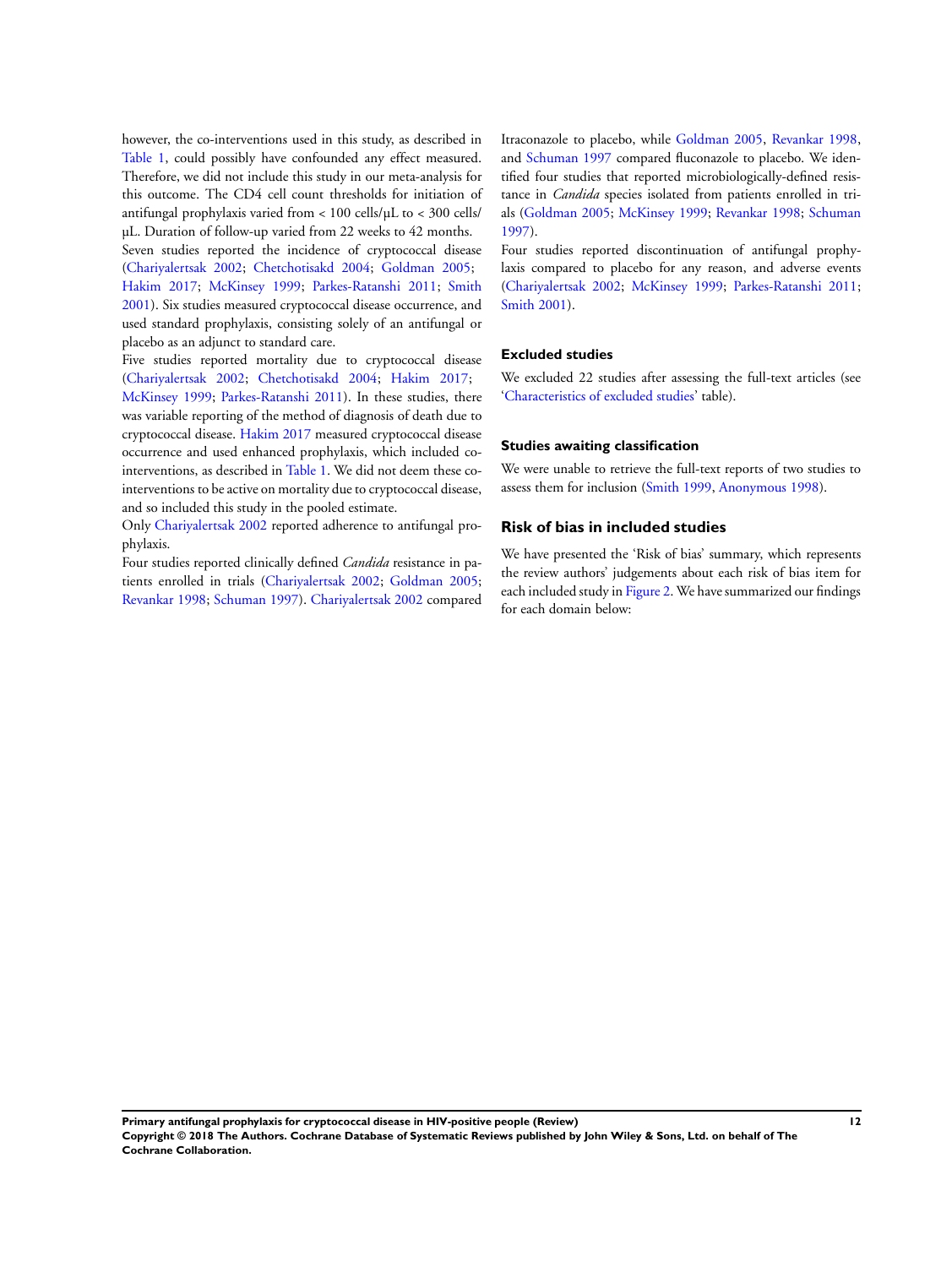

<span id="page-14-0"></span>**Figure 2. 'Risk of bias' summary: review authors' judgements about each 'Risk of bias' item for each included study**

**Primary antifungal prophylaxis for cryptococcal disease in HIV-positive people (Review) 13**

**Copyright © 2018 The Authors. Cochrane Database of Systematic Reviews published by John Wiley & Sons, Ltd. on behalf of The Cochrane Collaboration.**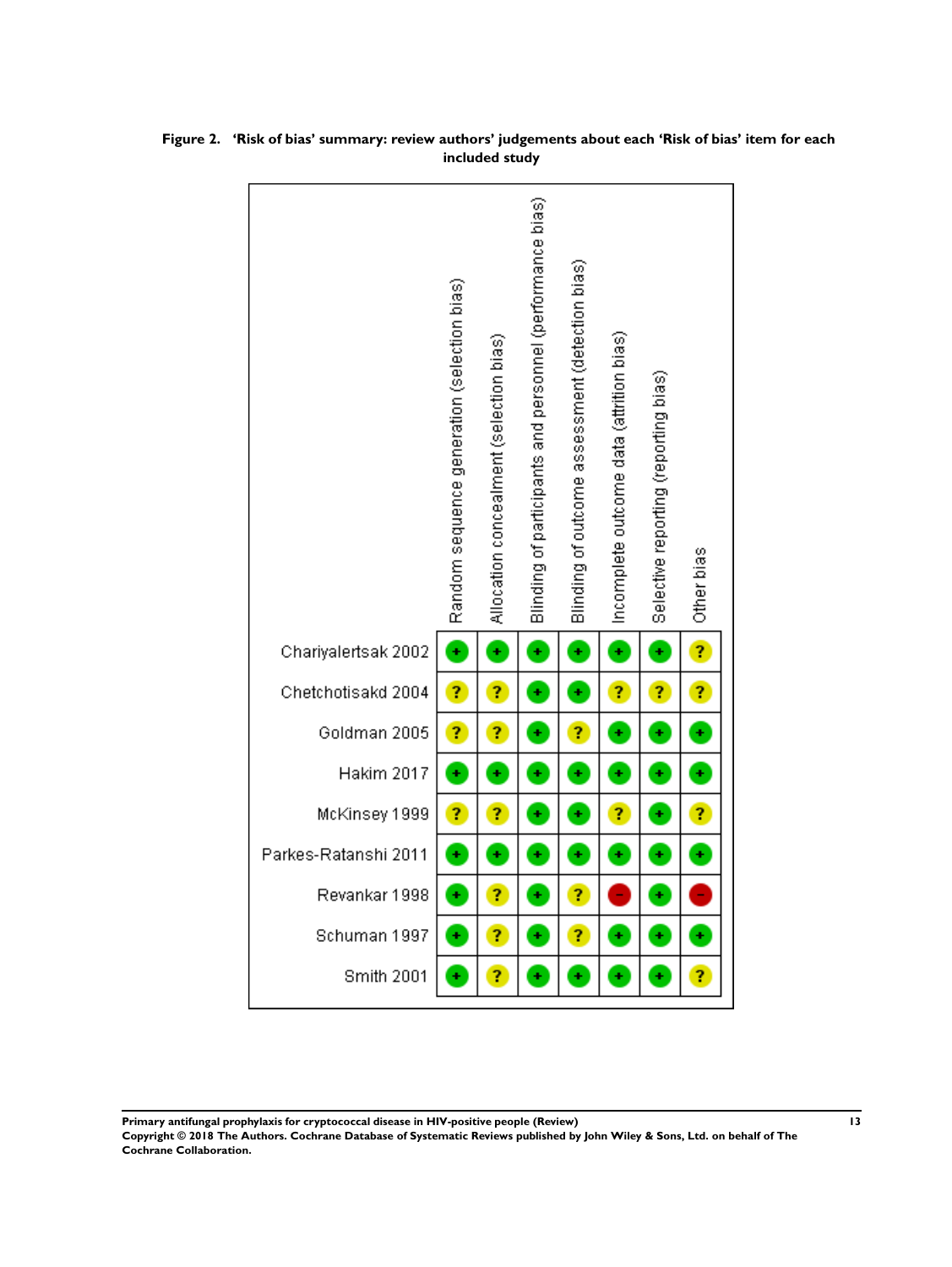### **Allocation**

Computer-generated randomization lists were used by [Chariyalertsak 2002;](#page-20-0) [Hakim 2017;](#page-20-0) and [Smith 2001](#page-20-0). Random lists were generated using permuted blocks in [Parkes-Ratanshi 2011;](#page-20-0) [Revankar 1998](#page-20-0); and [Schuman 1997](#page-20-0). Methods for sequence generation were not explicitly stated in [Goldman 2005](#page-20-0) and [McKinsey](#page-20-0) [1999](#page-20-0). No methods for sequence generation were described for [Chetchotisakd 2004.](#page-20-0)

There was adequate concealment of treatment allocation in three of the nine trials [\(Chariyalertsak 2002](#page-20-0); [Hakim 2017](#page-20-0); [Parkes-](#page-20-0)[Ratanshi 2011\)](#page-20-0). The remaining six did not record any method of allocation concealment.

### **Blinding**

We judged all nine trials to be free of the risk of performance bias, as all the participants received either the study medication or matching placebo. [Hakim 2017](#page-20-0) was an open label trial, however, we judged our main outcomes to be objective assessments, and therefore not prone to performance bias.

We judged two of the nine trials as having unclear risk of detection bias ([Goldman 2005](#page-20-0); [Schuman 1997\)](#page-20-0).

#### **Incomplete outcome data**

We judged [Revankar 1998](#page-20-0) as having high risk of attrition bias, because a disproportionate number of participants in the intervention and control groups were excluded from the trial, based on death within three months of enrolment.

[McKinsey 1999](#page-20-0) and [Chetchotisakd 2004](#page-20-0) were assessed as having unclear risk of attrition bias, because neither trial recorded any loss to follow-up data.

The remaining six trials were judged as having low risk of attrition bias.

### **Selective reporting**

We assessed the risk of bias from selective outcome reporting to be unclear in [Chetchotisakd 2004](#page-20-0), as the authors did not report loss to follow-up, drop out rates, or adverse events in detail. The other eight trials were assessed at low risk.

#### **Other potential sources of bias**

We assessed the risk of bias as high in the [Revankar 1998](#page-20-0) study, because baseline characteristics and baseline ART status were not described. Four trials were judged as having unclear risk, because there was insufficient information available to make an assessment on whether the funding received from pharmaceutical companies impacted the study design or analyses ([Chariyalertsak 2002;](#page-20-0) [Chetchotisakd 2004](#page-20-0); [McKinsey 1999](#page-20-0); [Smith 2001](#page-20-0)). We judged four trials at low risk of other potential sources of bias ([Goldman](#page-20-0) [2005](#page-20-0); [Hakim 2017;](#page-20-0) [Parkes-Ratanshi 2011;](#page-20-0) [Schuman 1997\)](#page-20-0).

# **Effects of interventions**

See: **[Summary of findings for the main comparison](#page-5-0)** [Antifungal](#page-5-0) [prophylaxis versus no antifungal prophylaxis for preventing](#page-5-0) [cryptococcal disease in HIV-positive people](#page-5-0)

#### **Primary outcomes**

#### **All-cause mortality**

Antifungal prophylaxis had no consistent effect on all-cause mortality (risk ratio (RR) 1.07, 95% CI 0.80 to 1.43; six trials, 3220 participants; Analysis 1.1). We could not include data for this outcome from the most recent trial, which initiated ART a mean of five days after screening, as there were co-interventions in the intervention arm that would have confounded the effect on mortality [\(Hakim 2017](#page-20-0)).

### **Subgroup analyses**

There was little difference in pooled effect estimates when we subdivided all-cause mortality by: CD4 threshold for prophylaxis (I² statistic = 0%; Analysis 1.2), baseline CrAG status (I² statistic  $= 0\%$ ; Analysis 1.3), time-to-initiation of ART (I<sup>2</sup> statistic  $= 0\%$ ; Analysis 1.4), ART regimens (I² statistic = 0%; Analysis 1.5), or type of antifungal drug (I² statistic = 0%; Analysis 1.6).

#### **Secondary outcomes**

#### **Cryptococcal disease occurrence**

We excluded unconfirmed, suspected cases of cryptococcal disease from our analysis. [Hakim 2017](#page-20-0) measured cryptococcal disease occurrence, and used enhanced prophylaxis, which included cointerventions described in [Table 1.](#page-41-0) We did not deem these cointerventions to be active on cryptococcal disease, so included this study in the pooled estimate.

The seven studies that measured cryptococcal disease identified 91 cases. Most of the studies did not report the source of the cryptococcal infection, simply referring to invasive cryptococcal disease. All 10 cases in [Chetchotisakd 2004](#page-20-0) were confirmed cases of cryptococcal meningitis; [Smith 2001](#page-20-0) reported one case of cryptococcal pneumonia and one case of cryptococcal meningitis.

**Primary antifungal prophylaxis for cryptococcal disease in HIV-positive people (Review) 14**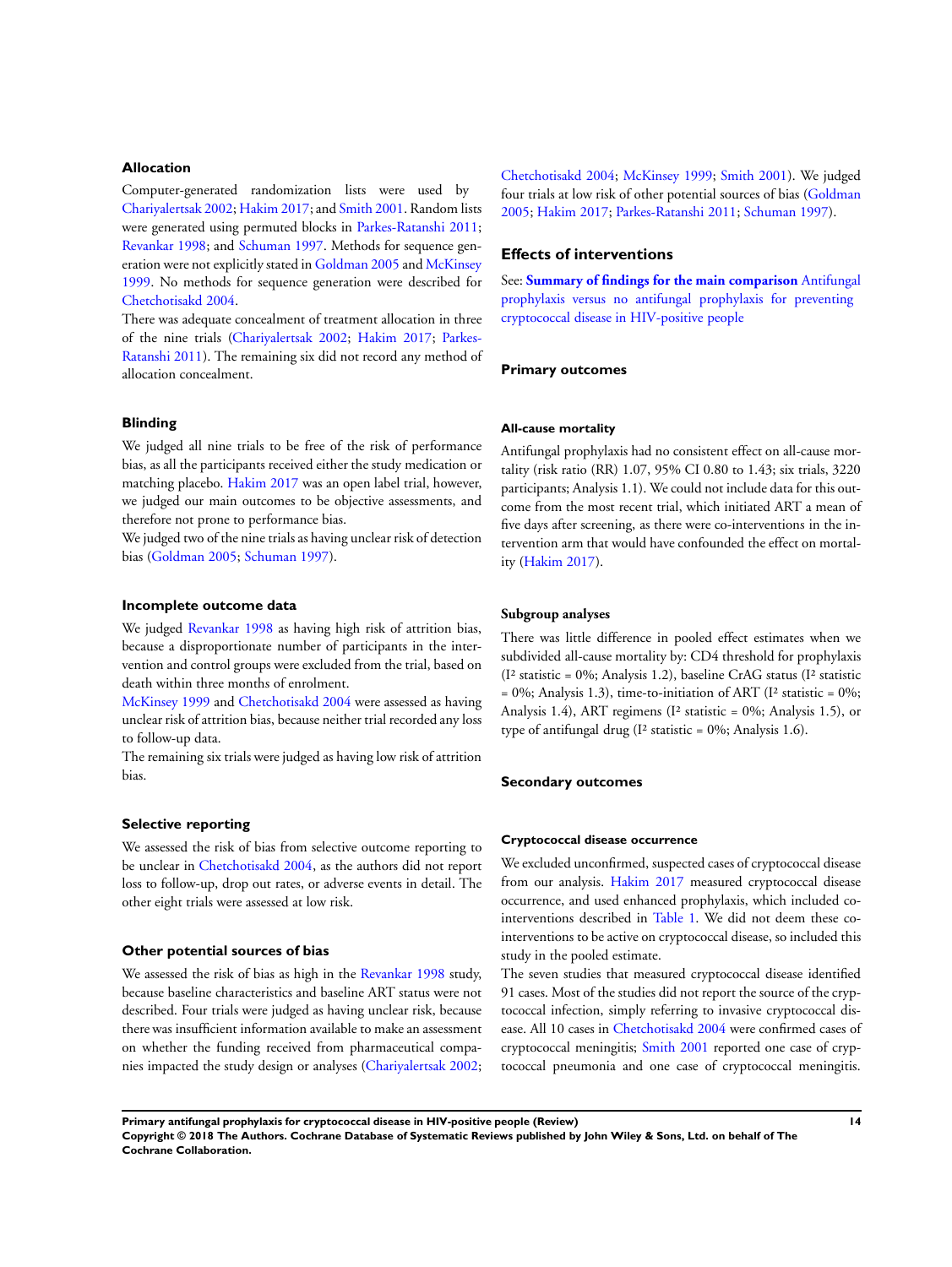[Parkes-Ratanshi 2011](#page-20-0) confirmed 11 cases of cryptococcal meningitis, five participants with invasive cryptococcal disease and positive blood cultures, and three participants who became CrAg-positive after starting prophylaxis. [Hakim 2017](#page-20-0) reported 32 new cases of cryptococcal infection: 22 cases of cryptococcal meningitis, and one case of cryptococcal fungaemia in the standard prophylaxis arm, and nine cases of cryptococcal meningitis in the enhanced prophylaxis arm.

Meta-analysis showed a large reduction in the risk of developing cryptococcal disease in those who received antifungal prophylaxis. Participants on antifungal prophylaxis were 71% less likely to develop cryptococcal disease than those receiving placebo or standard care (RR 0.29, 95% CI 0.17 to 0.49; seven trials, 5000 participants; Analysis 1.7). Benefit of antifungal prophylaxis was seen consistently across the included studies, although this was not statistically significant at a 95% level of confidence in four of the studies.

#### **Subgroup analyses**

There was no clear difference in effect estimates when we subgrouped cryptococcal disease occurrence by: CD4 threshold for prophylaxis (I² 0%; Analysis 1.8), ART regimen (I² statistic = 0%; Analysis 1.9), or type of antifungal drug (I² 0%; Analysis 1.10 ). Subgrouping by time-to-initiation of ART showed a similar benefit of prophylaxis across all subgroups, with a small amount of heterogeneity (I<sup>2</sup> statistic = 36.9%; Analysis 1.11). There was no clear difference between subgroups by baseline CrAG status (I² statistic = 0%; Analysis 1.12). Proportionally fewer participants who were CrAg-negative at baseline went on to develop cryptococcal disease (regardless of treatment arm) compared to CrAgpositive cases. Few participants and one study contributed data to the baseline CrAg-positive subgroup analysis ([Hakim 2017\)](#page-20-0).

#### **Cryptococcal-specific mortality**

People taking antifungal prophylaxis were less likely to die from cryptococcal disease (RR 0.29, 95% CI 0.11 to 0.72; five trials, 3813 participants; Analysis 1.13).

No clear difference was seen in studies that excluded participants who tested CrAG-positive, and those on current standard ART regimens (one nucleoside reverse transcriptase inhibitor and two non-nucleoside reverse transcriptase inhibitors).

#### **Adherence**

[Chariyalertsak 2002](#page-20-0) (129 participants) reported no significant difference in adherence between participants receiving antifungals and placebo. Ninety-two per cent of those receiving antifungals adhered to the regimen, while 85% of those receiving placebo adhered.

#### **Cryptococcal antifungal drug resistance**

We did not identify any studies that reported cryptococcal antifungal resistance.

# **Infections caused by** *Candida* **species resistant to the prophylactic antifungal drug triazole**

#### **(a) Clinical resistance**

[Schuman 1997](#page-20-0) compared fluconazole to placebo for the prevention of candidiasis. Two open label trials compared the continuous use of fluconazole prophylaxis for symptomatic treatment of clinical *Candida* disease ([Goldman 2005;](#page-20-0) [Revankar 1998](#page-20-0)). Clinical resistance was largely defined as participants who developed *Candida* disease that did not respond to treatment with fluconazole; the exact definition varied between studies, as described in [Table 2](#page-43-0). We subgrouped the results of this analysis by antifungal therapy.

#### **Subgroup analyses**

Neither fluconazole prophylaxis (RR 0.93, 95% CI 0.56 to 1.56; three trials, 1198 participants; Analysis 1.14) nor itraconazole prophylaxis (RR 3.14, 95% CI 0.13 to 75.69; one trial, 129 participants; Analysis 1.14) showed a clear effect on the risk of developing *Candida* disease clinically resistant to the antifungal agent.

#### **(b) Microbiological resistance**

Three studies monitored resistance by taking surveillance cultures obtained from mucosal swabs, and reporting all strains of *Candida* resistant to fluconazole ([Goldman 2005;](#page-20-0) [Revankar 1998;](#page-20-0) [Schuman 1997\)](#page-20-0). [Goldman 2005](#page-20-0) and [Revankar 1998](#page-20-0) reported resistance in oropharyngeal swabs, and [Schuman 1997](#page-20-0) reported results from vaginal swabs. One study only reported *Candida albicans* isolates [\(McKinsey 1999](#page-20-0)). [McKinsey 1999](#page-20-0) used itraconazole, and reported both resistance to itraconazole and cross-resistance to fluconazole, from swabs of any mucosa, from participants with clinical disease. We defined resistance to fluconazole as a minimum inhibitory concentration (MIC) > 16 µg/mL. All studies reported this. [Schuman 1997](#page-20-0) reported participants with a MIC >  $16 \,\mathrm{µg/mL}$ as 'dose-dependent susceptible'. They reported absolute resistance as MIC > 64 µg/mL. For this analysis, we combined participants with these results to form an aggregate number of events with MIC  $> 16 \mu g/mL$  ([Table 3\)](#page-44-0). There was marked qualitative heterogeneity between studies that reported on this outcome, as sampling methods, antifungal drug, and *Candida* species detected differed markedly between [McKinsey 1999](#page-20-0) and the remaining studies. As a result, we chose not to pool estimates across all three studies.

**Primary antifungal prophylaxis for cryptococcal disease in HIV-positive people (Review) 15 Copyright © 2018 The Authors. Cochrane Database of Systematic Reviews published by John Wiley & Sons, Ltd. on behalf of The Cochrane Collaboration.**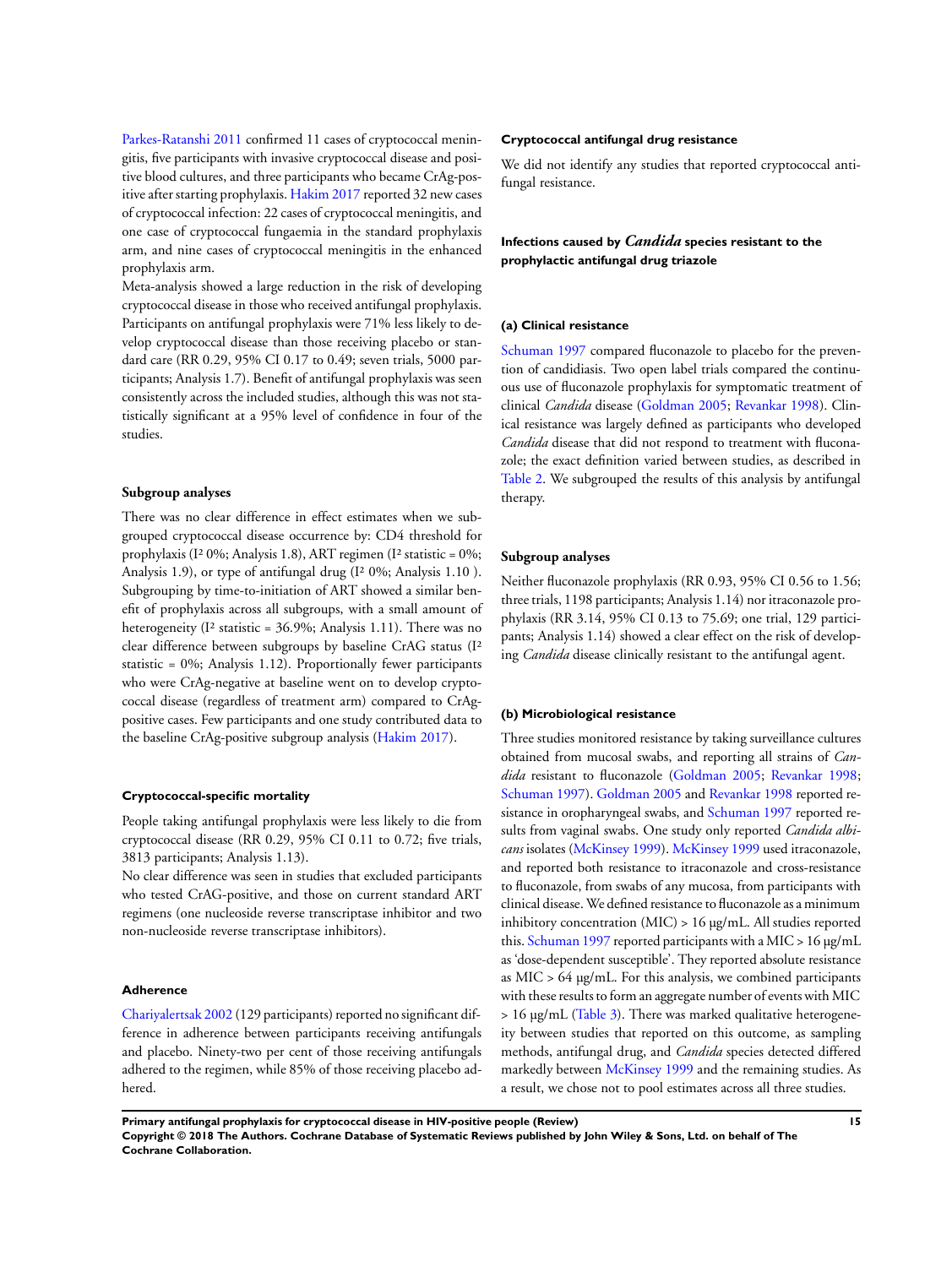### **Subgroup analyses**

Among the three studies using fluconazole prophylaxis and surveillance sampling, antifungal prophylaxis was found to increase the risk of developing microbiological resistance to fluconazole in all *Candida* species (RR 1.25, 95% CI 1.00 to 1.55; three trials, 539 participants; Analysis 1.15). In the subgroup, which included one study in which itraconazole prophylaxis was used and samples were obtained from clinical disease, we found that antifungal prophylaxis increased the risk of developing microbiological cross-resistance to fluconazole among *C. albicans* species (RR 6.19, 95% CI 1.41 to 27.10; one trial, 95 participants; Analysis 1.15; [McKinsey](#page-20-0) [1999](#page-20-0)).

### **Treatment discontinuation**

Four studies reported the discontinuation of antifungal prophylaxis compared to placebo for any reason ([Chariyalertsak 2002;](#page-20-0) [McKinsey 1999;](#page-20-0) [Parkes-Ratanshi 2011;](#page-20-0) [Smith 2001\)](#page-20-0). The reasons included serious adverse events, hepatotoxicity, pregnancy, use of contraindicated medications (such as rifampicin), and patient decision [\(Table 4\)](#page-45-0). We found no clear difference between those who discontinued antifungal prophylaxis compared to placebo (RR 1.01, 95% CI 0.91 to 1.13; four trials, 2317 participants; Analysis 1.16).

#### **Adverse events**

We excluded [Hakim 2017](#page-20-0) from the analysis of adverse events, as unpicking the effects of the co-interventions delivered in this trial was not possible.

#### **(a) Serious adverse events**

Four studies reported serious adverse events [\(Chariyalertsak 2002;](#page-20-0) [Chetchotisakd 2004](#page-20-0); [McKinsey 1999;](#page-20-0) [Smith 2001](#page-20-0)). These were measured as the number of patients experiencing at least one serious adverse event. One study reported no adverse events in either group [\(Chetchotisakd 2004\)](#page-20-0). All studies were conducted before 2004, and as such, the participants were on a mix of older antiretroviral drugs, described in[Table 1](#page-41-0). There was no clear difference in the occurrence of serious adverse events between participants receiving antifungal prophylaxis and those receiving placebo. (RR 1.08, 95% CI 0.83 to 1.41; four trials, 888 participants; Analysis 1.17)

### **(b) Any adverse event**

Four studies reported any adverse events ([Chariyalertsak 2002;](#page-20-0) [McKinsey 1999](#page-20-0); [Parkes-Ratanshi 2011;](#page-20-0) [Smith 2001\)](#page-20-0).Three out of the four studies were conducted before 2004, and as such, the participants were on a mix of older anti-retroviral drugs, described in [Table 1](#page-41-0). Adverse events were measured as the number of patients experiencing at least one adverse event. There was no clear

difference in the occurrence of adverse events between participants receiving antifungal prophylaxis and those receiving placebo (RR 1.07, 95% CI 0.88 to 1.30; 4 trials; 2317 participants; Analysis 1.18).

No clear difference was found between groups for any of the most commonly reported adverse events (Analysis 1.19).

• Diarrhoea (RR 1.31, 95% CI 0.32 to 5.29; 2 trials, 424 participants)

• Abdominal pain (RR 0.91, 95% CI 0.56 to 1.46; 2 trials, 1814 participants)

• Nausea (RR 0.97, 95% CI 0.64 to 1.47; 2 trials, 1814 participants)

• Rash (RR 1.03, 95% CI 0.56 to 1.9; 4 trials, 2317 participants)

# **D I S C U S S I O N**

#### **Summary of main results**

See [Summary of findings for the main comparison](#page-5-0).

Nine trials, enrolling 5426 participants, met the inclusion criteria of this Cochrane Review.

Antifungal primary prophylaxis alone may make little or no difference to all-cause mortality (low-certainty evidence). For cryptococcal-specific outcomes, prophylaxis probably reduces the risk of developing cryptococcal disease (moderate-certainty evidence), and probably reduces deaths due to cryptococcal disease (moderate-certainty evidence). It may make no clear difference to the risk of developing clinically-resistant *Candida* disease (low-certainty evidence); however, there may be an increased risk of having *Candida* resistant to fluconazole isolated by surveillance cultures (lowcertainty evidence). Antifungal prophylaxis was generally well-tolerated, with no clear difference in the risk of needing to discontinue antifungal prophylaxis compared with placebo (moderatecertainty evidence), and no clear difference in the risk of having any adverse event (low-certainty evidence) or a serious adverse event (low-certainty evidence).

### **Potential benefits of antifungal prophylaxis**

Antifungal prophylaxis probably reduces the risk of developing cryptococcal disease. It also probably reduces the risk of dying from cryptococcal disease.

### **Potential harms of antifungal prophylaxis**

Antifungal prophylaxis is well tolerated, with no clear difference in the occurrence of adverse events, and probably no clear difference in treatment discontinuations. There may be an increased risk of developing fluconazole resistant *Candida* species, although this

**Primary antifungal prophylaxis for cryptococcal disease in HIV-positive people (Review) 16 Copyright © 2018 The Authors. Cochrane Database of Systematic Reviews published by John Wiley & Sons, Ltd. on behalf of The Cochrane Collaboration.**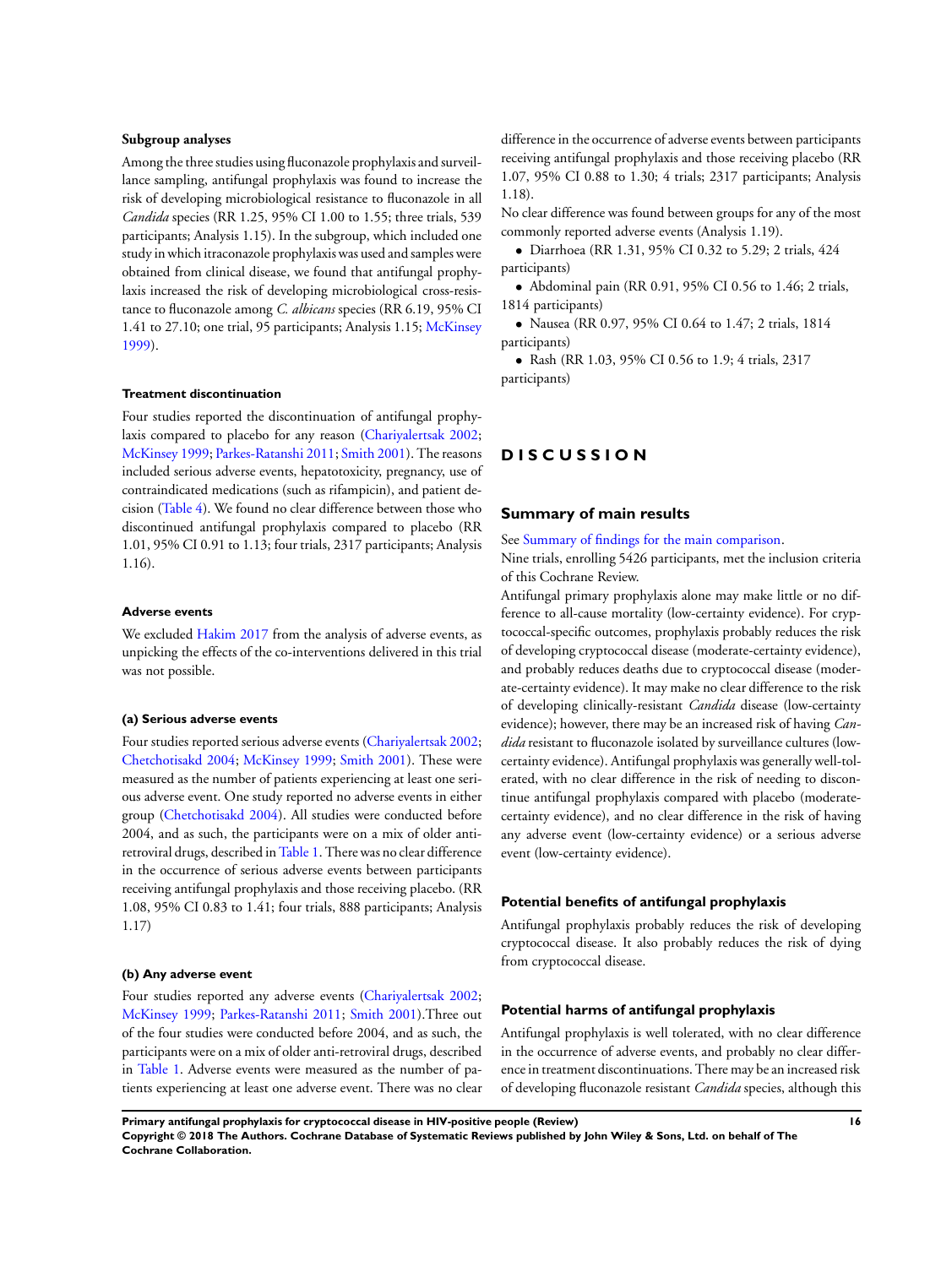may not translate to disease resistant to treatment. In the absence of cryptococcal antigen (CrAg) screening programmes and high CrAg prevalence, primary prophylaxis could under-treat CrAgpositive people who are HIV-positive with high titres and subclinical meningitis. Itraconazole potentially interacts with common first-line antiretrovirals (tenofovir, efavirenz) rendering it less suitable for widespread use compared to fluconazole, where there are no interactions with current first line antiretrovirals [\(HIV drug](#page-20-0) [interactions 2018](#page-20-0)).

# **Overall completeness and applicability of evidence**

We included nine trials that evaluated the efficacy and safety of interventions for preventing cryptococcal infection in HIV-positive people. Four of these trials were conducted in low- and middle-income countries, while the remaining five were conducted in high-income countries. All participants were adults, even though several studies included children and adolescents in eligibility criteria.

Several studies included in this review were older and less relevant to the contemporary HIV experience, due to changes in antiretroviral therapy (ART) treatment regimens and timing of ART initiation in recent years. Only two trials included participants who received currently recommended triple ART ([Hakim 2017;](#page-20-0) [Parkes-Ratanshi 2011](#page-20-0)), and in only one of these was ART initiated within one to two weeks of HIV diagnosis, as would be the current practice, particularly in patients with low CD4 cell counts [\(Hakim 2017](#page-20-0)). In addition, three studies used itraconazole prophylaxis, which is less commonly used, due to substantial drug interactions ([Chariyalertsak 2002;](#page-20-0) [McKinsey 1999;](#page-20-0) [Smith 2001](#page-20-0)). [Hakim 2017](#page-20-0) evaluated a combination of interventions that included antifungals, antibiotics, and anthelmintics, compared with standard prophylaxis for pneumocystis using only co-trimoxazole. Despite the finding that several studies did not represent the current HIV care experience, the protective effect of prophylaxis was consistent across all study populations, including those receiving the current standard of HIV care.

Two studies excluded CrAg-positive patients prior to randomization [\(Chetchotisakd 2004](#page-20-0); [Parkes-Ratanshi 2011\)](#page-20-0). One study reported baseline CrAg status after trial completion [\(Hakim 2017](#page-20-0)). Among CrAg-negative participants, antifungal prophylaxis continued to show a protective effect. However, there were far fewer occurrences of cryptococcal disease overall among those who were CrAg-negative at baseline, compared to those who were CrAgpositive.

We found no trials that reported on resistance of *Cryptococcus* isolates, and this is an important gap in our understanding of the adverse effects of antifungal prophylaxis.

There was some evidence that antifungal prophylaxis may increase the number of resistant *Candida* species in surveillance samples; however, it is unclear if this translates to clinically meaningful

*Candida* resistance, as no clear effect was demonstrated on the risk of developing clinically resistant *Candida* disease. However, the certainty of the evidence contributing to these analyses was low, making it difficult to draw firm conclusions on the impact of antifungal prophylaxis on *Candida* resistance.

The data on adverse events from these trials were graded as low quality, and as a result, we should also interpret the finding of no clear difference between treatment arms with caution. However, moderate-quality evidence suggested that treatment discontinuation did not clearly differ between study arms, suggesting that adverse events may in fact not differ between the groups.

# **Certainty of the evidence**

We assessed the certainty of the evidence using the GRADE approach and presented our findings in the [Summary of findings](#page-5-0) [for the main comparison.](#page-5-0) Three of the included studies were designed as open label studies. We did not consider this biased the outcomes measured, as our primary outcome, and most of the secondary outcomes, were objectively measured. Certainty ranged from moderate to low across all the reported outcomes. Reasons for downgrading included: the majority of participants not receiving the current standard of care relating to type of ART, and time from diagnosis to initiation, indirectness related to the subjective assessment of mortality due to cryptococcal disease, few events, unclear grading of serious adverse events, and unexplained substantial heterogeneity related to the assessment of adverse events. Many of the trials we found were older and less relevant to current HIV care; we considered this in our approach to GRADEing indirectness.

#### **Potential biases in the review process**

We minimized biases in the conduct of this review by adhering to the standard methodology described in *Cochrane Handbook for Systematic reviews of Interventions*. We conducted a comprehensive literature search with no language restrictions. Two authors independently scanned the search results for potentially eligible studies. Two review authors independently assessed full-text articles of potentially eligible trials, and two review authors independently extracted data from the nine included trials.

We recognized that there were limitations and potential biases in measuring mortality due to cryptococcal disease, due to the risk of misdiagnosis. However, we chose to include this outcome to give a better reflection of the effect of the intervention on cryptococcal disease. We took this into account in our assessment of the certainty of the evidence.

Resistance to fluconazole is one of the main concerns and criticisms of antifungal prophylaxis, but microbiological resistance detected in surveillance cultures did not necessarily translate to clinical disease; however, the review would have been somewhat

**Primary antifungal prophylaxis for cryptococcal disease in HIV-positive people (Review) 17 Copyright © 2018 The Authors. Cochrane Database of Systematic Reviews published by John Wiley & Sons, Ltd. on behalf of The Cochrane Collaboration.**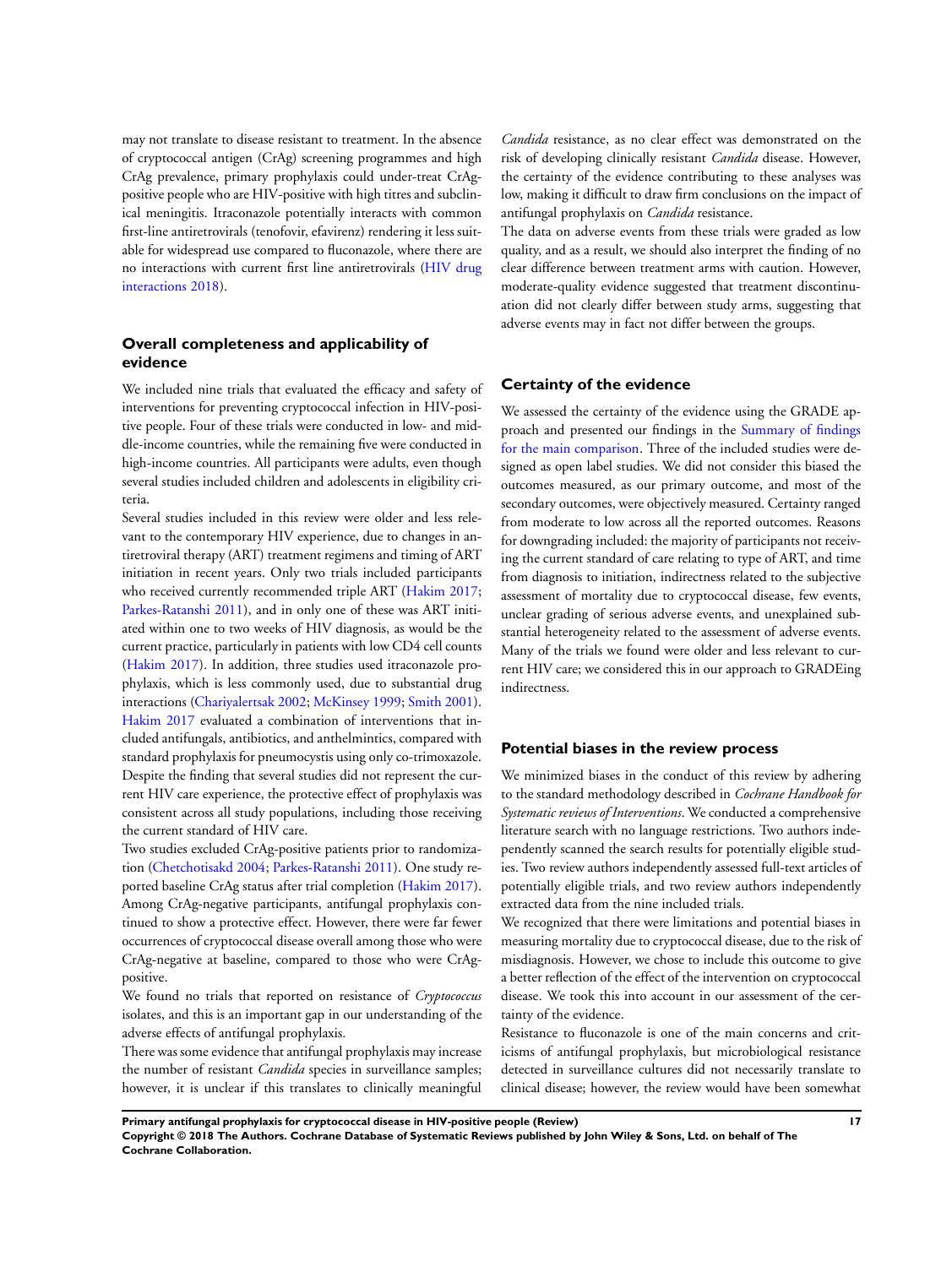incomplete if we did not present all the evidence that was available on this issue. Again, this was taken into account in our assessment of the certainty of the evidence.

We further amended our inclusion criteria to include studies with co-interventions. We minimized the confounding effect of these co-interventions by only including trials with outcomes where the co-interventions were considered to have minimal or no impact on the outcome being measured. For example, [Hakim 2017](#page-20-0) reported a reduction in all-cause mortality; however, there were important co-interventions that would have had an effect on mortality, so these data were not included in the analysis for this outcome. These differences are detailed in the [Differences between protocol](#page-47-0) [and review](#page-47-0) section.

# **Agreements and disagreements with other studies or reviews**

The findings from this review were consistent with those of previous published reviews, which both showed that antifungal prophylaxis may have made little or no difference to all-cause mortality, but reduced the occurrence of cryptococcal disease ([Chang](#page-20-0) [2005](#page-20-0); [Ssekitoleko 2013](#page-20-0)). However, the findings from this review are more relevant to current HIV populations.

One study included in the [Chang 2005](#page-20-0) review did not meet our inclusion criteria. We also included two studies published after the [Chang 2005](#page-20-0) review ([Hakim 2017;](#page-20-0) [Parkes-Ratanshi 2011](#page-20-0)). Furthermore, we considered outcomes related to resistance in trials looking at prevention of *Candida* infection, which were not included in the [Chang 2005](#page-20-0) review [\(Goldman 2005;](#page-20-0) [Revankar](#page-20-0) [1998](#page-20-0); [Schuman 1997\)](#page-20-0) .

# **A U T H O R S ' C O N C L U S I O N S**

# **Implications for practice**

Primary prophylaxis with either fluconazole or itraconazole probably reduces the risk of developing cryptococcal disease. Prophylaxis also probably reduces the risk of death due to cryptococcal disease, however, this may not have translated to a reduction in all-cause mortality in the trials identified. Clinicians and policy makers will have to consider the benefit of providing antifungal prophylaxis in the context of cryptococcal disease prevalence, cost, consistent drug supply, and the availability of cryptococcal antigen (CrAg) screening in their setting. Antifungal primary prophylaxis could be considered a part of differentiated packages of care for those who are diagnosed late with low cluster of differentiation 4 (CD4) cell counts, and those at risk of cryptococcal disease, particularly where CrAg screening is unavailable.

## **Implications for research**

The authors do not believe that further research is required to show the efficacy of primary antifungal prophylaxis in reducing the occurrence of cryptococcal disease, particularly among patients where CrAg status is unknown. The cost-benefit of providing antifungal prophylaxis to CrAg-negative patients remains an area of debate, due to the low occurrence of cryptococcal disease in this group. Further analyses of the cost effectiveness and feasibility of implementing this intervention in different settings are needed, as well as comparisons between the primary prophylaxis strategy and the strategy of CrAg screening plus pre-emptive antifungal therapy for those who screened positive.

# **A C K N O W L E D G E M E N T S**

The Academic Editor of this review was Professor Mical Paul.

We thank the Cochrane Infectious Disease Group for their support and help in streamlining the review process and Paul Garner for his help as Co-ordinating Editor.

We thank Vittoria Lutje and Joy Oliver for helping with the search strategy. We want to thank Marcel Kitenge for his contribution and assistance with conference and additional searches.

Ajibola Awotiwon, Ingrid Eshun-Wilson, and Samuel Johnson were supported by the Effective Health Care Research Consortium. This Consortium and the CIDG editorial base is funded by UK aid from the UK Government for the benefit of low- and middle-income countries (Grant: 5242). The views expressed in this publication do not necessarily reflect UK government policy.

SJ was supported by a funding agreement from Cochrane CRG support programme (Cochrane UK).

Graeme Meintjes was supported by the Wellcome Trust (098316), and the South African Research Chairs Initiative of the Department of Science and Technology and National Research Foundation (NRF) of South Africa (Grant No 64787).

**Primary antifungal prophylaxis for cryptococcal disease in HIV-positive people (Review) 18 Copyright © 2018 The Authors. Cochrane Database of Systematic Reviews published by John Wiley & Sons, Ltd. on behalf of The Cochrane Collaboration.**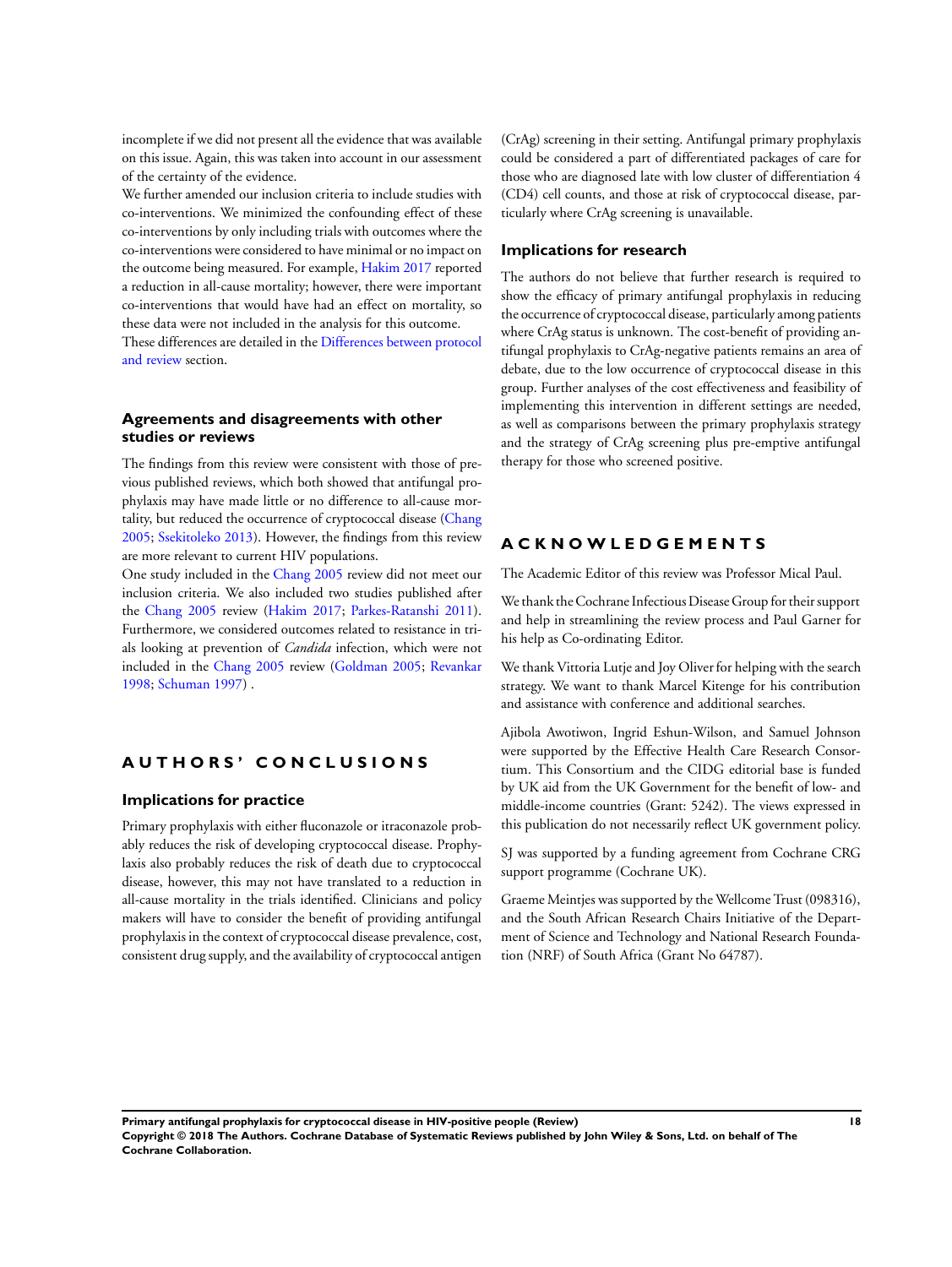### <span id="page-20-0"></span>**References to studies included in this review**

#### **Chariyalertsak 2002** *{published data only}*

Chariyalertsak S, Supparatpinyo K, Sirisanthana T, Nelson KE. A controlled trial of itraconazole as primary prophylaxis for systemic fungal infections in patients with advanced human immunodeficiency virus infection in Thailand. *Clinical Infectious Diseases* 2002;**34**(2):277–84. PUBMED: 11740718]

#### **Chetchotisakd 2004** *{published data only}*

Chetchotisakd P, Sungkanuparph S, Thinkhamrop B, Mootsikapun P, Boonyaprawit P. A multicentre, randomized, double-blind, placebo-controlled trial of primary cryptococcal meningitis prophylaxis in HIVinfected patients with severe immune deficiency. *HIV Medicine* 2004;**5**(3):140–3. PUBMED: 15139978]

# **Goldman 2005** *{published data only}*

<sup>∗</sup> Goldman M, Cloud GA, Wade KD, Reboli AC, Fichtenbaum CJ, Hafner R, et al. A randomized study of the use of fluconazole in continuous versus episodic therapy in patients with advanced HIV infection and a history of oropharyngeal candidiasis: AIDS Clinical Trials Group Study 323/Mycoses Study Group Study 40. *Clinical Infectious Diseases* 2005;**41**(10):1473–80.

NCT00000951. A study to compare the use of fluconazole as continuous therapy versus periodic therapy in HIVpositive patients with recurrent thrush [A Phase IV randomized study of the use of fluconazole as chronic suppressive therapy versus episodic therapy in HIV positive subjects with recurrent oropharyngeal candidiasis]. clinicaltrials.gov/ct2/show/NCT00000951 (first posted 31 August 2001).

#### **Hakim 2017** *{published data only}*

<sup>∗</sup> Hakim J, Musiime V, Szubert AJ, Mallewa J, Siika A, Agutu C, et al. Enhanced prophylaxis plus antiretroviral therapy for advanced HIV infection in Africa. *New England Journal of Medicine* 2017;**377**(3):233–45. ISRCTN43622374. Reduction of early mortality in HIVinfected African adults and children starting antiretroviral therapy [Reduction of Early mortALITY in HIV–infected African adults and children starting antiretroviral therapy: a randomised controlled trial]. isrctn.com/ ISRCTN43622374 (first received 28 September 2011).

#### **McKinsey 1999** *{published data only}*

Goldman M, Cloud GA, Smedema M, LeMonte A, Connolly P, McKinsey DS, et al. Does long-term itraconazole prophylaxis result in in vitro azole resistance in mucosal Candida albicans isolates from persons with advanced human immunodeficiency virus infection? The National Institute of Allergy and Infectious Diseases Mycoses study group. *Antimicrobial Agents and Chemotherapy* 2000; **44**(6):1585–7. PUBMED: 10817713]

Le Monte AM, Goldman M, Smedema ML, Connolly PA, McKinsey DS, Cloud GA, et al. DNA fingerprinting of serial Candida albicans isolates obtained during itraconazole prophylaxis in patients with AIDS. *Medical Mycology* 2001; **39**(2):207–13. PUBMED: 11346270]

<sup>∗</sup> McKinsey DS, Wheat LJ, Cloud GA, Pierce M, Black JR, Bamberger DM, et al. Itraconazole prophylaxis for fungal infections in patients with advanced human immunodeficiency virus infection: randomized, placebocontrolled, double-blind study. National Institute of Allergy and Infectious Diseases Mycoses Study Group. *Clinical Infectious Diseases* 1999;**28**(5):1049–56. PUBMED: 10452633]

# **Parkes-Ratanshi 2011** *{published data only}*

ISRCTN76481529. Primary prevention of invasive cryptococcal disease using fluconazole prophylaxis in Human Immunodeficiency Virus (HIV) infected Ugandans. isrctn.com/ISRCTN76481529 (first received 18 May 2001).

Parkes-Ratanshi R, Wakeham K, Kamali A, Levin J, Coutinho A, Whitworth J, et al. Successful primary prevention of cryptococcal disease using fluconazole prophylaxis in HIV-infected Ugandan adults (cryptopro): o26. *HIV Medicine* 2009;**10**:8–9.

<sup>∗</sup> Parkes-Ratanshi R, Wakeham K, Levin J, Namusoke D, Whitworth J, Coutinho A, et al. Primary prophylaxis of cryptococcal disease with fluconazole in HIV-positive Ugandan adults: a double-blind, randomised, placebocontrolled trial. *Lancet Infectious Diseases* 2011;**11**(12): 933–41. PUBMED: 21982529]

#### **Revankar 1998** *{published data only}*

Revankar SG, Kirkpatrick WR, McAtee RK, Dib OP, Fothergill AW, Redding SW, et al. A randomized trial of continuous or intermittent therapy with fluconazole for oropharyngeal candidiasis in HIV-infected patients: clinical outcomes and development of fluconazole resistance. *American Journal of Medicine* 1998;**1**:7–11.

### **Schuman 1997** *{published data only}*

<sup>∗</sup> Schuman P, Capps L, Peng G, Vazquez J, el-Sadr W, Goldman AI, et al. Weekly fluconazole for the prevention of mucosal candidiasis in women with HIV infection. A randomized, double-blind, placebo-controlled trial. Terry Beirn Community Programs for Clinical Research on AIDS. *Annals of Internal Medicine* 1997;**126**(9):689–96. Vazquez JA, Peng G, Sobel JD, Steele-Moore L, Schuman P, Holloway W, et al. Evolution of antifungal susceptibility among Candida species isolates recovered from human immunodeficiency virus-infected women receiving fluconazole prophylaxis. *Clinical Infectious Diseases* 2001;**33** (7):1069–75.

Vazquez JA, Sobel JD, Peng G, Steele-Moore L, Schuman P, Holloway W, et al. Evolution of vaginal Candida species recovered from human immunodeficiency virus-infected women receiving fluconazole prophylaxis: the emergence of Candida glabrata? Terry Beirn Community Programs for Clinical Research in AIDS (CPCRA). *Clinical Infectious Diseases* 1999;**28**(5):1025–31.

**Primary antifungal prophylaxis for cryptococcal disease in HIV-positive people (Review) 19**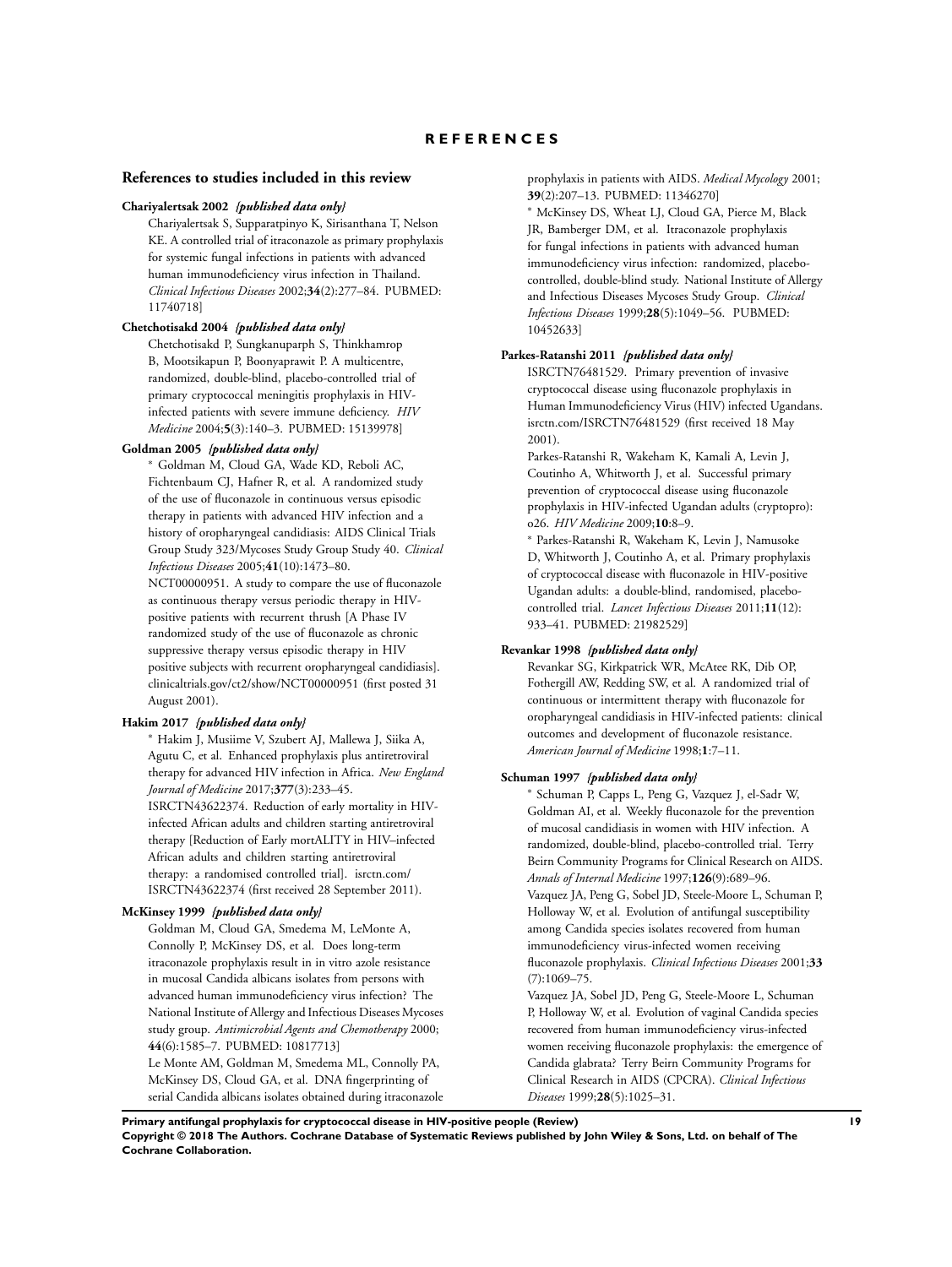#### **Smith 2001** *{published data only}*

Smith DE, Bell J, Johnson M, Youle M, Gazzard B, Tchamouroff S, et al. A randomized, double-blind, placebo-controlled study of itraconazole capsules for the prevention of deep fungal infections in immunodeficient patients with HIV infection. *HIV Medicine* 2001;**2**(2): 78–83. PUBMED: 11737382]

### **References to studies excluded from this review**

#### **Anonymous 1995** *{published data only}*

Anonymous. Fluconazole may have edge in preventing infections. *AIDS Alert* 1995;**10**(5):67–8.

### **Anonymous 2001** *{published data only}*

Anonymous. Antifungal drug fluconazole found to be effective in preventing thrush in people who are HIV positive. *AHRQ Research Activities* 2001;**250**:15.

### **Apisarnthanarak 2008a** *{published data only}*

Apisarnthanarak A, Mundy LM. The impact of primary prophylaxis for cryptococcosis on fluconazole resistance in Candida species. *Journal of Acquired Immune Deficiency Syndromes* 2008;**47**(5):644–5.

#### **Chaiwarith 2011** *{published data only}*

Chaiwarith R, Fakthongyoo A, Praparattanapan J, Boonmee D, Sirisanthana T, Supparatpinyo K. Itraconazole vs fluconazole as a primary prophylaxis for fungal infections in HIV-infected patients in Thailand. *Curr HIV Research* 2011;**9**(5):334–8.

#### **Chaiwarith 2013** *{published data only}*

Chaiwarith R, Praparattanapan J, Nuntachit N, Kotarathitithum W, Supparatpinyo K. Discontinuation of primary and secondary prophylaxis for opportunistic infections in HIV-infected patients who had CD4+ cell count 3 but undetectable plasma HIV-1 RNA: an openlabel randomized controlled trial. *AIDS Patient Care and STDs* 2013;**27**(2):71–6.

### **Geletko 1996** *{published data only}*

Geletko SM, Segarra M, Mayer KH, Fiore TC, Bettencourt FA, Flanigan TP, et al. Electronic compliance assessment of antifungal prophylaxis for human immunodeficiency virusinfected women. *Antimicrobial Agents and Chemotherapy* 1996;**40**(6):1338–41.

### **Havlir 1998** *{published data only}*

Havlir DV, Dube MP, McCutchan JA, Forthal DN, Kemper CA, Dunne MW, et al. Prophylaxis with weekly versus daily fluconazole for fungal infections in patients with AIDS. *Clinical Infectious Diseases* 1998;**27**(6):1369–75.

### **Jüst-Nubling 1991** *{published data only}*

Jüst-Nubling G, Gentschew G, Meissner K, Odewald J, Staszewski S, Helm EB, et al. Fluconazole prophylaxis of recurrent oral candidiasis in HIV-positive patients. *European Journal of Clinical Microbiology & Infectious Diseases* 1991;**10**(11):917–21.

#### **Manfredi 1997** *{published data only}*

Manfredi R, Mastroianni A, Coronado OV, Chiodo F. Fluconazole as prophylaxis against fungal infection in

patients with advanced HIV infection. *Archives of Internal Medicine* 1997;**157**(1):64–9.

#### **Manosuthi 2005** *{published data only}*

Manosuthi W, Chumpathat N, Chaovavanich A, Sungkanuparph S. Safety and tolerability of nevirapinebased antiretroviral therapy in HIV-infected patients receiving fluconazole for cryptococcal prophylaxis: a retrospective cohort study. *BMC Infect Diseases* 2005;**5**:67.

#### **Manosuthi 2006** *{published data only}*

Manosuthi W, Sungkanuparph S, Thongyen S, Chumpathat N, Eampokalap B, Thawornwan U, et al. Antifungal susceptibilities of Cryptococcus neoformans cerebrospinal fluid isolates and clinical outcomes of cryptococcal meningitis in HIV-infected patients with/without fluconazole prophylaxis. *Journal of the Medical Association of Thailand* 2006;**89**(6):795–802.

# **Mfinanga 2015** *{published data only}*

Mfinanga S, Chanda D, Kivuyo SL, Guinness L, Bottomley C, Simms V, et al. Cryptococcal meningitis screening and community-based early adherence support in people with advanced HIV infection starting antiretroviral therapy in Tanzania and Zambia: an open-label, randomised controlled trial. *Lancet* 2015;**385**(9983):2173–82.

### **Micol 2010** *{published data only}*

Micol R, Tajahmady A, Lortholary O, Balkan S, Quillet C, Dousset JP, et al. Cost-effectiveness of primary prophylaxis of AIDS associated cryptococcosis in Cambodia. *PLoS One* 2010;**5**(11):e13856.

#### **Mylonakis 1998** *{published data only}*

Mylonakis E, Flanigan TP. Editorial response: Antifungal prophylaxis with weekly fluconazole for patients with AIDS. *Clinical Infectious Diseases* 1998;**27**(6):1376–8.

### **Penzak 1998** *{published data only}*

Penzak SR, Gubbins PO. Preventing and treating azoleresistant oropharyngeal candidiasis in HIV-infected patients. *American Journal of Health-System Pharmacy* 1998; **55**(3):279–83.

### **Powderly 1995** *{published data only}*

Powderly WG, Finkelstein D, Feinberg J, Frame P, He W, van der Horst C, et al. A randomised trial comparing fluconazole with clotrimazole troches for the prevention of fungal infections in patients with advanced human immunodeficiency virus infection. NIAID AIDS Clinical Trials Group. *New England Journal of Medicine* 1995;**332**  $(11):700-5.$ 

### **Singh 1996** *{published data only}*

Singh N, Barnish MJ, Berman S, Bender B, Wagener MM, Rinaldi MG, et al. Low-dose fluconazole as primary prophylaxis for cryptococcal infection in AIDS patients with CD4 cell counts of  $\leq 100/\text{mm}^3$ : demonstration of efficacy in a positive, multicenter trial. *Clinical Infectious Diseases* 1996;**23**(6):1282–6.

#### **Stevens 1991** *{published data only}*

Stevens DA, Greene SI, Lang OS. Thrush can be prevented in patients with acquired immunodeficiency syndrome and

**Primary antifungal prophylaxis for cryptococcal disease in HIV-positive people (Review) 20**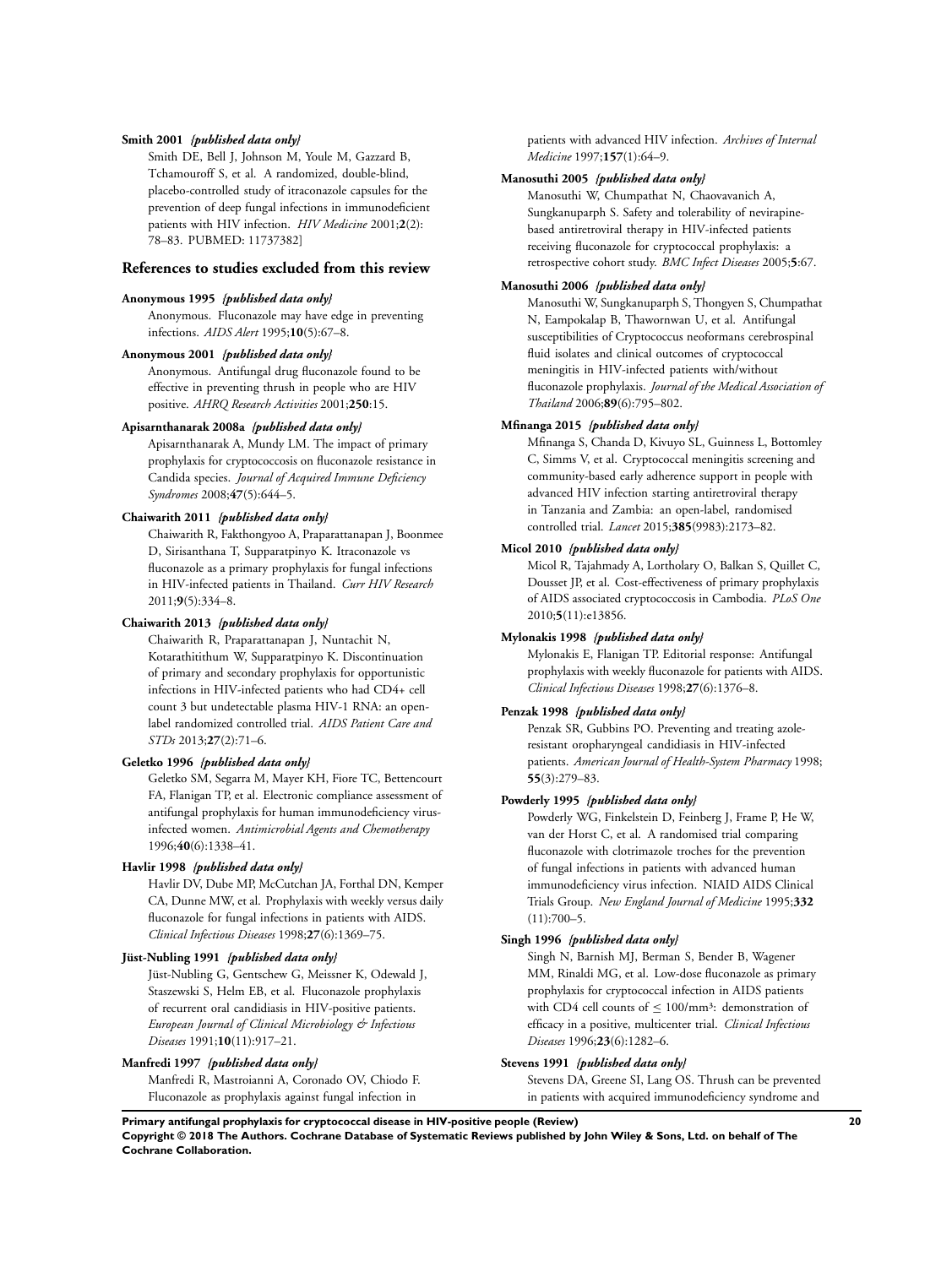the acquired immunodeficiency syndrome-related complex. Randomized, double-blind, placebo-controlled study of 100-mg oral fluconazole daily. *Archives of Internal Medicine* 1991;**151**(12):2458–64. PUBMED: 1747004]

#### **Svoboda 1995** *{published data only}*

Svoboda J. Prophylaxis of opportunistic infections in HIV infection. *Journal of Community Health* 1995;**20**(2):203–7.

#### **Thurey 2008** *{published data only}*

Thurey J, Molyneux E. Evidence behind the WHO guidelines: Hospital Care for Children: the usefulness of azole prophylaxis against cryptococcal meningitis in HIVpositive children. *Journal of Tropical Pediatrics* 2008;**54**(6): 361–3.

#### **Wakeham 2010** *{published data only}*

Wakeham K, Parkes-Ratanshi R, Watson V, Ggayi AB, Khoo S, Lalloo DG. Co-administration of fluconazole increases nevirapine concentrations in HIV-infected Ugandans. *Journal of Antimicrobial Chemotherapy* 2010;**65**(2):316–9.

### **White 1993** *{published data only}*

White MH. Antifungal prophylaxis. *Current Opinion in Infectious Diseases* 1993;**6**(6):737–839.

### **References to studies awaiting assessment**

### **Anonymous 1998** *{published data only}*

Anonymous. Preventing mucosal candidiasis in HIVinfected women. *Emergency Medicine* 1998;**30**(2):112–5.

#### **Smith 1999** *{published data only}*

Smith D, Midgley J, Gazzard B. A randomised, doubleblind study of itraconazole versus placebo in the treatment and prevention of oral or oesophageal candidosis in patients with HIV infection. *International Journal of Clinical Practice* 1999;**53**(5):349–52. PUBMED: 10695098]

#### **Additional references**

#### **Apisarnthanarak 2008b**

Apisarnthanarak A, Jirayasethpong T, Sa-nguansilp C, Thongprapai H, Kittihanukul C, Kamudamas A, et al. Antiretroviral drug resistance among antiretroviral-naive persons with recent HIV infection in Thailand. *HIV Medicine* 2008;**9**(5):322–5. [PUBMED: 18400079]

#### **Brion 2007**

Brion LP, Uko SE, Goldman DL. Risk of resistance associated with fluconazole prophylaxis: systematic review. *Journal of Infection* 2007;**54**(6):521–9. [PUBMED: 17239952]

#### **CDC 2017**

Panel on Opportunistic Infections in HIV-Infected Adults, Adolescents. Guidelines for the prevention and treatment of opportunistic infections in HIV-infected adults and adolescents: recommendations from the Centers for Disease Control and Prevention, the National Institutes of Health, and the HIV Medicine Association of the Infectious Diseases Society of America. Available at aidsinfo.nih.gov/ contentfiles/lvguidelines/adult oi.pdf (accessed 3 Sept 2017).

#### **Cheong 2013**

Cheong JW, McCormack J. Fluconazole resistance in cryptococcal disease: emerging or intrinsic?. *Medical Mycology* 2013;**51**(3):261–9. [PUBMED: 22989195]

#### **DAIDS 2014**

DAIDS Grading Table Working Group. Division of AIDS (DAIDS) Table for Grading the Severity of Adult and Pediatric Adverse Events. Version 2.0. Division of AIDS, National Institute of Allergy and Infectious Diseases, National Institutes of Health, US Department of Health and Human Services. November 2014. Available from rsc.tech-res.com/docs/default-source/safety/ daids ae grading table v2 nov2014.pdf.

### **GRADEpro GDT [Computer program]**

McMaster University (developed by Evidence Prime). GRADEpro GDT. Version accessed 6 August 2017. Hamilton (ON): McMaster University (developed by Evidence Prime), 2015.

### **Higgins 2011**

Higgins JPT, Green S, editor(s). Cochrane Handbook for Systematic Reviews of Interventions Version 5.1.0 (updated March 2011). The Cochrane Collaboration, 2011. Available from handbook.cochrane.org.

### **HIV drug interactions 2018**

Liverpool HIV drug interactions. HIV drug interaction checker. www.hiv-druginteractions.org/checker (accessed 22 May 2018).

## **Jarvis 2010**

Jarvis JN, Meintjes G, Williams A, Brown Y, Crede T, Harrison TS. Adult meningitis in a setting of high HIV and TB prevalence: findings from 4961 suspected cases. *BMC Infectious Diseases* 2010;**10**:67. [PUBMED: 20230635]

#### **Kambugu 2008**

Kambugu A, Meya DB, Rhein J, O'Brien M, Janoff EN, Ronald AR, et al. Outcomes of cryptococcal meningitis in Uganda before and after the availability of highly active antiretroviral therapy. *Clinical Infectious Diseases* 2008;**46** (11):1694–701. [PUBMED: 18433339]

#### **Kontoyiannis 2002**

Kontoyiannis DP, Lewis RE. Antifungal drug resistance of pathogenic fungi. *Lancet* 2002;**359**(9312):1135–44. [PUBMED: 11943280]

#### **Lessells 2011**

Lessells RJ, Mutevedzi PC, Heller T, Newell ML. Poor longterm outcomes for cryptococcal meningitis in rural South Africa. *South African Medical Journal* 2011;**101**(4):251–2. [PUBMED: 21786729]

#### **McLachlan 1996**

McLachlan AJ, Tett SE. Pharmacokinetics of fluconazole in people with HIV infection: a population analysis. *British Journal of Clinical Pharmacology* 1996;**41**(4):291–8. [PUBMED: 8730974]

#### **Mirza 2003**

Mirza SA, Phelan M, Rimland D, Graviss E, Hamill R, Brandt ME, et al. The changing epidemiology of

**Primary antifungal prophylaxis for cryptococcal disease in HIV-positive people (Review) 21**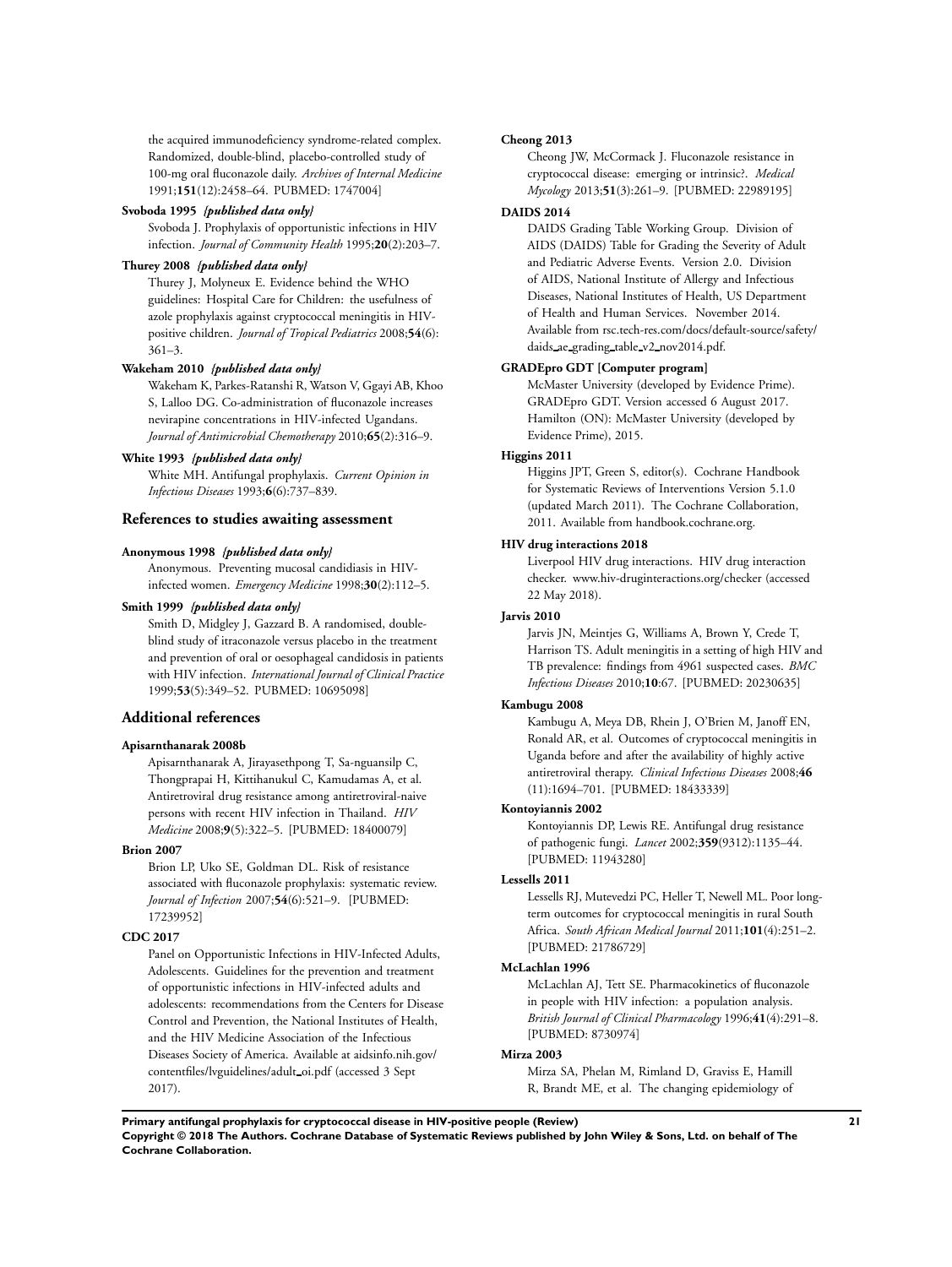cryptococcosis: an update from population-based active surveillance in 2 large metropolitan areas, 1992-2000. *Clinical Infectious Diseases* 2003;**36**(6):789–94. [PUBMED: 12627365]

#### **Pierard 2000**

Pierard GE, Arrese JE, Pierard-Franchimont C. Itraconazole. *Expert Opinion on Pharmacotherapy* 2000;**1**(2):287–304.

#### **Pound 2011**

Pound MW, Townsend ML, Dimondi V, Wilson D, Drew RH. Overview of treatment options for invasive fungal infections. *Medical Mycology* 2011;**49**(6):561–80. [PUBMED: 21366509]

#### **Rajasingham 2017**

Rajasingham R, Smith RM, Park BJ, Jarvis JN, Govender NP, Chiller TM, et al. Global burden of disease of HIVassociated cryptococcal meningitis: an updated analysis. *Lancet Infectious Diseases* 2017;**17**(8):873–81. [PUBMED: 28483415]

# **RevMan 2014 [Computer program]**

Nordic Cochrane Centre, The Cochrane Collaboration. Review Manager 5 (RevMan 5). Version 5.3. Copenhagen: Nordic Cochrane Centre, The Cochrane Collaboration, 2014.

# **Rhein 2016**

Rhein J, Morawski BM, Hullsiek K, Nabeta H, Kiggundu R, Tugume L, et al. Efficacy of adjunctive sertraline for the treatment of HIV-associated cryptococcal meningitis: an open-label dose-ranging study. *Lancet Infectious Diseases* 2016;**16**(7):809–18.

#### **Skolnik 2017**

Skolnik K, Huston S, Mody CH. Cryptococcal lung infections. *Clinical Chest Medicine* 2017;**38**:451–64.

#### **Ssekitoleko 2013**

Ssekitoleko R, Kamya MR, Reingold AL. Primary prophylaxis for cryptococcal meningitis and impact on mortality in HIV: a systematic review and meta-analysis. *Future Virology* 2013;**8**(9):917–30. [PUBMED: 24368930]

#### **Tenforde 2017**

Tenforde MW, Mokomane M, Leeme T, Patel RKK, Lekwape N, Ramodimoosi C, et al. Advanced HIV disease in Botswana following successful antiretroviral therapy rollout: incidence of and temporal trends in cryptococcal

meningitis. *Clinical Infectious Diseases* 2017;**65**(5):779–86. [PUBMED: 28505328]

#### **Wall 2014**

Wall EC, Everett DB, Mukaka M, Bar-Zeev N, Feasey N, Jahn A, et al. Bacterial meningitis in Malawian adults, adolescents, and children during the era of antiretroviral scale-up and Haemophilus influenzae type B vaccination, 2000-2012. *Clinical Infectious Diseases* 2014;**58**(10): e137–45.

#### **WHO 2011**

World Health Organization. Rapid advice: diagnosis, prevention and management of cryptococcal disease in HIV-infected adults, adolescents and children: World Health Organization. December 2011. Available from apps.who.int/iris/bitstream/handle/10665/44786/ 9789241502979 eng.pdf?sequence=1.

#### **WHO 2016**

World Health Organization. Consolidated guidelines on the use of antiretroviral drugs for treating and preventing HIV infection: recommendations for a public health approach. 2nd edition. World Health Organization. 2016. Available from apps.who.int/iris/bitstream/handle/10665/ 208825/9789241549684 eng.pdf?sequence=1.

# **Williamson 2017**

Williamson PR, Jarvis JN, Panackal AA, Fisher MC, Molloy SF, Loyse A, et al. Cryptococcal meningitis: epidemiology, immunology, diagnosis and therapy. *Nature Reviews. Neurology* 2017;**13**(1):13–24. [PUBMED: 27886201]

#### **References to other published versions of this review**

### **Chang 2004**

Chang LW, Phipps WT, Rutherford GW. Antifungal interventions for the primary prevention of cryptococcal disease in adults with HIV. *Cochrane Database of Systematic Reviews* 2004, Issue 4. DOI: 10.1002/ 14651858.CD004773

#### **Chang 2005**

Chang LW, Phipps WT, Kennedy GE, Rutherford GW. Antifungal interventions for the primary prevention of cryptococcal disease in adults with HIV. *Cochrane Database of Systematic Reviews* 2005, Issue 3. DOI: 10.1002/ 14651858.CD004773.pub2

∗ *Indicates the major publication for the study*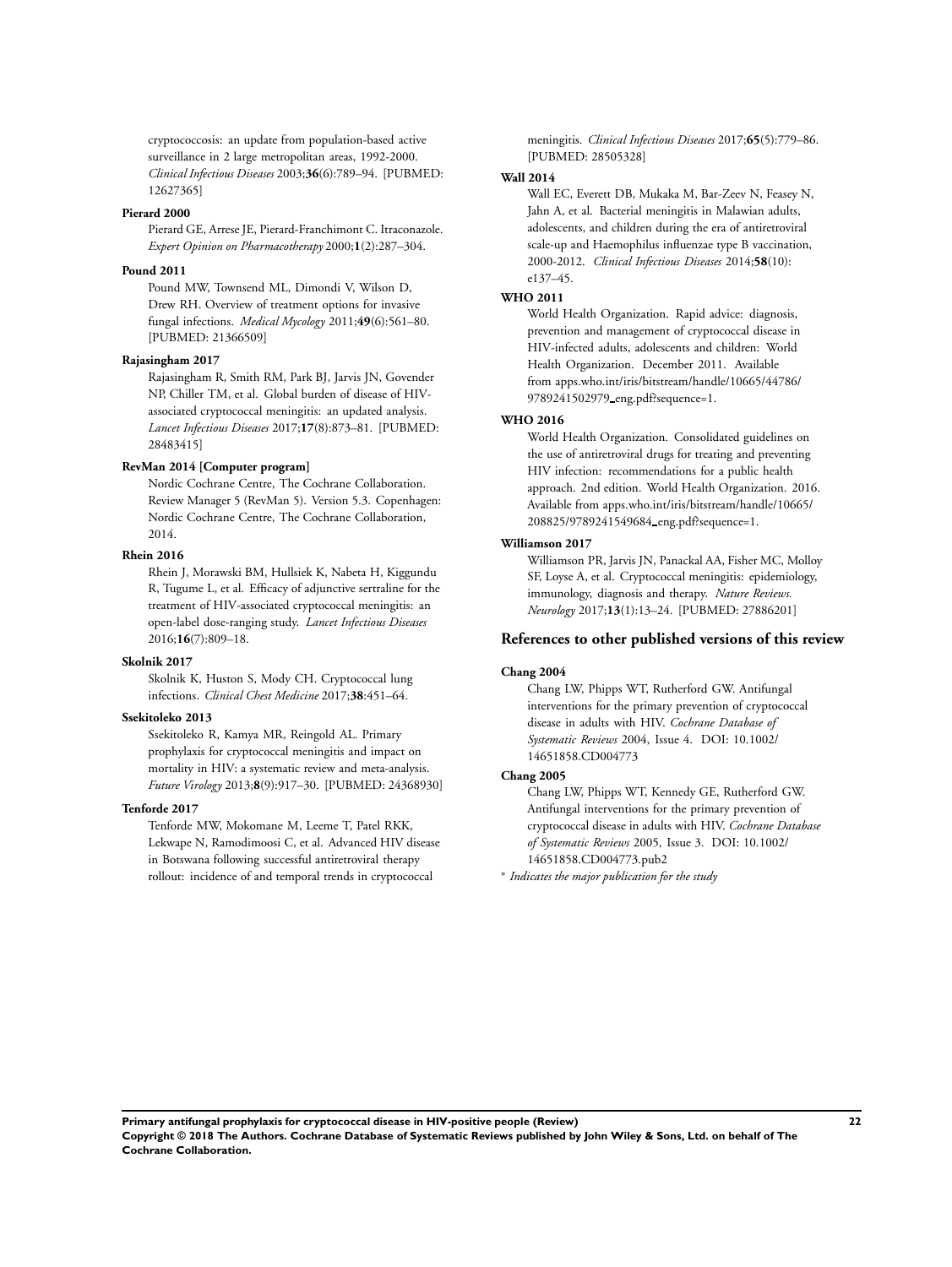# <span id="page-24-0"></span>**CHARACTERISTICS OF STUDIES**

# **Characteristics of included studies** *[ordered by study ID]*

# **[Chariyalertsak 2002](#page-20-0)**

| Methods       | <b>Study design:</b> randomized controlled trial (RCT)                                                                                                                                                                                                                                                                                                                                                                                                                                                                                                                                                                                                                                                                                                                                                                                                                                                                                                                                                                                                                                                                                                                                                                                                                                                            |
|---------------|-------------------------------------------------------------------------------------------------------------------------------------------------------------------------------------------------------------------------------------------------------------------------------------------------------------------------------------------------------------------------------------------------------------------------------------------------------------------------------------------------------------------------------------------------------------------------------------------------------------------------------------------------------------------------------------------------------------------------------------------------------------------------------------------------------------------------------------------------------------------------------------------------------------------------------------------------------------------------------------------------------------------------------------------------------------------------------------------------------------------------------------------------------------------------------------------------------------------------------------------------------------------------------------------------------------------|
| Participants  | <b>Inclusion criteria:</b> 18 to 60 years, documented HIV infection, Karnofsky score of > 70<br>(normal activity possible with effort), absolute CD4 lymphocyte count of < 200 cells/<br>µL, and residence in the Chiang Mai area<br>Exclusion criteria: history of systemic fungal infections, use of systemic antifungal<br>therapy within 2 weeks before study entry, history of active tuberculosis, pregnancy or<br>breastfeeding, a history of intolerance to triazole compounds, failure to use a medically<br>approved and effective method of birth control, inability to take oral medications, use of<br>a medication with a known interaction with itraconazole, and serum aminotransferase<br>levels at > 5 times the upper limit of normal<br><b>Number randomized: 129</b><br>Descriptive baseline data:<br>• Age [mean (range) years]: itraconazole $33.4$ (22 to 51); placebo $33.3$ (23 to 58)<br>· Sex [% male]: itraconazole 38%; placebo 38%<br>• CD4 count [median cells/ $\mu$ L]: itraconazole (60); placebo (73)<br>• ART regimen provided: non-triple<br>• Time to ART: not reported<br>• CrAg status: not reported<br>• $%$ on ART: 6.2%<br>• Duration of follow-up [median (range) weeks]: itraconazole [40 (6 to 104)];<br>placebo [35 (5 to 104)<br>Dropouts during study period: 0 |
| Interventions | • Itraconazole 200 mg daily<br>• Placebo                                                                                                                                                                                                                                                                                                                                                                                                                                                                                                                                                                                                                                                                                                                                                                                                                                                                                                                                                                                                                                                                                                                                                                                                                                                                          |
| Outcomes      | • All-cause mortality at 104 weeks<br>• Cryptococcal disease incidence over 104 weeks<br>• <b>Adherence:</b> reported as a percentage above a defined threshold - by calculating<br>the proportion of doses reportedly missed at each visit and using that value to estimate<br>the number of days each week that study drugs were taken.<br>• Treatment discontinuation over 104 weeks<br>• Adverse events over 104 weeks                                                                                                                                                                                                                                                                                                                                                                                                                                                                                                                                                                                                                                                                                                                                                                                                                                                                                        |
| <b>Notes</b>  | Country: Thailand<br>Setting: hospital<br>Dates: March 1998 to February 2000 (recruitment)<br>Funding: Funded by Janssen Pharmaceuticals<br>Others: Study was stopped in March 2000 after the first patient completed 104 weeks<br>of follow-up, when an interim analysis showed significant difference in the occurrence<br>of systemic fungal infections between the two groups                                                                                                                                                                                                                                                                                                                                                                                                                                                                                                                                                                                                                                                                                                                                                                                                                                                                                                                                 |

*Risk of bias*

**Primary antifungal prophylaxis for cryptococcal disease in HIV-positive people (Review) 23**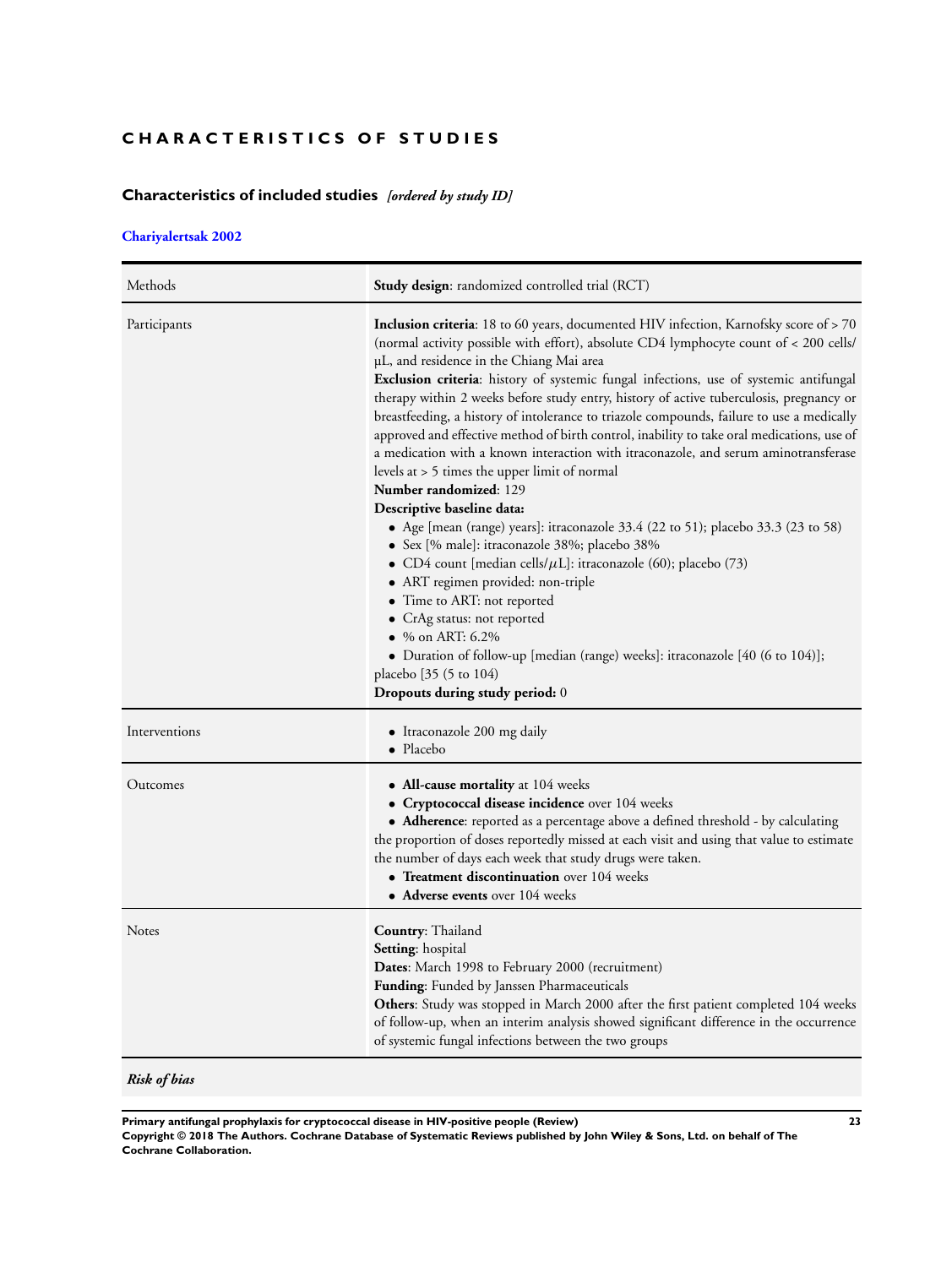# **[Chariyalertsak 2002](#page-20-0)** (*Continued)*

| <b>Bias</b>                                                                           | Authors' judgement | Support for judgement                                                                                                                                                                                                                                       |
|---------------------------------------------------------------------------------------|--------------------|-------------------------------------------------------------------------------------------------------------------------------------------------------------------------------------------------------------------------------------------------------------|
| Random sequence generation (selection Low risk<br>bias)                               |                    | The patients were randomly assigned to re-<br>ceive itraconazole or placebo in a 1:1 ra-<br>tio. Randomization was performed by the<br>drug manufacturer (Janssen Pharmaceuti-<br>cal) with a computerized randomization list<br>based on a block size of 6 |
| Allocation concealment (selection bias)                                               | Low risk           | The medication was packaged in sequen-<br>tially numbered boxes that were dispensed<br>to successive patients                                                                                                                                               |
| Blinding of participants and personnel Low risk<br>(performance bias)<br>All outcomes |                    | "A prospective, randomized, placebo-con-<br>trolled, double-blind study was conducted<br>to compare the safety and efficacy of itra-<br>conazole (200 mg per day) with that of<br>placebo."<br>Placebo was identical in appearance to the<br>study drug     |
| Blinding of outcome assessment (detection Low risk<br>bias)<br>All outcomes           |                    | Study was described as double-blind. The<br>authors did not explicitly state that the out-<br>come assessors were blinded. However, the<br>outcomes we assessed in this review were<br>mostly objective                                                     |
| Incomplete outcome data (attrition bias)<br>All outcomes                              | Low risk           | No participants lost to follow-up.                                                                                                                                                                                                                          |
| Selective reporting (reporting bias)                                                  | Low risk           | No protocol available, however, no sugges-<br>tion of selective reporting seen                                                                                                                                                                              |
| Other bias                                                                            | Unclear risk       | Grant received from Janssen Pharmaceuti-<br>cals; Janssen also randomized participants.<br>No information on specific conflicts of in-<br>terests provided                                                                                                  |

# **[Chetchotisakd 2004](#page-20-0)**

| Methods      | <b>Study design: RCT</b>                                                                                                                                                                                                                                                                                                                                                                    |
|--------------|---------------------------------------------------------------------------------------------------------------------------------------------------------------------------------------------------------------------------------------------------------------------------------------------------------------------------------------------------------------------------------------------|
| Participants | <b>Inclusion criteria:</b> adult patients (> 14 years old) with documented HIV infection and<br>$CD4$ counts < 100 cells/ $\mu$ L<br><b>Exclusion criteria:</b> systemic fungal infection, allergy or intolerance to fluconazole, liver<br>enzymes > 5 times the normal limit, positive serum cryptococcal antigen, and pregnancy<br>and lactation in women<br><b>Number randomized: 90</b> |

**Primary antifungal prophylaxis for cryptococcal disease in HIV-positive people (Review) 24**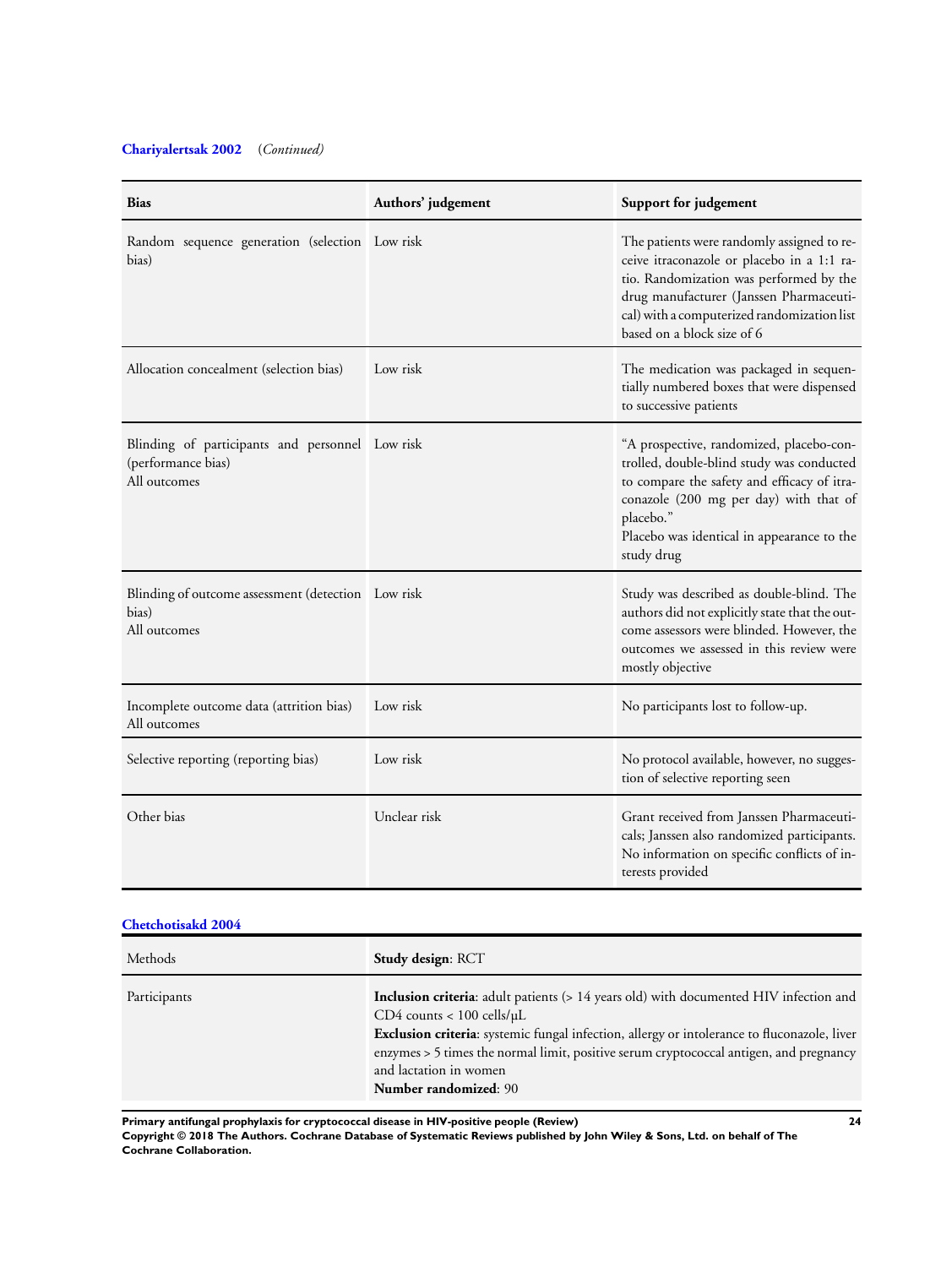# **[Chetchotisakd 2004](#page-20-0)** (*Continued)*

|               | Descriptive baseline data:                                                                                                       |
|---------------|----------------------------------------------------------------------------------------------------------------------------------|
|               | • Age [mean (range) years]: fluconazole 33.0 (25 to 46); placebo 32.2 (20 to 53)<br>· Sex [% male]: fluconazole 70%; placebo 61% |
|               | • CD4 count [median cells/ $\mu$ L]: fluconazole (17.2); placebo (23.7)                                                          |
|               | • CD4 count [mean (range) cells/ $\mu$ L]: fluconazole 29.1 (1.3 to 97.8); placebo 31.2<br>$(1.4 \text{ to } 96)$                |
|               | • ART regimen provided: non-triple                                                                                               |
|               | • Time to ART: not reported                                                                                                      |
|               | • CrAg status: CrAG-negative: 90/90                                                                                              |
|               | • % on ART: $6.7\%$                                                                                                              |
|               | • Duration of follow-up [median (range) weeks]: fluconazole [152 (1 to 554)];                                                    |
|               | placebo [136 (1 to 540)]                                                                                                         |
|               | Dropouts during study period: not reported                                                                                       |
| Interventions | • Fluconazole 400 mg weekly<br>• Placebo                                                                                         |
| Outcomes      | • All-cause mortality over 152.5 and 136.5 days in the fluconazole and placebo<br>groups respectively                            |
|               | • Cryptococcal disease occurrence over 152.5 and 136.5 days in the fluconazole<br>and placebo groups respectively                |
|               | • Cryptococcal specific mortality over 152.5 and 136.5 days in the fluconazole<br>and placebo groups respectively                |
|               | • Severe adverse events over 152.5 and 136.5 days in the fluconazole and placebo<br>groups respectively                          |
| <b>Notes</b>  | Location: Thailand<br>Setting: hospital                                                                                          |
|               | Dates: February 2000 to August 2001 (recruitment)                                                                                |
|               | Funding: not reported                                                                                                            |
|               | Others: study was terminated because of the national policy that fluconazole should be<br>used in practice                       |
|               |                                                                                                                                  |

*Risk of bias*

| <b>Bias</b>                                                                           |              | Authors' judgement Support for judgement                                                                                                                                                          |
|---------------------------------------------------------------------------------------|--------------|---------------------------------------------------------------------------------------------------------------------------------------------------------------------------------------------------|
| Random sequence generation (selection Unclear risk<br>bias)                           |              | No method recorded                                                                                                                                                                                |
| Allocation concealment (selection bias)                                               | Unclear risk | No method recorded                                                                                                                                                                                |
| Blinding of participants and personnel Low risk<br>(performance bias)<br>All outcomes |              | "Double-blind" patients received placebo or study medication                                                                                                                                      |
| Blinding of outcome assessment (detection Low risk<br>bias)<br>All outcomes           |              | Study was described as double-blind. The authors did not ex-<br>plicitly state that the outcome assessors were blinded. However,<br>the outcomes we assessed in this review were mostly objective |

**Primary antifungal prophylaxis for cryptococcal disease in HIV-positive people (Review) 25**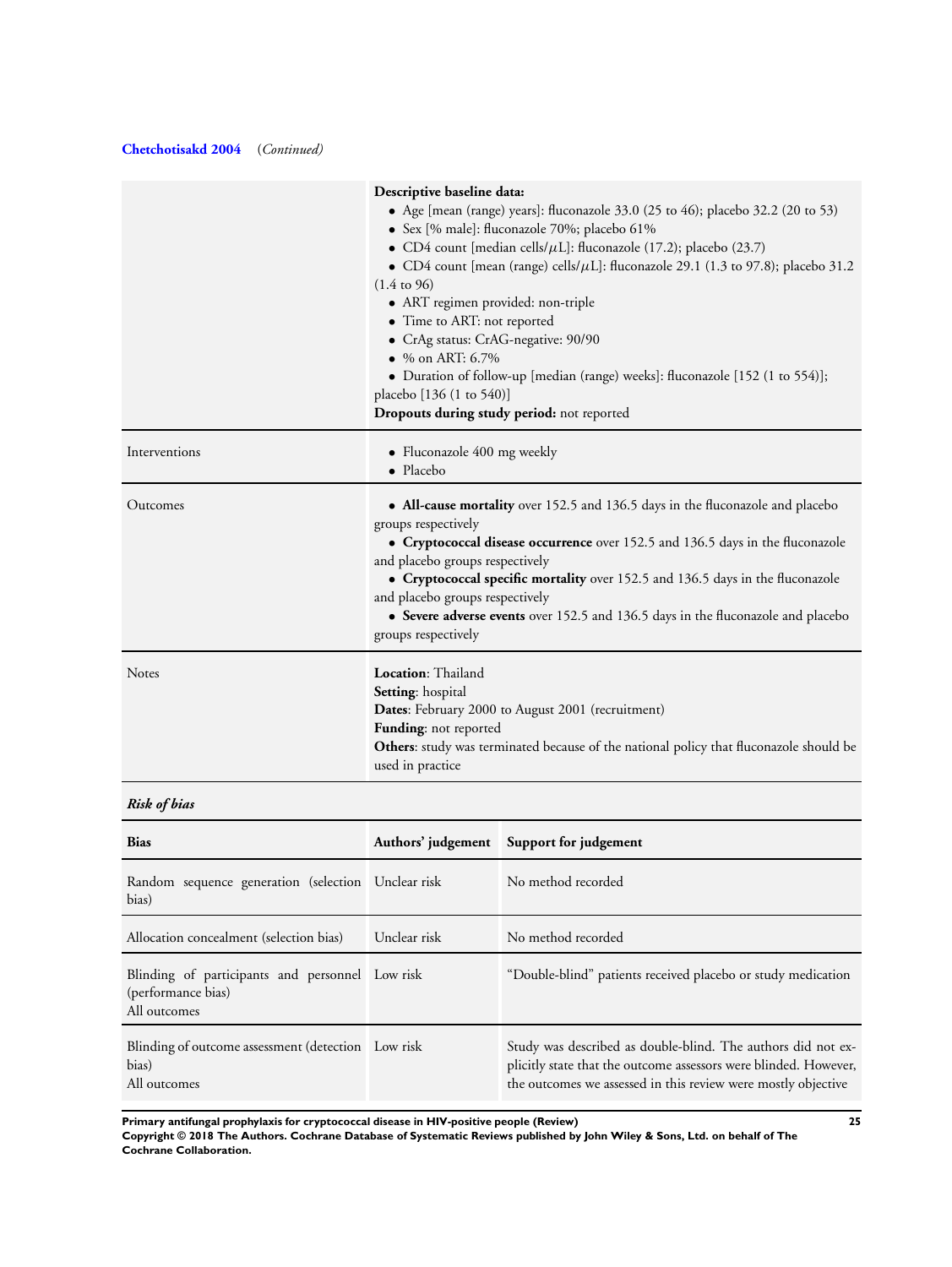# **[Chetchotisakd 2004](#page-20-0)** (*Continued)*

| Incomplete outcome data (attrition bias)<br>All outcomes | Unclear risk                                                                                                                                                                                                                                                                                                                                                                                                                                                                                                                                                                                                                                                                                                                                                                                                                                                                                                                                                                                                                                                                                                                                                                                                                                                                                                                                                                                                                                                                                                                                                                                           | Loss to follow-up and dropout rates not recorded                                                                                                                  |
|----------------------------------------------------------|--------------------------------------------------------------------------------------------------------------------------------------------------------------------------------------------------------------------------------------------------------------------------------------------------------------------------------------------------------------------------------------------------------------------------------------------------------------------------------------------------------------------------------------------------------------------------------------------------------------------------------------------------------------------------------------------------------------------------------------------------------------------------------------------------------------------------------------------------------------------------------------------------------------------------------------------------------------------------------------------------------------------------------------------------------------------------------------------------------------------------------------------------------------------------------------------------------------------------------------------------------------------------------------------------------------------------------------------------------------------------------------------------------------------------------------------------------------------------------------------------------------------------------------------------------------------------------------------------------|-------------------------------------------------------------------------------------------------------------------------------------------------------------------|
| Selective reporting (reporting bias)                     | Unclear risk                                                                                                                                                                                                                                                                                                                                                                                                                                                                                                                                                                                                                                                                                                                                                                                                                                                                                                                                                                                                                                                                                                                                                                                                                                                                                                                                                                                                                                                                                                                                                                                           | Loss to follow-up, dropout rates, and adverse events not reported<br>in detail ("No serious adverse reaction related to medication was<br>seen during the study") |
| Other bias                                               | Unclear risk                                                                                                                                                                                                                                                                                                                                                                                                                                                                                                                                                                                                                                                                                                                                                                                                                                                                                                                                                                                                                                                                                                                                                                                                                                                                                                                                                                                                                                                                                                                                                                                           | No information provided on conflicts of interest                                                                                                                  |
| Goldman 2005                                             |                                                                                                                                                                                                                                                                                                                                                                                                                                                                                                                                                                                                                                                                                                                                                                                                                                                                                                                                                                                                                                                                                                                                                                                                                                                                                                                                                                                                                                                                                                                                                                                                        |                                                                                                                                                                   |
| Methods                                                  |                                                                                                                                                                                                                                                                                                                                                                                                                                                                                                                                                                                                                                                                                                                                                                                                                                                                                                                                                                                                                                                                                                                                                                                                                                                                                                                                                                                                                                                                                                                                                                                                        |                                                                                                                                                                   |
| Participants                                             | Study design: open label RCT<br><b>Inclusion criteria:</b> documentation of HIV infection, a CD4+ T cell count of less than<br>or equal to 150 cells/mm <sup>3</sup> within 30 days before study entry, age over 13, weight > 40 kg,<br>experienced one episode of oesophageal candidiasis in 6 months before randomization<br>Exclusion criteria: Pregnant, prior resistant Candida infection, azole allergy or intoler-<br>ance, development of 3 episodes of OPC within 12 weeks before study entry, history of<br>EC, need for systemic antifungal therapy, receipt of 11 months of continuous systemic or<br>oral topical antifungal therapy within the past 3 months, severe liver disease, treated for<br>oppurtunistic infection 14 days prior to randomization, subjects receiving medications<br>contraindicated with fluconazole<br>Number randomized: 829<br>Descriptive baseline data:<br>• Age [median (range) years]: fluconazole-continuous therapy 38 (21 to 71);<br>fluconazole-episodic 38 (19 to 67); combined 38 (19 to 71)<br>• Sex [% male]: fluconazole-continuous therapy 81%; fluconazole-episodic 83%;<br>combined 82%<br>• CD4 count [median (range) cells/ $\mu$ L]: fluconazole-continuous therapy 52 (0 to<br>250); fluconazole-episodic 50 (0 to 209); combined 50 (0 to 250)<br>• ART regimen provided: non-triple<br>• Time to ART: not reported<br>• CrAg status: not reported<br>$\bullet$ % on ART: 82%<br>• Duration of follow-up [median (range) months]: $24$ (< 1 to $44$ )<br>Dropouts during study period: fluconazole-continuous therapy 13%; fluconazole- |                                                                                                                                                                   |
| Interventions                                            | • Fluconazole 200 mg three times per week<br>• Episode driven fluconazole treatment for <i>Candida</i> infections                                                                                                                                                                                                                                                                                                                                                                                                                                                                                                                                                                                                                                                                                                                                                                                                                                                                                                                                                                                                                                                                                                                                                                                                                                                                                                                                                                                                                                                                                      |                                                                                                                                                                   |
| Outcomes                                                 | • All-cause mortality over a median duration of 24 months follow-up<br>• Cryptococcal disease incidence over a median duration of 24 months follow-up<br>• Adverse events over a median duration of 24 months follow-up                                                                                                                                                                                                                                                                                                                                                                                                                                                                                                                                                                                                                                                                                                                                                                                                                                                                                                                                                                                                                                                                                                                                                                                                                                                                                                                                                                                |                                                                                                                                                                   |
| Notes                                                    | Location: multi-centre - USA<br>Setting: hospitals                                                                                                                                                                                                                                                                                                                                                                                                                                                                                                                                                                                                                                                                                                                                                                                                                                                                                                                                                                                                                                                                                                                                                                                                                                                                                                                                                                                                                                                                                                                                                     | Dates: May 1997 to April 2000 (recruitment)                                                                                                                       |

**Primary antifungal prophylaxis for cryptococcal disease in HIV-positive people (Review) 26**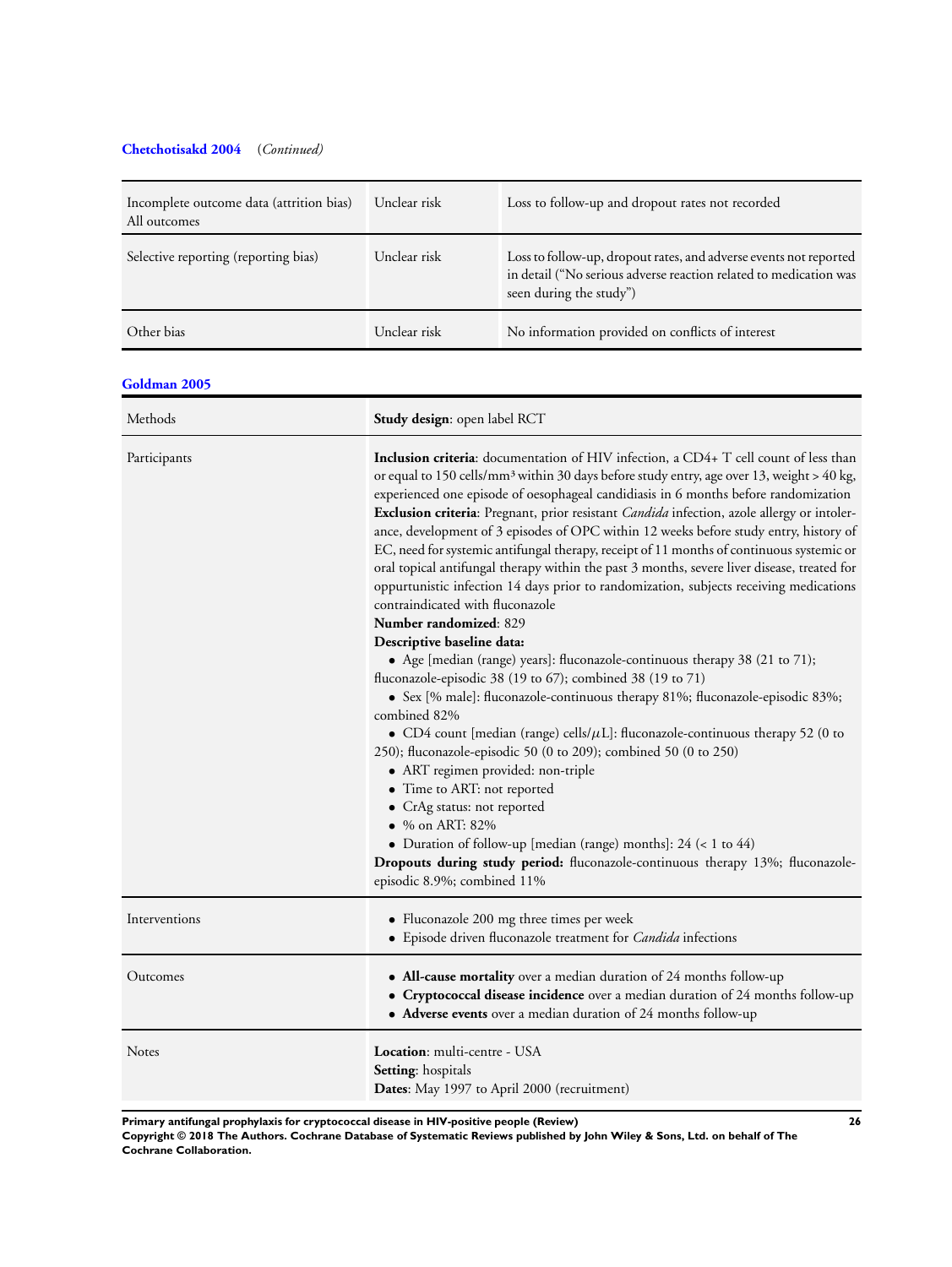# **[Goldman 2005](#page-20-0)** (*Continued)*

**Funding**: Trial was funded by the National Institute of Allergy and Infectious Diseases, National Institutes of Health and Pfizer **Others:** Defnition of clinically resistant *Candida* infection: "A subject was considered to have an fluconazole resistant infection if (1) signs or symptoms of oesophageal candidiasis (EC) worsened after 7 days of therapy and either endoscopically confirmed EC or worsening oropharyngeal candidiasis (OPC) occurred, accompanied by oesophageal symptoms; (2) OPC remained after 14 days of therapy for EC; or (3) OPC or confirmed EC was present after 21 days of therapy"

# *Risk of bias*

| <b>Bias</b>                                                                           | Authors' judgement | Support for judgement                                                                                                                                                                                                                                                                                                                                         |
|---------------------------------------------------------------------------------------|--------------------|---------------------------------------------------------------------------------------------------------------------------------------------------------------------------------------------------------------------------------------------------------------------------------------------------------------------------------------------------------------|
| Random sequence generation (selection Unclear risk<br>bias)                           |                    | Sequence generation not described.<br>"Eligible subjects were randomised at a ratio of 1:1 to<br>undergo 1 of 2 different management strategies"                                                                                                                                                                                                              |
| Allocation concealment (selection bias)                                               | Unclear risk       | Allocation concealment not described                                                                                                                                                                                                                                                                                                                          |
| Blinding of participants and personnel Low risk<br>(performance bias)<br>All outcomes |                    | Open label, outcomes measured not prone to perfor-<br>mance bias.                                                                                                                                                                                                                                                                                             |
| Blinding of outcome assessment (detection Unclear risk<br>bias)<br>All outcomes       |                    | Open label trial so blinding of clinical assessors not<br>possible. No blinding of laboratory staff assessed                                                                                                                                                                                                                                                  |
| Incomplete outcome data (attrition bias)<br>All outcomes                              | Low risk           | Reasons for treatment discontinuation or attrition ad-<br>dressed in comprehensive flow diagram<br>184/416 in episodic arm prematurely discontinued<br>randomized strategy<br>205/413 in continuous arm prematurely discontinued<br>randomized strategy<br>Attrition balanced between arms - majority exited due<br>to non-compliance (balanced between arms) |
| Selective reporting (reporting bias)                                                  | Low risk           | Protocol available. All expected outcomes reported.                                                                                                                                                                                                                                                                                                           |
| Other bias                                                                            | Low risk           | Funding information reported and conflicts of inter-<br>ests addressed                                                                                                                                                                                                                                                                                        |

# **[Hakim 2017](#page-20-0)**

| Methods      | <b>Study design:</b> open label RCT                                                                                                                                                                          |
|--------------|--------------------------------------------------------------------------------------------------------------------------------------------------------------------------------------------------------------|
| Participants | <b>Inclusion criteria:</b> HIV-positive adults and children who were 5 years of age or older,<br>who had not received previous ART, and who had a CD4+ count of fewer than 100 cells<br>per cubic millimetre |

**Primary antifungal prophylaxis for cryptococcal disease in HIV-positive people (Review) 27**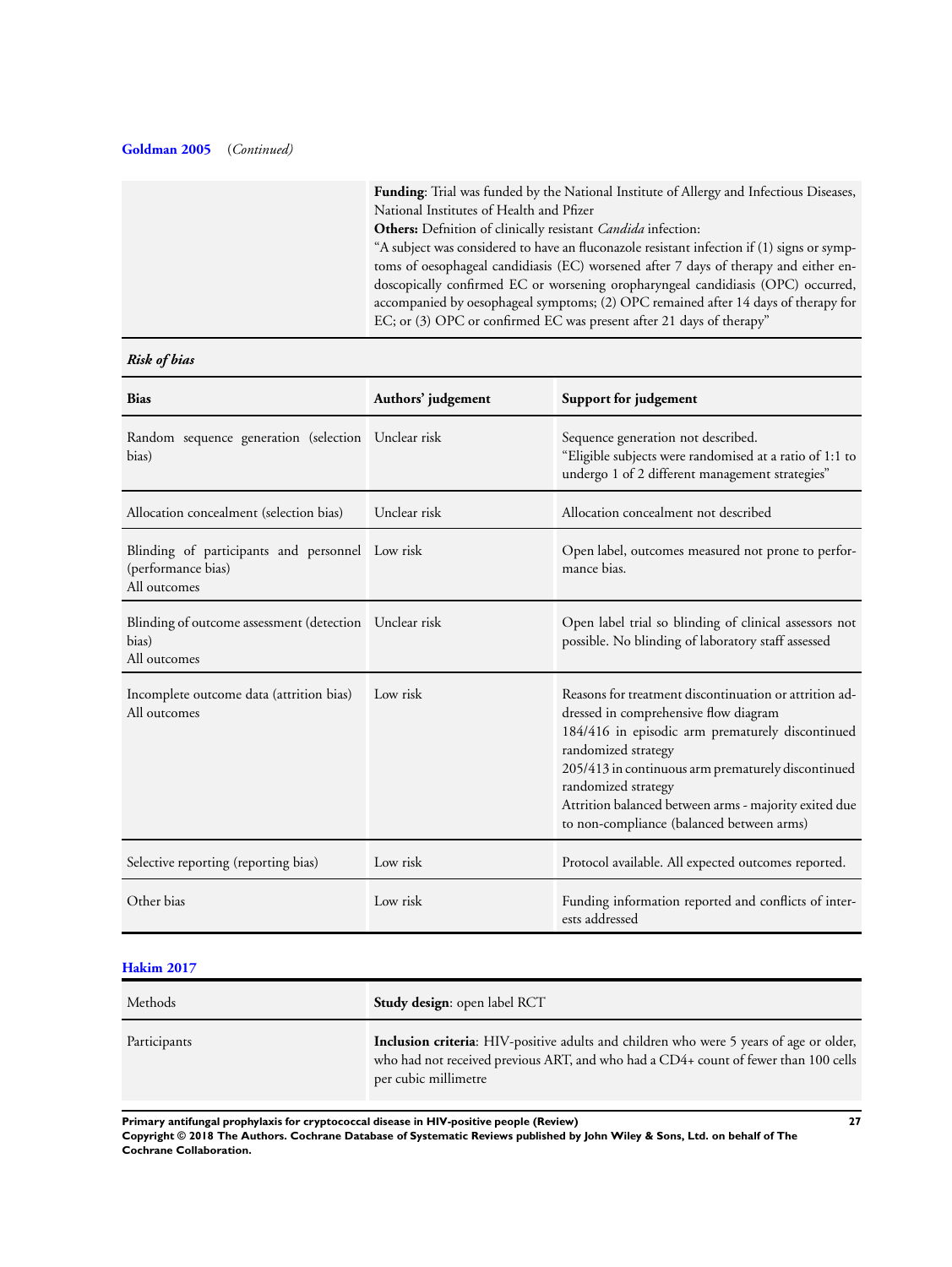# **[Hakim 2017](#page-20-0)** (*Continued)*

|               | Exclusion criteria: pregnancy or breast-feeding, had received single-dose nevirapine to<br>prevent mother to-child transmission of HIV, or had any contraindications to the trial<br>drugs<br>Number randomized: 1805<br>Descriptive baseline data:<br>• Age [median (range) years]: Standard prophylaxis 36 (5 to 78); Enhanced<br>prophylaxis 36 (6 to 71); All patients 36 (5-78)<br>• Sex [% male]: Standard prophylaxis 53.8%; Enhanced prophylaxis 52.6%; All<br>patients 53.2%<br>• CD4 count [median (IQR) cells/mm <sup>3</sup> ]: Standard prophylaxis 36 (16 to 60);<br>Enhanced prophylaxis 38 (16 to 64); All patients 37 (16 to 63)<br>· ART regimen provided: triple<br>• Time to ART: 5 days (median)<br>• CrAg status: CrAG-positive: 133/1781<br>• % on ART: Standard prophylaxis (82%); Enhanced prophylaxis (87%)<br>• Duration of follow-up (weeks): 48<br>Dropouts during study period: 3.1%: Standard prophylaxis (24); Enhanced prophy-<br>laxis $(18)$ |
|---------------|---------------------------------------------------------------------------------------------------------------------------------------------------------------------------------------------------------------------------------------------------------------------------------------------------------------------------------------------------------------------------------------------------------------------------------------------------------------------------------------------------------------------------------------------------------------------------------------------------------------------------------------------------------------------------------------------------------------------------------------------------------------------------------------------------------------------------------------------------------------------------------------------------------------------------------------------------------------------------------|
| Interventions | • Enhanced prophylaxis, which consisted of a single dose (400 mg) of albendazole,<br>5 days of azithromycin (500 mg once daily), 12 weeks of fluconazole (100 mg once<br>daily), and 12 weeks of a fixed-dose combination of trimethoprim-sulfamethoxazole<br>(160 mg of trimethoprim and 800 mg of sulfamethoxazole), isoniazid (300 mg), and<br>pyridoxine (25 mg) as a scored once-daily tablet (total, three tablets per day for 1 to 5<br>days, then two pills per day for 12 weeks). Doses were halved for children younger than<br>13 years of age, except for albendazole.<br>• Standard prophylaxis which consisted of trimethoprim-sulfamethoxazole alone.                                                                                                                                                                                                                                                                                                            |
| Outcomes      | • Cryptococcal disease occurrence over 48 weeks<br>• Cryptococcal specific mortality at 48 weeks                                                                                                                                                                                                                                                                                                                                                                                                                                                                                                                                                                                                                                                                                                                                                                                                                                                                                |
| Notes         | Location: multicentre; Uganda, Zimbabwe, Malawi, and Kenya<br>Setting: Urban and peri-urban centres<br>Dates: June 2013 to April 2015 (recruitment)<br>Funding: supported by the Joint Global Health Trials Scheme of the Medical Research<br>Council (MRC), the U.K. Department for International Development, the Wellcome<br>Trust, and the PENTA Foundation                                                                                                                                                                                                                                                                                                                                                                                                                                                                                                                                                                                                                 |

# *Risk of bias*

| <b>Bias</b>                                             | Authors' judgement | Support for judgement                                                                                                                                                                            |
|---------------------------------------------------------|--------------------|--------------------------------------------------------------------------------------------------------------------------------------------------------------------------------------------------|
| Random sequence generation (selection Low risk<br>bias) |                    | "computer generated sequential randomisation list<br>with variably sized permuted blocks was prepared by<br>the trial statistician and incorporated securely into the<br>online trial database." |

**Primary antifungal prophylaxis for cryptococcal disease in HIV-positive people (Review) 28 Copyright © 2018 The Authors. Cochrane Database of Systematic Reviews published by John Wiley & Sons, Ltd. on behalf of The Cochrane Collaboration.**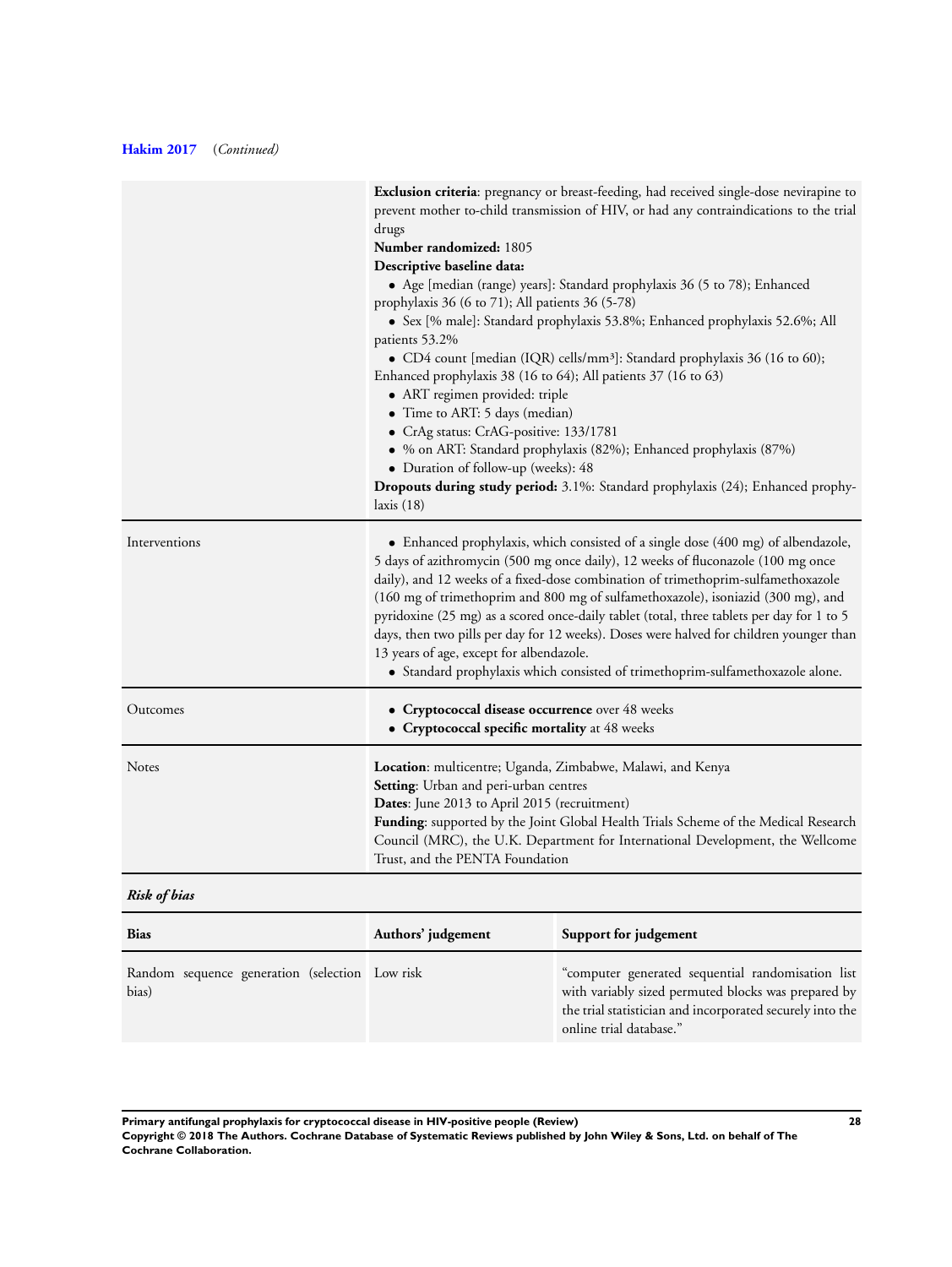# **[Hakim 2017](#page-20-0)** (*Continued)*

| Allocation concealment (selection bias)                                               | Low risk | "The list was concealed until eligibility was confirmed<br>by staff members at the local centre, who then per-<br>formed the randomisation"                                                                                                                                                                                                                                                                                                                                                                                    |
|---------------------------------------------------------------------------------------|----------|--------------------------------------------------------------------------------------------------------------------------------------------------------------------------------------------------------------------------------------------------------------------------------------------------------------------------------------------------------------------------------------------------------------------------------------------------------------------------------------------------------------------------------|
| Blinding of participants and personnel Low risk<br>(performance bias)<br>All outcomes |          | "open label"; " all nurses and physicians were aware of<br>the trial-group assignments"<br>Although study was unblinded, this was unlikely to<br>have an impact on the outcome we extracted from this<br>study - cryptococcal disease                                                                                                                                                                                                                                                                                          |
| Blinding of outcome assessment (detection Low risk<br>bias)<br>All outcomes           |          | Outcome assessment was not blinded - however, diag-<br>nosis of cryptococcal meningitis is not very subjective<br>and we did not think this would have introduced bias,<br>in addition, secondary outcomes were evaluated by a<br>review board<br>"An end-point review committee whose members were<br>unaware of trial-group assignment and trial drugs re-<br>ceived used protocol defined criteria and grading ta-<br>bles to adjudicate all the secondary clinical outcomes<br>that were reported by the trial physicians" |
| Incomplete outcome data (attrition bias)<br>All outcomes                              | Low risk | 3% were lost to follow up or withdrew consent after<br>randomization                                                                                                                                                                                                                                                                                                                                                                                                                                                           |
| Selective reporting (reporting bias)                                                  | Low risk | These were not the results of the full study - patients<br>were also randomized to receive raltegravir and addi-<br>tional nutrition. However all results relevant to the<br>antifungal prophylaxis portion of the study were re-<br>ported. The protocol was available for review                                                                                                                                                                                                                                             |
| Other bias                                                                            | Low risk | Of note, patients also were randomized to receive ral-<br>tegravir or nutritional supplements, which may have<br>impacted some of the outcomes, but unlikely to im-<br>pact diagnosis of cryptococcal meningitis                                                                                                                                                                                                                                                                                                               |

# **[McKinsey 1999](#page-20-0)**

| Methods      | <b>Study design: RCT</b>                                                                                                                                                                                                                                                                                                                                                                                                                                                                                                                                                                                                                            |
|--------------|-----------------------------------------------------------------------------------------------------------------------------------------------------------------------------------------------------------------------------------------------------------------------------------------------------------------------------------------------------------------------------------------------------------------------------------------------------------------------------------------------------------------------------------------------------------------------------------------------------------------------------------------------------|
| Participants | Inclusion criteria: age > 13 years, HIV (western blot or enzyme immunoassay), life<br>expectancy > 1 year, no life-threatening infection or malignancy other than Kaposi<br>sarcoma, $CD4 < 150$ , and residence in a city with high prevalence of histoplasmosis<br>Exclusion criteria: Use of investigational drug in last 1 month, pregnancy or lactation,<br>failure to use contraception, history of intolerance, unable to take medications orally,<br>active fungal infection, and use of medication with interaction<br>Number randomized: 295<br>Descriptive baseline data:<br>• Age [median years]: itraconazole 37; placebo 36; total 37 |

**Primary antifungal prophylaxis for cryptococcal disease in HIV-positive people (Review) 29**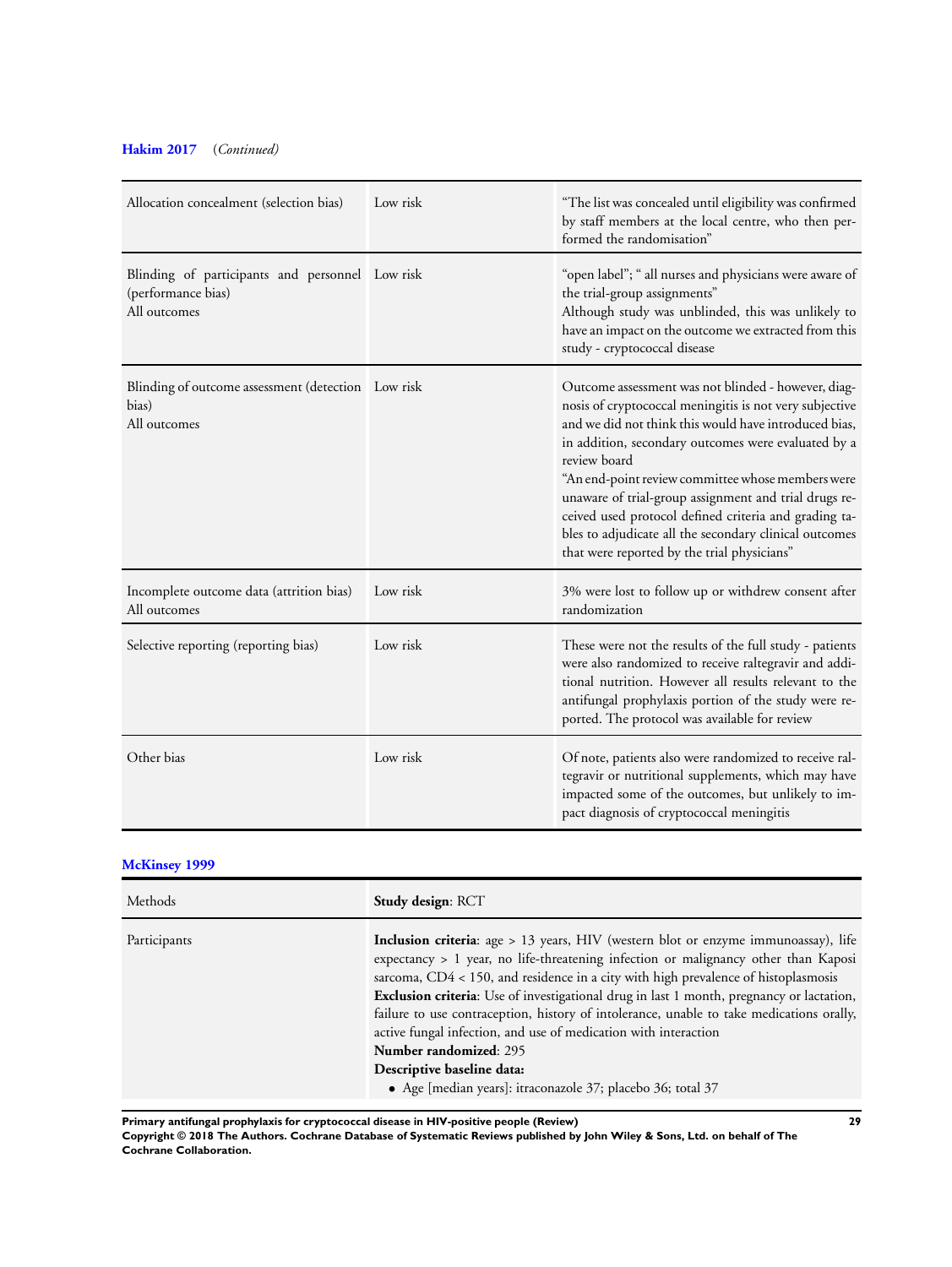# **[McKinsey 1999](#page-20-0)** (*Continued)*

|               | • Sex [% male]: itraconazole 96%; placebo 96%; total 96%                                    |  |  |
|---------------|---------------------------------------------------------------------------------------------|--|--|
|               | • CD4 count [median cells/mm <sup>3</sup> ]: itraconazole 57; placebo 63; total 61          |  |  |
|               | • ART regimen provided: non-triple                                                          |  |  |
|               | • Time to ART: not reported                                                                 |  |  |
|               | • CrAg status: not reported                                                                 |  |  |
|               | • % on ART: itraconazole 65%; placebo 63%; total 64%                                        |  |  |
|               | • Duration of follow-up [mean (range) months]: 16 (1 to $34$ )                              |  |  |
|               | Dropouts during study period: not reported                                                  |  |  |
| Interventions | • Itraconazole 200 mg daily                                                                 |  |  |
|               | • Placebo                                                                                   |  |  |
| Outcomes      | • All-cause mortality at 16 months                                                          |  |  |
|               | • Cryptococcal disease incidence over 16 months                                             |  |  |
|               | • Cryptococcal specific mortality at 16 months                                              |  |  |
|               | • <i>Candidaspecies</i> antifungal drug resistance over 16 months                           |  |  |
|               | • Treatment discontinuation over 16 months                                                  |  |  |
|               | • Adverse events over 16 months                                                             |  |  |
| <b>Notes</b>  | Location: USA                                                                               |  |  |
|               | <b>Setting:</b> multi-centre: urban (Kansas, Indianapolis, Nashville, Memphis)              |  |  |
|               | <b>Dates:</b> June 1993 to April 1995 (recruitment)                                         |  |  |
|               | <b>Funding:</b> The study was supported by the National Institute of Allergy and Infectious |  |  |
|               | Diseases and the Janssen Research Foundation                                                |  |  |

# *Risk of bias*

| <b>Bias</b>                                                                           |              | Authors' judgement Support for judgement                                                                                                                                                                                                     |
|---------------------------------------------------------------------------------------|--------------|----------------------------------------------------------------------------------------------------------------------------------------------------------------------------------------------------------------------------------------------|
| Random sequence generation (selection Unclear risk<br>bias)                           |              | Method of randomization not explicitly stated, although it is<br>stated that each site had an independent randomization code<br>"Randomisation was stratified by site, and each site in the study<br>had an independent randomisation code." |
| Allocation concealment (selection bias)                                               | Unclear risk | Method not reported                                                                                                                                                                                                                          |
| Blinding of participants and personnel Low risk<br>(performance bias)<br>All outcomes |              | Study was described as double-blind and they received a placebo<br>capsule, which was identical in appearance to itraconazole                                                                                                                |
| Blinding of outcome assessment (detection Low risk<br>bias)<br>All outcomes           |              | Study was described as double-blind. The authors did not ex-<br>plicitly state that the outcome assessors were blinded. However,<br>the outcomes we assessed in this review were mostly objective                                            |
| Incomplete outcome data (attrition bias)<br>All outcomes                              | Unclear risk | Loss to follow-up was not reported.                                                                                                                                                                                                          |
| Selective reporting (reporting bias)                                                  | Low risk     | All outcomes mentioned in the methods section were reported.<br>No protocol available                                                                                                                                                        |

**Primary antifungal prophylaxis for cryptococcal disease in HIV-positive people (Review) 30**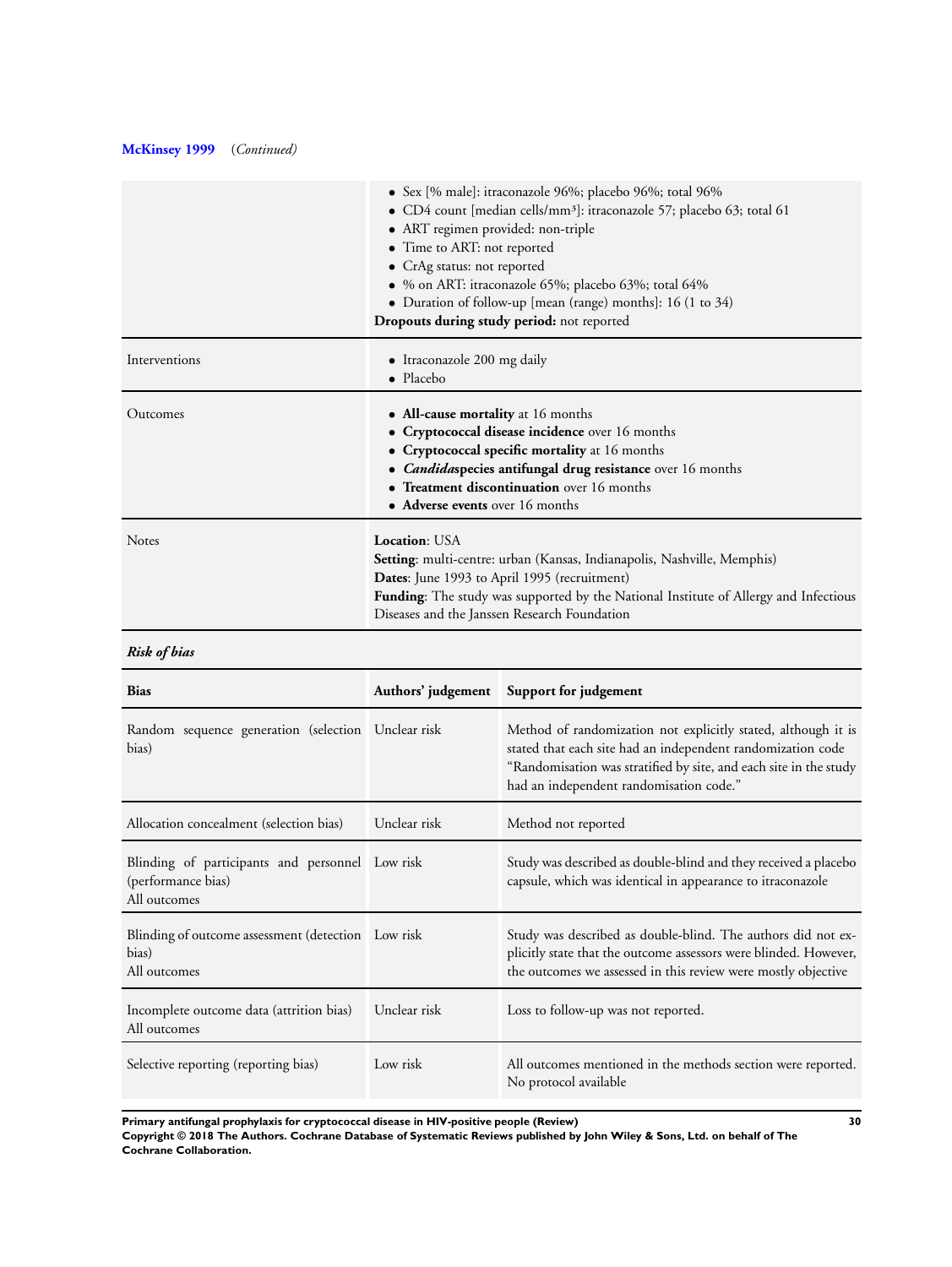# **[McKinsey 1999](#page-20-0)** (*Continued)*

| Other bias | Unclear risk | Funded by the National Institute of Allergy and Infectious Dis-<br>eases and by Janssen Research Foundation. No information pro- |
|------------|--------------|----------------------------------------------------------------------------------------------------------------------------------|
|            |              | vided on role of funding on study design or outcomes assessed                                                                    |

| Parkes-Ratanshi 2011 |                                                                                                                                                                                                                                                                                                                                                                                                                                                                                                                                                                                                                                                                                                                                                                                                                                                                                                                                                                                                                                                                                                                                                                                                                                              |  |  |
|----------------------|----------------------------------------------------------------------------------------------------------------------------------------------------------------------------------------------------------------------------------------------------------------------------------------------------------------------------------------------------------------------------------------------------------------------------------------------------------------------------------------------------------------------------------------------------------------------------------------------------------------------------------------------------------------------------------------------------------------------------------------------------------------------------------------------------------------------------------------------------------------------------------------------------------------------------------------------------------------------------------------------------------------------------------------------------------------------------------------------------------------------------------------------------------------------------------------------------------------------------------------------|--|--|
| Methods              | Study design: RCT                                                                                                                                                                                                                                                                                                                                                                                                                                                                                                                                                                                                                                                                                                                                                                                                                                                                                                                                                                                                                                                                                                                                                                                                                            |  |  |
| Participants         | Inclusion criteria: ART-naïve adults (> 15 years) with laboratory confirmation of HIV<br>infection (Murex HIV-1.2.0, Murex Biotech; HIV Uni-form II plus O, Biomerieux;<br>Cambridge Biotech HIV-1 Western blot) and a CD4 count less than 200 cells/µL (FAC-<br>SCount Becton Dickinson, USA)<br>Exclusion criteria: serum cryptococcal antigen (CrAg; Remel, Lexana, USA) titre > 1:<br>8 on 2 occasions, pregnancy or lactation, liver transaminases (LFT) > 3 x upper limit of<br>normal (ULN), and moribund patients<br><b>Number randomized: 1519</b><br>Descriptive baseline data:<br>• Age [mean (SD) years]: fluconazole 35.9 (9.1); placebo 35.8 (8.8)<br>· Sex [% male]: fluconazole 38%; placebo 33%<br>• CD4 count [median (IQR) cells/mm <sup>3</sup> ]: fluconazole 110 (45 to 160); placebo 112<br>$(48 \text{ to } 157)$<br>• ART regimen provided: triple<br>• Time to ART: 11 weeks (median; IQR 7 to 17 weeks); fluconazole 82 days;<br>placebo 87 days<br>• CrAg status: CrAG-positive:1519/1519<br>· % on ART: fluconazole 84%; placebo 87%<br>• Duration of follow-up [median (range) weeks]: fluconazole 59 (27 to 124);<br>placebo 60 (28 to 123)<br>Dropouts during study period: fluconazole (4%); placebo (2.5%) |  |  |
| Interventions        | • Fluconazole 200 mg $\beta$ times per week<br>$\bullet$ Placebo                                                                                                                                                                                                                                                                                                                                                                                                                                                                                                                                                                                                                                                                                                                                                                                                                                                                                                                                                                                                                                                                                                                                                                             |  |  |
| Outcomes             | • All-cause mortality at 60 weeks on placebo and 59 weeks on fluconazole<br>• Cryptococcal disease occurrence over 60 weeks on placebo and 59 weeks on<br>fluconazole<br>• Cryptococcal specific mortality at 60 weeks on placebo and 59 weeks on<br>fluconazole<br>• Treatment discontinuation over 60 weeks on placebo and 59 weeks on<br>fluconazole<br>• Adverse events over 60 weeks on placebo and 59 weeks on fluconazole                                                                                                                                                                                                                                                                                                                                                                                                                                                                                                                                                                                                                                                                                                                                                                                                             |  |  |
| Notes                | <b>Location</b> : Uganda<br>Setting: multi-centre - hospitals and clinics<br>Dates: Sept 2004 to Feb 2008 (recruitment)<br><b>Funding</b> : The trial was funded by the Medical Research Council, UK, and the Rockefeller<br>Foundation                                                                                                                                                                                                                                                                                                                                                                                                                                                                                                                                                                                                                                                                                                                                                                                                                                                                                                                                                                                                      |  |  |

**Primary antifungal prophylaxis for cryptococcal disease in HIV-positive people (Review) 31**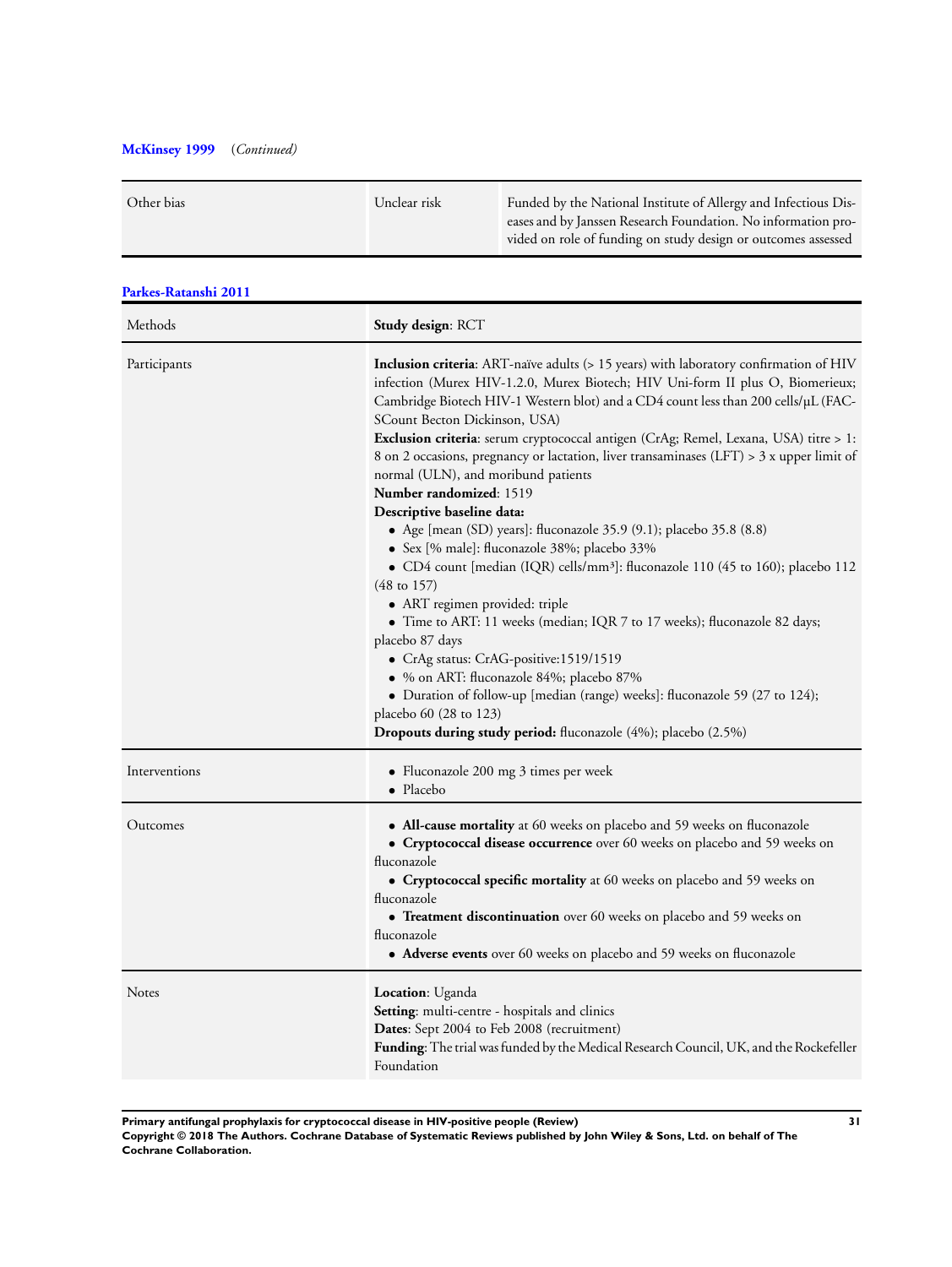# **[Parkes-Ratanshi 2011](#page-20-0)** (*Continued)*

# *Risk of bias*

| TIMA AL AND                                                                           |          |                                                                                                                                                                                                                             |  |
|---------------------------------------------------------------------------------------|----------|-----------------------------------------------------------------------------------------------------------------------------------------------------------------------------------------------------------------------------|--|
| <b>Bias</b>                                                                           |          | Authors' judgement Support for judgement                                                                                                                                                                                    |  |
| Random sequence generation (selection Low risk<br>bias)                               |          | "An independent statistician prepared a list for 1:1 randomisa-<br>tion to fluconazole or matching placebo in random permuted<br>blocks of size 40."                                                                        |  |
| Allocation concealment (selection bias)                                               | Low risk | "Trial drug was packaged and labelled by an independent clin-<br>ician and pharmacist. Participants were allocated to sequen-<br>tial trial numbers on enrolment and received the corresponding<br>sealed trial drug pack." |  |
| Blinding of participants and personnel Low risk<br>(performance bias)<br>All outcomes |          | Patients received matching placebo or study medication                                                                                                                                                                      |  |
| Blinding of outcome assessment (detection Low risk<br>bias)<br>All outcomes           |          | "The (EPRC) had access to participants' files, hospital notes,<br>verbal autopsy data, and retrospective CrAg results, but were<br>blind to treatment group."                                                               |  |
| Incomplete outcome data (attrition bias)<br>All outcomes                              | Low risk | 3.3% of participants were lost to follow-up and 1% withdrew<br>consent                                                                                                                                                      |  |
| Selective reporting (reporting bias)                                                  | Low risk | Trial was registered on controlled-trials.com                                                                                                                                                                               |  |
| Other bias                                                                            | Low risk | "This research was supported by the Medical Research Council,<br>UK, and the Rockefeller Foundation. Neither had a role in de-<br>sign, analysis, or writing of this paper."                                                |  |

# **[Revankar 1998](#page-20-0)**

| Study design: open label RCT                                                                                                                                                                                                                                                                                                                                                                                                                                                                                                                                                                                                                                                |
|-----------------------------------------------------------------------------------------------------------------------------------------------------------------------------------------------------------------------------------------------------------------------------------------------------------------------------------------------------------------------------------------------------------------------------------------------------------------------------------------------------------------------------------------------------------------------------------------------------------------------------------------------------------------------------|
| <b>Inclusion criteria:</b> HIV-positive patients, CD4 < 350, evidence of active oropharyngeal<br>candidiasis by potassium hydroxide (KOH) preparation and culture and currently not<br>taking any azole compound<br><b>Exclusion criteria:</b> known hypersensitivity to azole compounds, were unable to take<br>oral medications, pregnancy, serum alanine aminotransferase/aspartate aminotransferase<br>ratio more than 10 times normal, serum alkaline phosphatase level more than 5 times<br>normal, bilirubin level was more than 3 times normal<br><b>Number randomized: 62</b><br>Descriptive baseline data:<br>• Age: not reported<br>• Sex [% male]: not reported |
| • CD4 count [median (range) cells/mm <sup>3</sup> ]: fluconazole-continuous $43$ (4 to 116);<br>fluconazole-intermittent 23 (4 to 191)<br>• ART regimen provided: not reported                                                                                                                                                                                                                                                                                                                                                                                                                                                                                              |
|                                                                                                                                                                                                                                                                                                                                                                                                                                                                                                                                                                                                                                                                             |

**Primary antifungal prophylaxis for cryptococcal disease in HIV-positive people (Review) 32**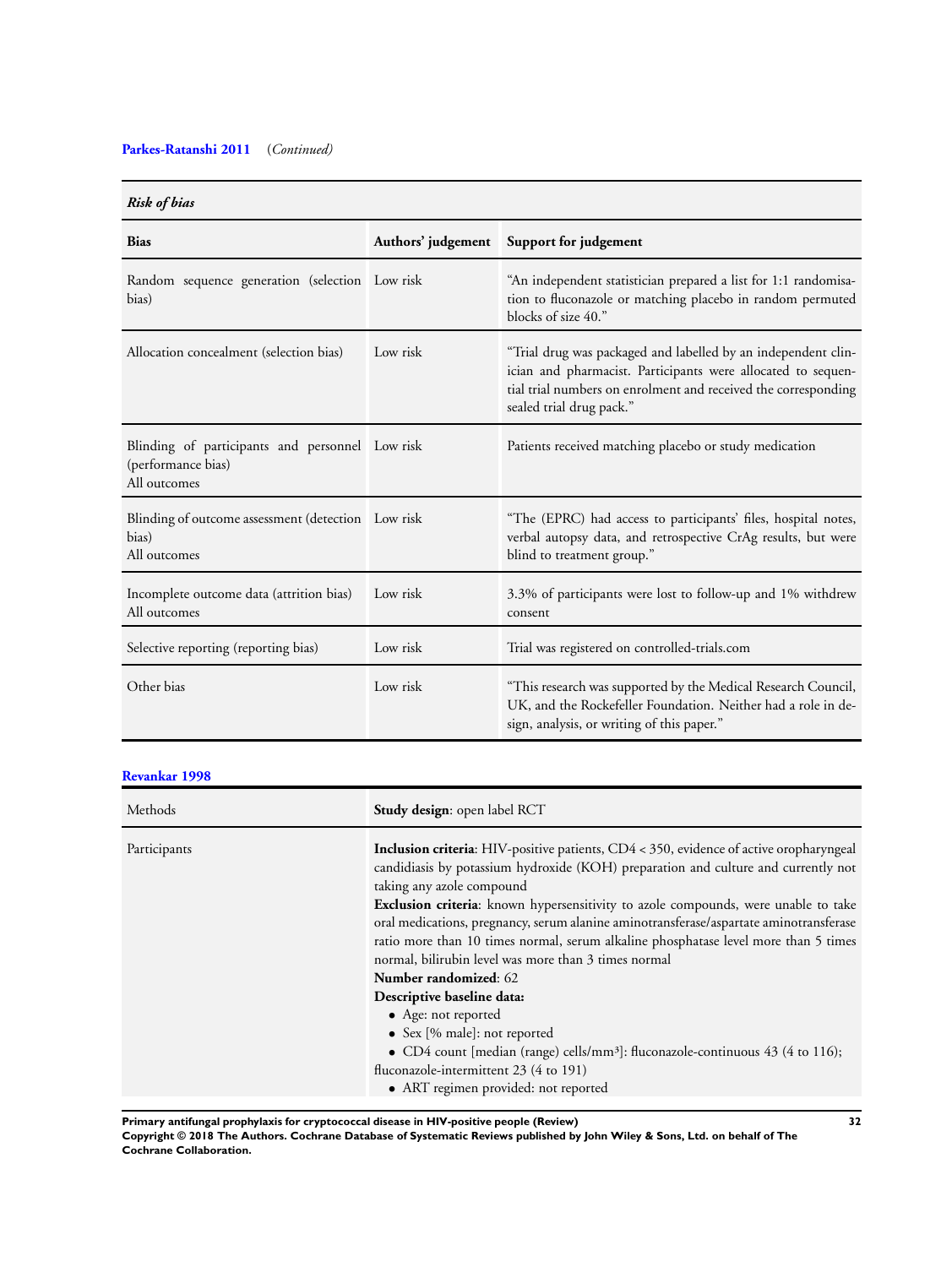# **[Revankar 1998](#page-20-0)** (*Continued)*

|               | • Time to ART: not reported<br>• CrAg status: not reported<br>• % on ART: not reported<br>• Duration of follow-up [median (range) months]: fluconazole-continuous 9.3 (3)<br>to 20.5); fluconazole-intermittent 8.4 (3 to 21.5)<br>Dropouts during study period: fluconazole-continuous (5%); fluconazole-intermittent<br>$(9.5\%)$                                                                                                                                                                                                                                                                                                                                                                                                                                                                                                                                                     |
|---------------|-----------------------------------------------------------------------------------------------------------------------------------------------------------------------------------------------------------------------------------------------------------------------------------------------------------------------------------------------------------------------------------------------------------------------------------------------------------------------------------------------------------------------------------------------------------------------------------------------------------------------------------------------------------------------------------------------------------------------------------------------------------------------------------------------------------------------------------------------------------------------------------------|
| Interventions | • Continuous fluconazole 200 mg daily<br>• Episode driven fluconazole treatment for candidal infections                                                                                                                                                                                                                                                                                                                                                                                                                                                                                                                                                                                                                                                                                                                                                                                 |
| Outcomes      | • Candidal resistance over 11 months                                                                                                                                                                                                                                                                                                                                                                                                                                                                                                                                                                                                                                                                                                                                                                                                                                                    |
| <b>Notes</b>  | <b>Location: USA</b><br><b>Setting:</b> tertiary health centre<br><b>Dates:</b> not reported<br><b>Funding:</b> the trial was funded by the National Institute of Dental Research, the National<br>Institute of Health for the Frederic C. Bartter General Clinical Research Center and<br>Pfizer Inc<br><b>Others:</b> resistance was defined as a rise in MIC $> 16$ µg/mL from initial culture, the<br>emergence of new, resistant (MIC > 16 µg/mL) species any time after the initial culture,<br>or an increase in the proportion of resistant isolates from 10% to at least 50% in a<br>species. Patients who had resistant isolates at the initial culture could be considered to<br>have developed resistance if either of the latter two criteria were present. Microbiological<br>resistance was defined as simply the presence of resistant isolates ( $MIC > 16 \mu g/mL$ ) |

# *Risk of bias*

| <b>Bias</b>                                                                           | Authors' judgement | Support for judgement                                                                                                                                                                     |
|---------------------------------------------------------------------------------------|--------------------|-------------------------------------------------------------------------------------------------------------------------------------------------------------------------------------------|
| Random sequence generation (selection Low risk<br>bias)                               |                    | Randomization was by permuted blocks with a block<br>size of six                                                                                                                          |
| Allocation concealment (selection bias)                                               | Unclear risk       | Allocation concealment not discussed                                                                                                                                                      |
| Blinding of participants and personnel Low risk<br>(performance bias)<br>All outcomes |                    | Open label trial - assessment of <i>Candida</i> resistance<br>may be prone to performance bias.                                                                                           |
| Blinding of outcome assessment (detection Unclear risk<br>bias)<br>All outcomes       |                    | Blinding of lab staff not discussed, assessment of Can-<br>dida resistance may be subjective.                                                                                             |
| Incomplete outcome data (attrition bias)<br>All outcomes                              | High risk          | Loss to follow up < $20\%$ (8%) Those who died at < 3<br>months were excluded from analysis<br>4 in intervention group and 16 in control group were<br>excluded based on death < 3 months |
| Selective reporting (reporting bias)                                                  | Low risk           | No protocol available; all expected outcomes reported.                                                                                                                                    |

**Primary antifungal prophylaxis for cryptococcal disease in HIV-positive people (Review) 33**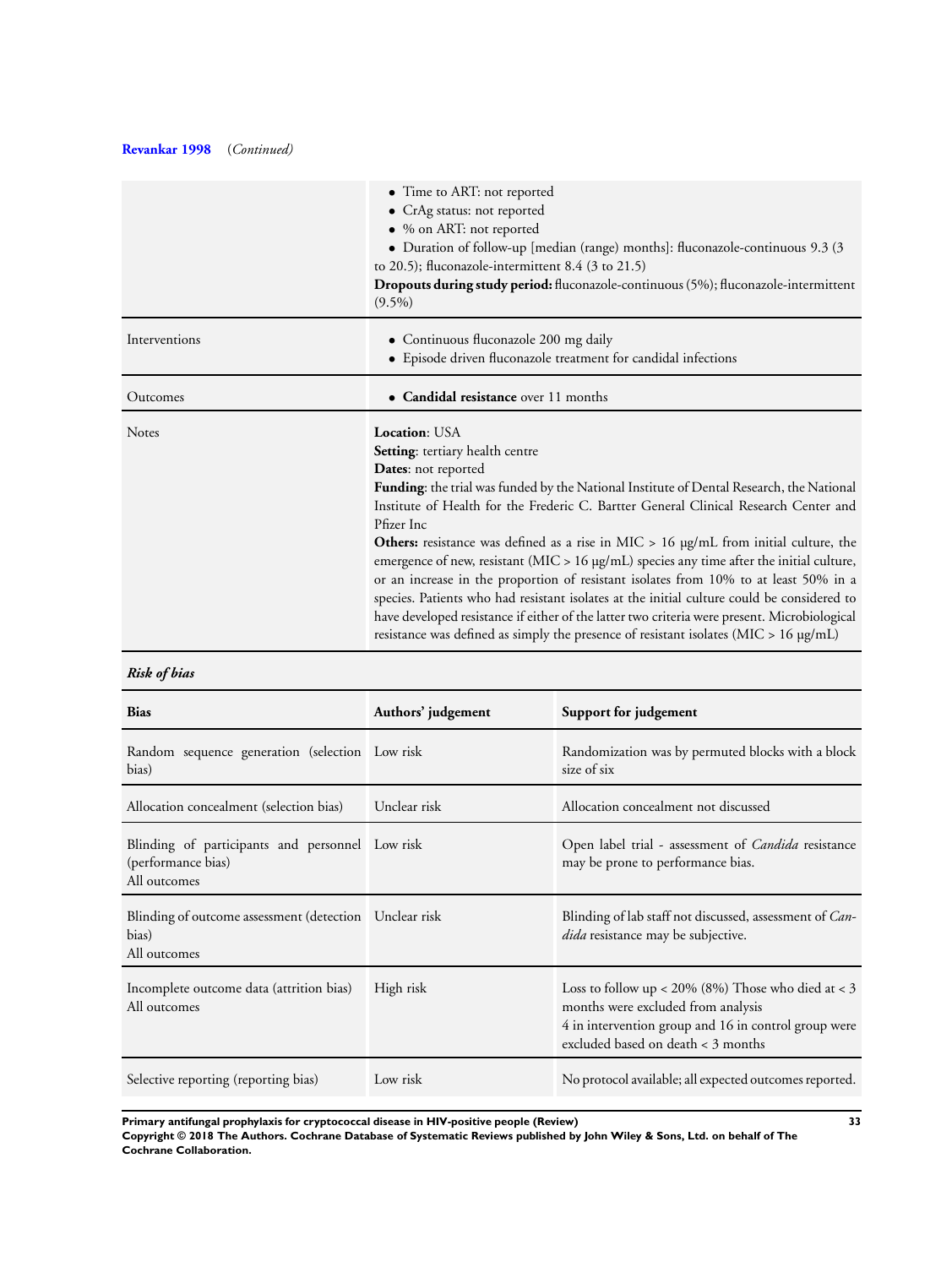# **[Revankar 1998](#page-20-0)** (*Continued)*

| Other bias    | High risk                                                                                                                                                                                                                                                                                                                                                                                                                                                                                                                                                                                                                                                                                                                                                     | Baseline characteristics not described. No description<br>of baseline ART status |
|---------------|---------------------------------------------------------------------------------------------------------------------------------------------------------------------------------------------------------------------------------------------------------------------------------------------------------------------------------------------------------------------------------------------------------------------------------------------------------------------------------------------------------------------------------------------------------------------------------------------------------------------------------------------------------------------------------------------------------------------------------------------------------------|----------------------------------------------------------------------------------|
| Schuman 1997  |                                                                                                                                                                                                                                                                                                                                                                                                                                                                                                                                                                                                                                                                                                                                                               |                                                                                  |
| Methods       | Study design: RCT                                                                                                                                                                                                                                                                                                                                                                                                                                                                                                                                                                                                                                                                                                                                             |                                                                                  |
| Participants  | <b>Inclusion criteria:</b> age >13 years, HIV (western blot or enzyme immunoassay), CD4 <<br>300<br>Exclusion criteria: history of <i>Candida</i> oesophagitis, receiving systemic antifungals,<br>known intolerance of azoles, current pregnancy or lactating<br>Number randomized: 323<br>Descriptive baseline data:<br>• Age (mean): fluconazole (37); placebo (37)<br>• Sex [% male]: not reported<br>• CD4 count [median cells/mm <sup>3</sup> ]: fluconazole (172); placebo (186)<br>• ART regimen provided: non-triple<br>• Time to ART: not reported<br>• CrAg status: not reported<br>• % on ART: fluconazole (85%); placebo (75%)<br>· Duration of follow-up [median (months)]: 29<br>Dropouts during study period: fluconazole (5%); placebo (10%) |                                                                                  |
| Interventions | • Fluconazole 200 mg weekly<br>$\bullet$ Placebo                                                                                                                                                                                                                                                                                                                                                                                                                                                                                                                                                                                                                                                                                                              |                                                                                  |
| Outcomes      | • Fluconazole resistance over 29 months                                                                                                                                                                                                                                                                                                                                                                                                                                                                                                                                                                                                                                                                                                                       |                                                                                  |
| <b>Notes</b>  | Location: USA<br>Setting: multicentre: urban, 14 sites participating in the community programmes for<br>clinical research<br>Dates: May 1992 to January 1994<br>Funding: The trial was supported by the National Institute of Allergies and Infectious<br>Diseases (NIAD)<br>Others: Open label fluconazole was permitted for candidiasis prophylaxis was permitted<br>after two oropharyngeal episodes or one episode of vaginal or oesophageal                                                                                                                                                                                                                                                                                                              |                                                                                  |
| Risk of bias  |                                                                                                                                                                                                                                                                                                                                                                                                                                                                                                                                                                                                                                                                                                                                                               |                                                                                  |

| <b>Bias</b>                                             |              | Authors' judgement Support for judgement                                                                                                                        |
|---------------------------------------------------------|--------------|-----------------------------------------------------------------------------------------------------------------------------------------------------------------|
| Random sequence generation (selection Low risk<br>bias) |              | "patients were randomly assigned to received weekly fluconazole<br>or placebo using a permuted block scheme with randomly mixed<br>block sizes of two and four" |
| Allocation concealment (selection bias)                 | Unclear risk | Allocation concealment not discussed                                                                                                                            |

**Primary antifungal prophylaxis for cryptococcal disease in HIV-positive people (Review) 34 Copyright © 2018 The Authors. Cochrane Database of Systematic Reviews published by John Wiley & Sons, Ltd. on behalf of The Cochrane Collaboration.**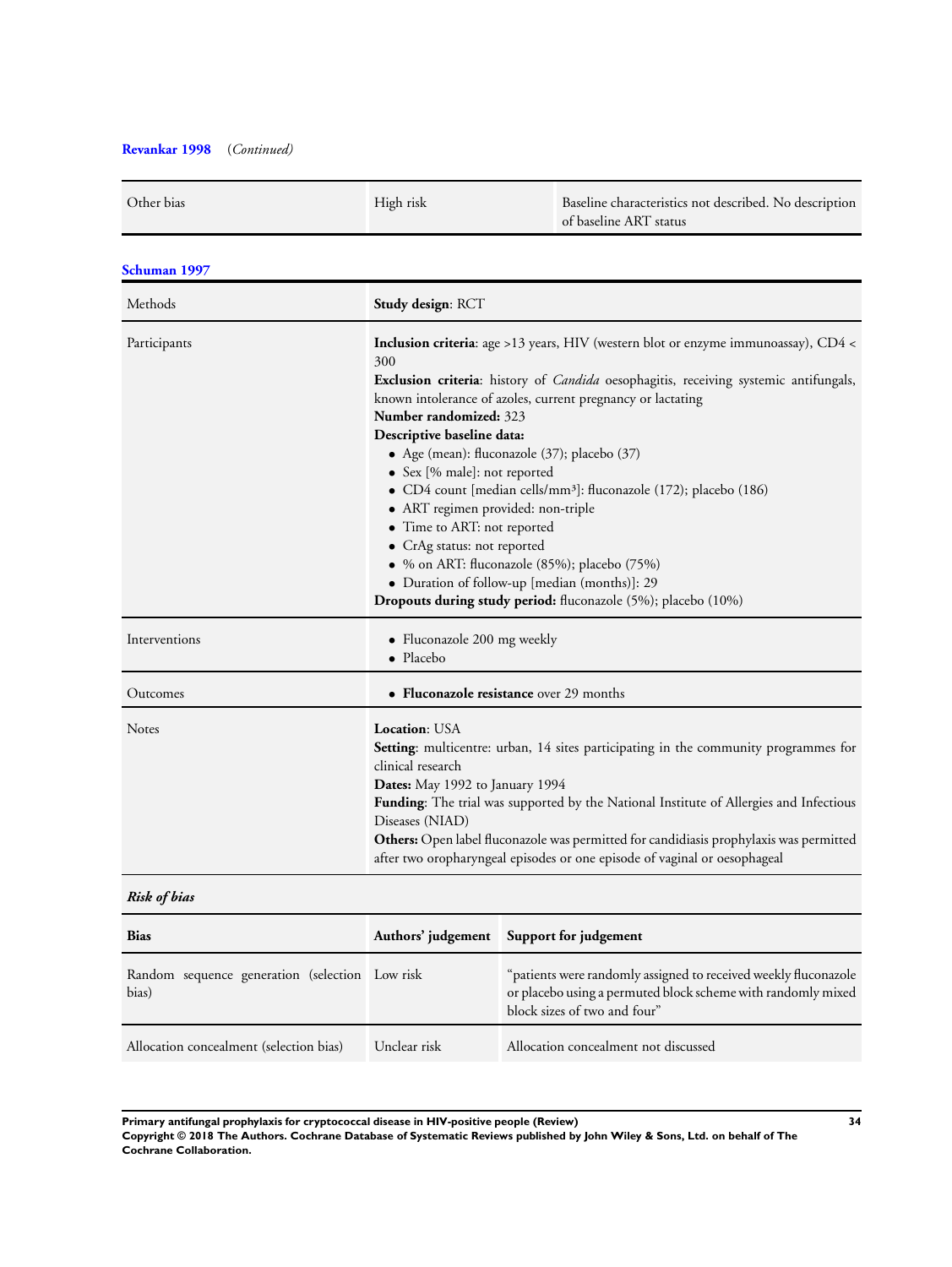# **[Schuman 1997](#page-20-0)** (*Continued)*

| Blinding of participants and personnel Low risk<br>(performance bias)<br>All outcomes |          | Described as "double blind", and no subjective outcomes as-<br>sessed                                                                              |
|---------------------------------------------------------------------------------------|----------|----------------------------------------------------------------------------------------------------------------------------------------------------|
| Blinding of outcome assessment (detection Unclear risk<br>bias)<br>All outcomes       |          | Blinding of laboratory assessors analysing <i>Candida</i> isolates not<br>described, assessment of <i>Candida</i> resistance may be subjective     |
| Incomplete outcome data (attrition bias)<br>All outcomes                              | Low risk | "95% of surviving patients receiving fluconazole and 90% of<br>patients receiving placebo attended follow-up 6 months after<br>finishing the trial |
| Selective reporting (reporting bias)                                                  | Low risk | All outcomes mentioned in the methods section were reported.<br>No protocol available                                                              |
| Other bias                                                                            | Low risk | "Staff members from NIAID (funding body) were part of the<br>protocol team but had no role in decision to publish the study                        |

# **[Smith 2001](#page-20-0)**

| Methods       | Study design: RCT                                                                                                                                                                                                                                                                                                                                                                                                                                                                                                                                                                                                                                                                                                                                                                                                                                                                                                                                                                                                                                                                                                                                          |
|---------------|------------------------------------------------------------------------------------------------------------------------------------------------------------------------------------------------------------------------------------------------------------------------------------------------------------------------------------------------------------------------------------------------------------------------------------------------------------------------------------------------------------------------------------------------------------------------------------------------------------------------------------------------------------------------------------------------------------------------------------------------------------------------------------------------------------------------------------------------------------------------------------------------------------------------------------------------------------------------------------------------------------------------------------------------------------------------------------------------------------------------------------------------------------|
| Participants  | <b>Inclusion criteria:</b> documented HIV-1 infection and average of two CD4 counts of <<br>300 cells/mL within the past 4 months<br>Exclusion criteria: women who were pregnant or not using reliable contraception, severe<br>hepatic impairment, known hypersensitivity to azole compounds, a history of previous<br>systemic fungal infection (including oesophageal candidosis) or any fungal infection<br>unresponsive to azole therapy and use of systemic antifungal agents, rifabutin, rifampicin,<br>phenytoin, terfenadine, astemizole, anticholinergic agents, or H2 antagonists<br>Number randomized: 374 participants<br>Descriptive baseline data:<br>• Age [mean (SD)]: itraconazole 37.8 (8.55); placebo 37.6 (8.38)<br>· Sex [% male]: itraconazole 95.2%; placebo 92%<br>• CD4 count [mean (SD) cells/mm <sup>3</sup> ]: itraconazole 200 (310); placebo 200 (190)<br>• ART regimen provided: non-triple<br>• Time to ART: not reported<br>• CrAg status: not reported<br>· % on ART: itraconazole (79%); placebo (73%)<br>• Duration of follow-up (weeks): 104<br><b>Dropouts during study period:</b> itraconazole (9%); placebo (6%) |
| Interventions | • Itraconazole 200 mg daily<br>• Placebo                                                                                                                                                                                                                                                                                                                                                                                                                                                                                                                                                                                                                                                                                                                                                                                                                                                                                                                                                                                                                                                                                                                   |
| Outcomes      | • All-cause mortality at 2 years<br>• Cryptococcal disease incidence over 2 years<br>• Treatment discontinuation over 2 years<br>• Adverse events over 2 years                                                                                                                                                                                                                                                                                                                                                                                                                                                                                                                                                                                                                                                                                                                                                                                                                                                                                                                                                                                             |

**Primary antifungal prophylaxis for cryptococcal disease in HIV-positive people (Review) 35**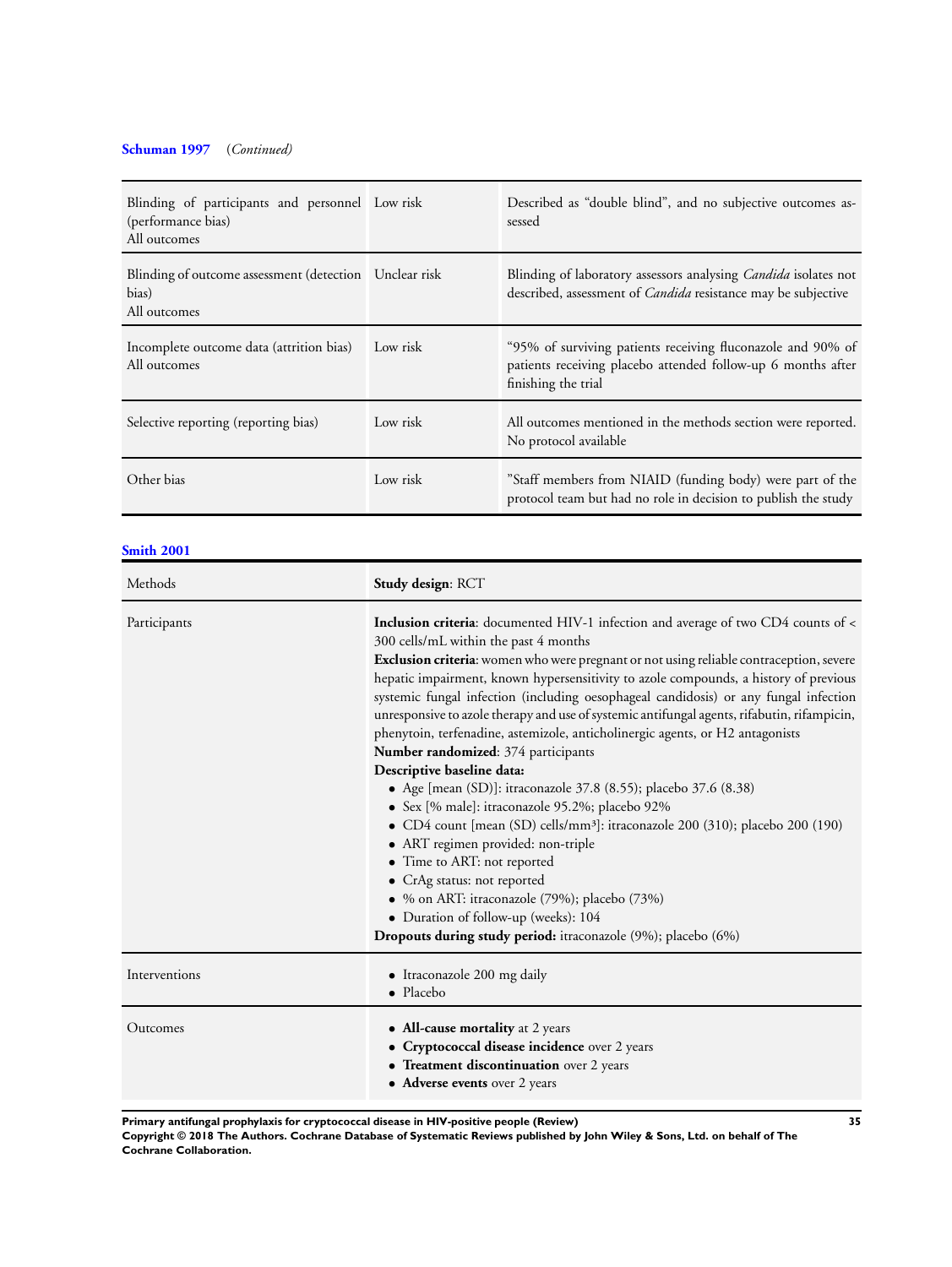# <span id="page-37-0"></span>**[Smith 2001](#page-20-0)** (*Continued)*

| <b>Notes</b> | Location: multicentre; Australia, Canada, South Africa, UK               |
|--------------|--------------------------------------------------------------------------|
|              | <b>Setting:</b> clinic                                                   |
|              | <b>Dates:</b> January 1994 to October 1997                               |
|              | <b>Funding:</b> The trial was funded by the Janssen Research Foundation. |
|              |                                                                          |

# *Risk of bias*

| <b>Bias</b>                                                                           |              | Authors' judgement Support for judgement                                                                                                                                                          |
|---------------------------------------------------------------------------------------|--------------|---------------------------------------------------------------------------------------------------------------------------------------------------------------------------------------------------|
| Random sequence generation (selection Low risk<br>bias)                               |              | Randomization was performed by a computer generated code                                                                                                                                          |
| Allocation concealment (selection bias)                                               | Unclear risk | No description of methods of allocation concealment docu-<br>mented                                                                                                                               |
| Blinding of participants and personnel Low risk<br>(performance bias)<br>All outcomes |              | Described as double blind. Patients received matching placebo<br>or study medication                                                                                                              |
| Blinding of outcome assessment (detection Low risk<br>bias)<br>All outcomes           |              | Study was described as double-blind. The authors did not ex-<br>plicitly state that the outcome assessors were blinded. However,<br>the outcomes we assessed in this review were mostly objective |
| Incomplete outcome data (attrition bias)<br>All outcomes                              | Low risk     | Less than 10% loss to follow-up over 2 years.                                                                                                                                                     |
| Selective reporting (reporting bias)                                                  | Low risk     | All expected outcomes reported, no protocol available                                                                                                                                             |
| Other bias                                                                            | Unclear risk | Role of Janssen research foundation in design of study and any<br>analysis unclear                                                                                                                |

Abbreviations: CD4: cluster of differentiation 4; OPC: oropharyngeal candidiasis; EC: oesophageal candidiasis.

# **Characteristics of excluded studies** *[ordered by study ID]*

| Study           | Reason for exclusion                                  |
|-----------------|-------------------------------------------------------|
| Anonymous 1995  | This was an editorial report of another study.        |
| Anonymous 2001  | This was a systematic review.                         |
|                 | Apisarnthanarak 2008a This was a retrospective study. |
| Chaiwarith 2011 | This was a retrospective cohort study.                |

**Primary antifungal prophylaxis for cryptococcal disease in HIV-positive people (Review) 36**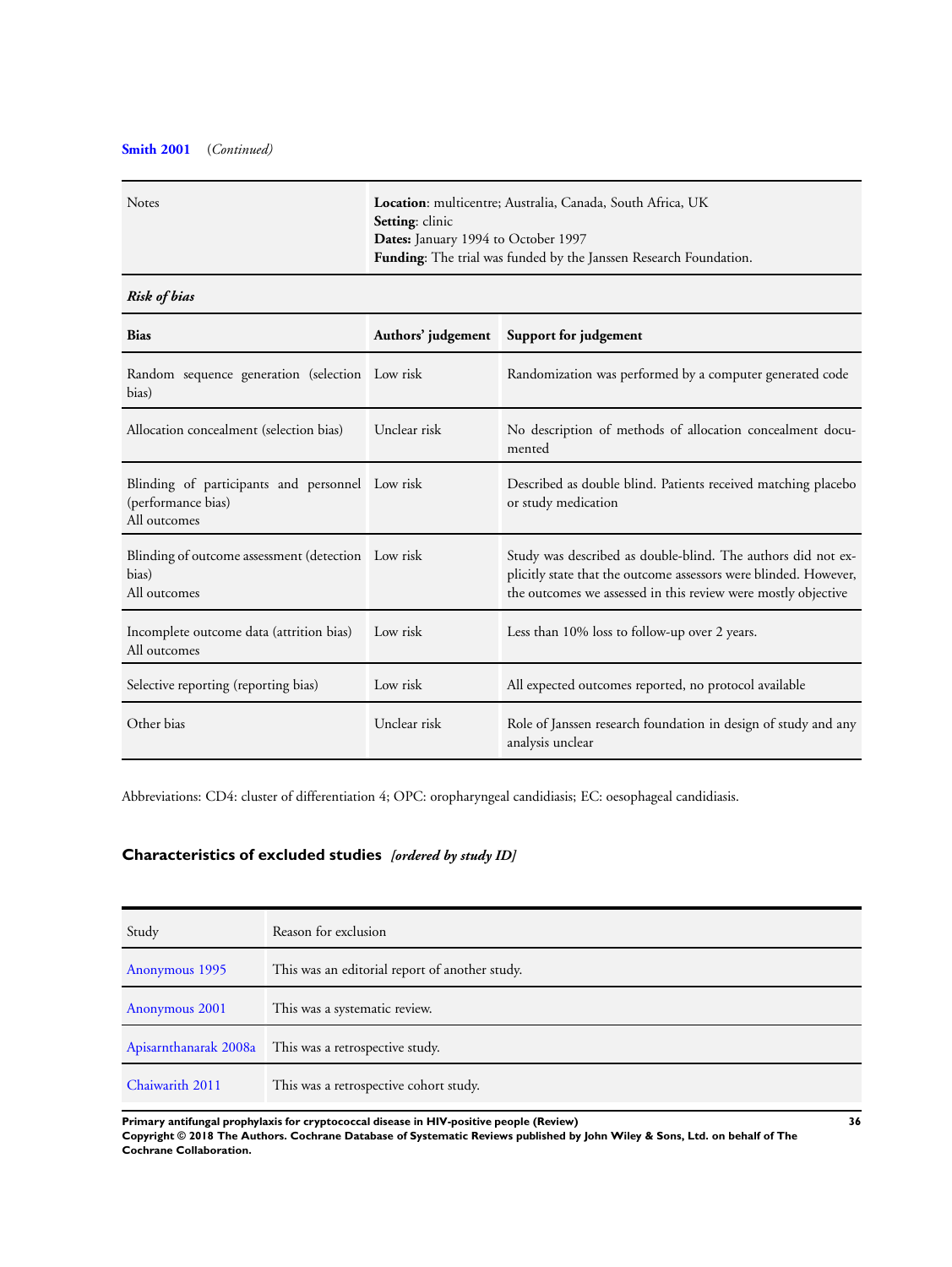# <span id="page-38-0"></span>(*Continued)*

| Chaiwarith 2013   | The patients included in this study were on secondary prophylaxis for cryptococcal infection                         |
|-------------------|----------------------------------------------------------------------------------------------------------------------|
| Geletko 1996      | This was a cross-over study.                                                                                         |
| Havlir 1998       | The comparator in this study was not placebo or no intervention                                                      |
| Jüst-Nubling 1991 | This study did not report on any of the outcomes we were interested in for this review                               |
| Manfredi 1997     | This was a retrospective study.                                                                                      |
| Manosuthi 2005    | This was a retrospective cohort study.                                                                               |
| Manosuthi 2006    | This was a retrospective cohort study.                                                                               |
| Mfinanga 2015     | The intervention evaluated in this study was community support combined with serum cryptococcal<br>antigen screening |
| <b>Micol 2010</b> | This was a cost-effectiveness study.                                                                                 |
| Mylonakis 1998    | This was an editorial report of another study.                                                                       |
| Penzak 1998       | This was an editorial report.                                                                                        |
| Powderly 1995     | The comparator was not placebo or no intervention.                                                                   |
| <b>Singh 1996</b> | The participants in this study were not randomized.                                                                  |
| Stevens 1991      | This study did not report on any of the outcomes we were interested in                                               |
| Svoboda 1995      | This was a narrative review.                                                                                         |
| Thurey 2008       | This was a systematic review.                                                                                        |
| Wakeham 2010      | This study did not report on any of the outcomes we were interested in for this review                               |
| White 1993        | This was a narrative review.                                                                                         |

# **Characteristics of studies awaiting assessment** *[ordered by study ID]*

**Primary antifungal prophylaxis for cryptococcal disease in HIV-positive people (Review) 37 Copyright © 2018 The Authors. Cochrane Database of Systematic Reviews published by John Wiley & Sons, Ltd. on behalf of The Cochrane Collaboration.**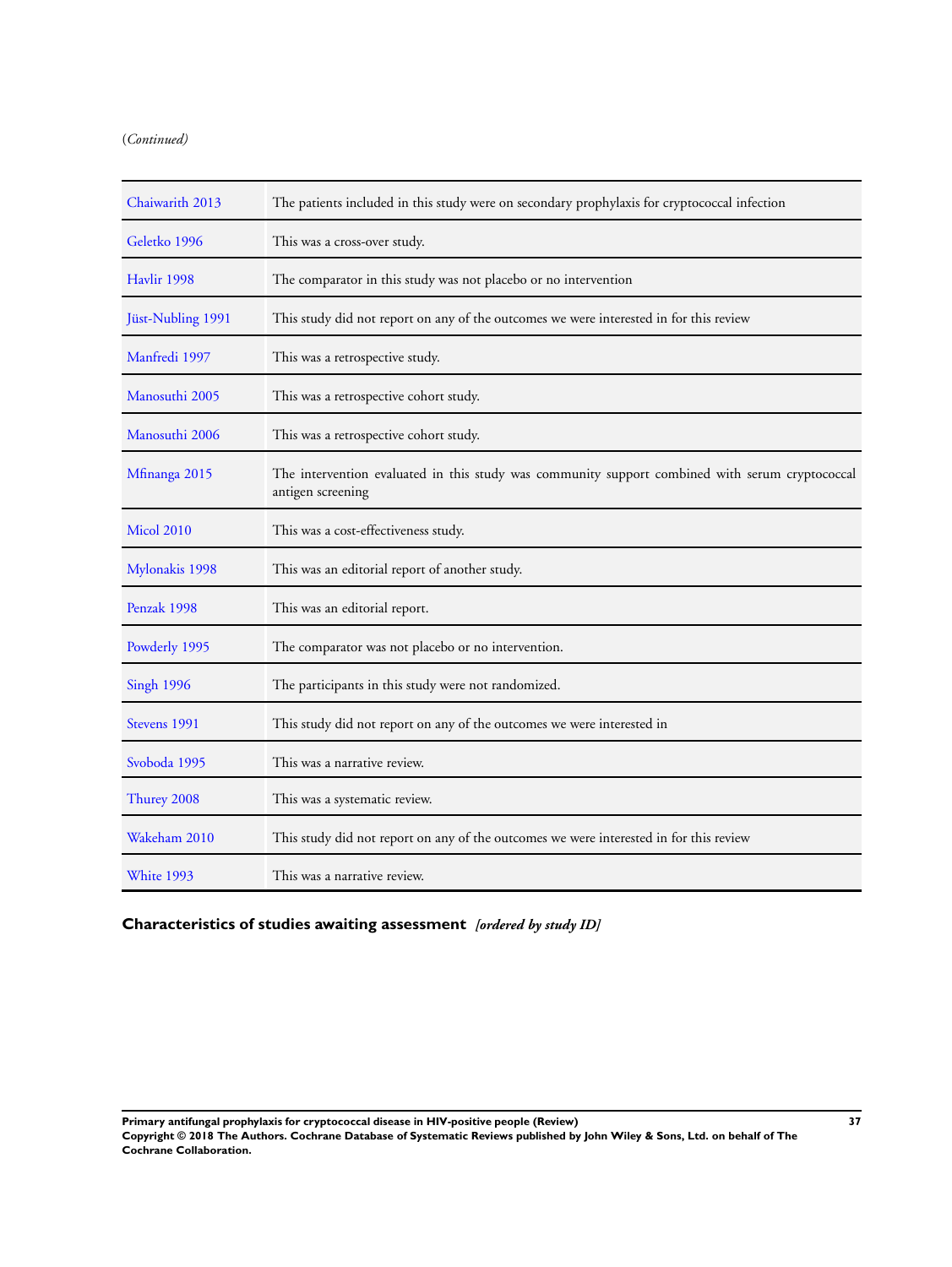# **[Anonymous 1998](#page-20-0)**

| Methods                 | Not known                                        |
|-------------------------|--------------------------------------------------|
| Participants            | HIV-positive women                               |
| Interventions Not known |                                                  |
| Outcomes                | Not known                                        |
| <b>Notes</b>            | Abstract and full-text unavailable for screening |

# **[Smith 1999](#page-20-0)**

| Methods       | <b>RCT</b>                                        |
|---------------|---------------------------------------------------|
| Participants  | Number of participants (N): 70 participants       |
| Interventions | 1. Itraconazole 200 mg daily<br>2. Placebo        |
| Outcomes      | 1. Treatment discontinuation<br>2. Adverse events |
| <b>Notes</b>  | Full text unavailable for screening               |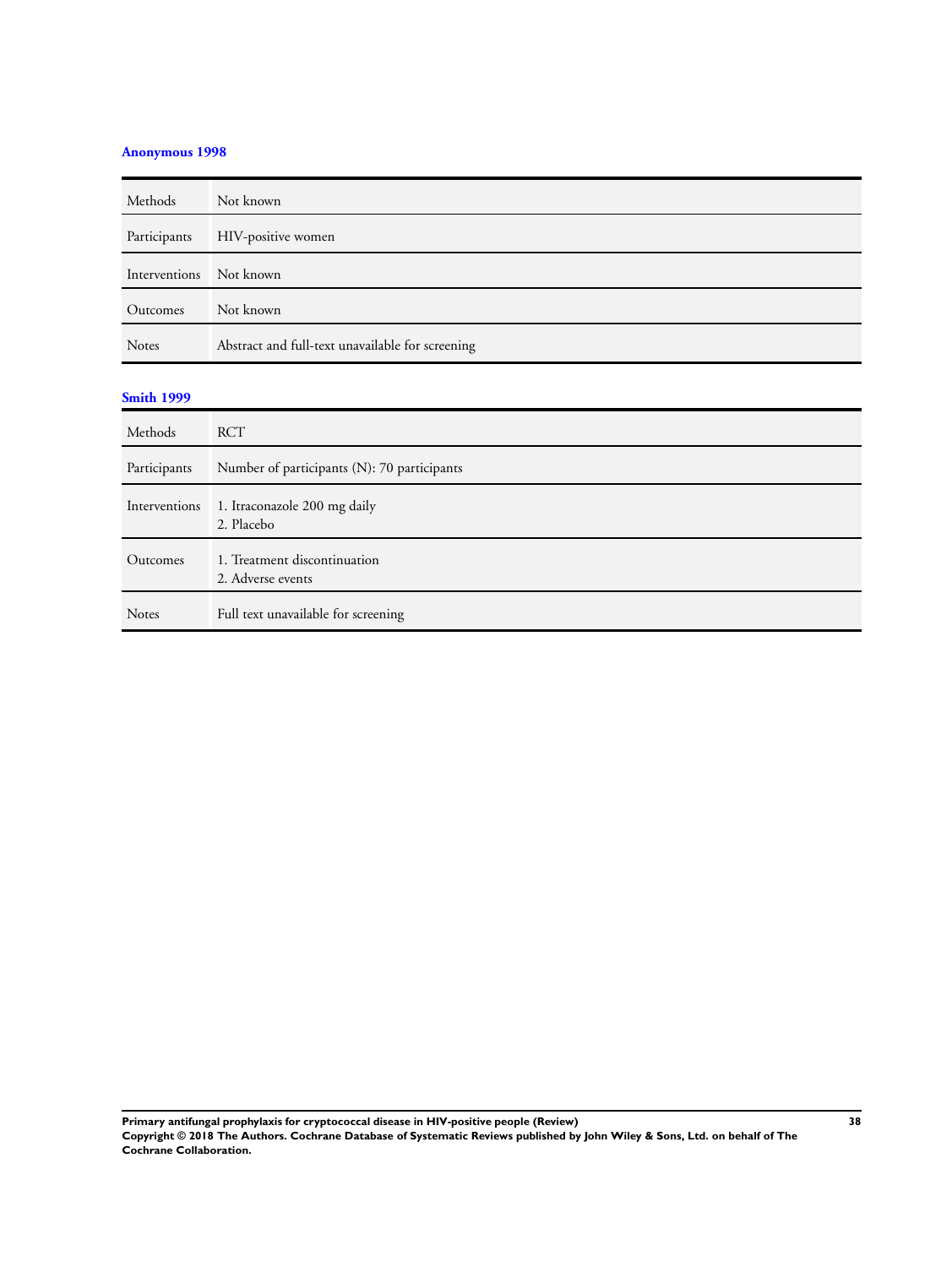# **D A T A A N D A N A L Y S E S**

| Outcome or subgroup title                                  | No. of<br>No. of<br>studies<br>participants |      | Statistical method               | <b>Effect</b> size  |  |  |
|------------------------------------------------------------|---------------------------------------------|------|----------------------------------|---------------------|--|--|
| 1 All-cause mortality                                      | 6                                           | 3220 | Risk Ratio (M-H, Random, 95% CI) | $1.07$ [0.80, 1.43] |  |  |
| 2 All-cause mortality by CD4<br>count                      | 6                                           | 3190 | Risk Ratio (M-H, Random, 95% CI) | 1.03 [0.75, 1.42]   |  |  |
| $2.1 \text{ CD}4 < 100$                                    | $\mathbf{1}$                                | 90   | Risk Ratio (M-H, Random, 95% CI) | $0.23$ [0.05, 1.02] |  |  |
| $2.2 \text{ CD}4 < 150$                                    | $\mathfrak{2}$                              | 1124 | Risk Ratio (M-H, Random, 95% CI) | 1.38 [0.99, 1.93]   |  |  |
| $2.3$ CD4 < 200                                            | $\overline{c}$                              | 1648 | Risk Ratio (M-H, Random, 95% CI) | 1.04 [0.81, 1.34]   |  |  |
| $2.4$ CD4 < 300                                            | $\mathbf{1}$                                | 328  | Risk Ratio (M-H, Random, 95% CI) | $0.54$ [0.24, 1.20] |  |  |
| 3 All-cause mortality by baseline<br>CrAG status           | 6                                           | 3220 | Risk Ratio (M-H, Random, 95% CI) | $1.07$ [0.80, 1.43] |  |  |
| 3.1 CrAG-negative at baseline                              | $\overline{2}$                              | 1609 | Risk Ratio (M-H, Random, 95% CI) | $0.59$ [0.14, 2.43] |  |  |
| 3.2 No CrAG screening                                      | 4                                           | 1611 | Risk Ratio (M-H, Random, 95% CI) | 1.22 [0.91, 1.63]   |  |  |
| 4 All-cause mortality by time-to-<br><b>ART</b> initiation | 6                                           | 3220 | Risk Ratio (M-H, Random, 95% CI) | $1.07$ [0.80, 1.43] |  |  |
| 4.1 Triple ART; median 11<br>weeks to initiation           | $\mathbf{1}$                                | 1519 | Risk Ratio (M-H, Random, 95% CI) | $1.03$ [0.79, 1.35] |  |  |
| $4.2$ No triple ART; $> 11$ weeks<br>to initiation         | 5                                           | 1701 | Risk Ratio (M-H, Random, 95% CI) | $1.03$ [0.67, 1.59] |  |  |
| 5 All-cause mortality by ART<br>received                   | 6                                           | 3220 | Risk Ratio (M-H, Random, 95% CI) | $1.07$ [0.80, 1.43] |  |  |
| 5.1 Single or dual ART                                     | 5                                           | 1701 | Risk Ratio (M-H, Random, 95% CI) | $1.03$ [0.67, 1.59] |  |  |
| 5.2 Triple ART                                             | $\mathbf{1}$                                | 1519 | Risk Ratio (M-H, Random, 95% CI) | $1.03$ [0.79, 1.35] |  |  |
| 6 All-cause mortality by type of                           | 6                                           |      | Risk Ratio (M-H, Random, 95% CI) | Subtotals only      |  |  |
| antifungal drug                                            |                                             |      |                                  |                     |  |  |
| 6.1 Flucaonazole                                           | 3                                           | 2438 | Risk Ratio (M-H, Random, 95% CI) | $0.99$ [0.62, 1.59] |  |  |
| 6.2 Itraconazole                                           | 3                                           | 782  | Risk Ratio (M-H, Random, 95% CI) | $1.12$ [0.70, 1.80] |  |  |
| 7 Cryptococcal disease occurrence                          | $\overline{\phantom{a}}$                    | 5000 | Risk Ratio (M-H, Random, 95% CI) | $0.29$ [0.17, 0.49] |  |  |
| 8 Cryptococcal disease occurrence<br>by CD4 count          | 7                                           | 5000 | Risk Ratio (M-H, Random, 95% CI) | $0.29$ [0.17, 0.49] |  |  |
| $8.1 \text{ CD}4 < 100$                                    | 2                                           | 1870 | Risk Ratio (M-H, Random, 95% CI) | $0.40$ [0.21, 0.78] |  |  |
| $8.2$ CD4 < 150                                            | $\mathfrak{2}$                              | 1124 | Risk Ratio (M-H, Random, 95% CI) | $0.25$ [0.08, 0.76] |  |  |
| $8.3$ CD4 < 200                                            | $\overline{c}$                              | 1648 | Risk Ratio (M-H, Random, 95% CI) | $0.06$ [0.01, 0.31] |  |  |
| $8.4$ CD4 < 300                                            | $\mathbf{1}$                                | 358  | Risk Ratio (M-H, Random, 95% CI) | $0.2$ [0.01, 4.14]  |  |  |
| 9 Cryptococcal disease occurrence<br>by ART received       | 7                                           | 5000 | Risk Ratio (M-H, Random, 95% CI) | $0.29$ [0.17, 0.49] |  |  |
| 9.1 No triple ART                                          | 5                                           | 1701 | Risk Ratio (M-H, Random, 95% CI) | $0.28$ [0.13, 0.60] |  |  |
| 9.2 Triple ART                                             | $\mathfrak{2}$                              | 3299 | Risk Ratio (M-H, Random, 95% CI) | $0.18$ [0.03, 1.30] |  |  |
| 10 Cryptococcal disease                                    | 7                                           | 5000 | Risk Ratio (M-H, Random, 95% CI) | $0.29$ [0.17, 0.49] |  |  |
| occurrence by type of<br>antifungal drug                   |                                             |      |                                  |                     |  |  |
| 10.1 Fluconazole                                           | 4                                           | 4218 | Risk Ratio (M-H, Random, 95% CI) | $0.32$ [0.16, 0.62] |  |  |
| 10.2 Itraconazole                                          | 3                                           | 782  | Risk Ratio (M-H, Random, 95% CI) | $0.12$ [0.03, 0.51] |  |  |

# **Comparison 1. Antifungal versus no antifungal (placebo or standard care)**

**Primary antifungal prophylaxis for cryptococcal disease in HIV-positive people (Review) 39**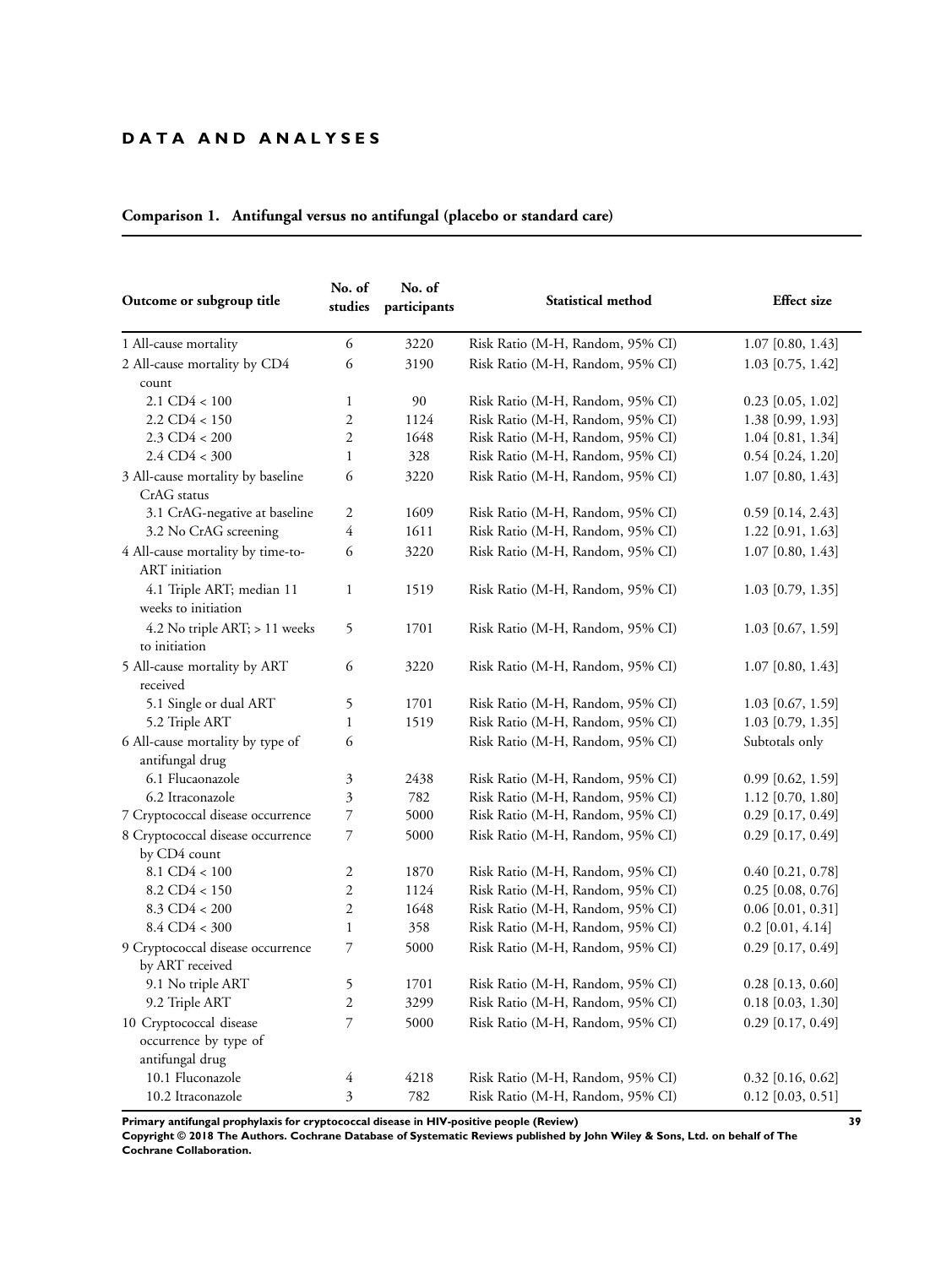<span id="page-41-0"></span>

| 11 Cryptococcal disease<br>occurrence by time-to-ART<br>initiation             | 7              | 5000 | Risk Ratio (M-H, Random, 95% CI) | $0.29$ [0.17, 0.49] |
|--------------------------------------------------------------------------------|----------------|------|----------------------------------|---------------------|
| 11.1 ART commenced;<br>median 5 days after screening                           | $\mathbf{1}$   | 1780 | Risk Ratio (M-H, Random, 95% CI) | $0.39$ [0.18, 0.84] |
| 11.2 ART commenced;<br>median 11 weeks after<br>diagnosis                      | $\mathbf{1}$   | 1519 | Risk Ratio (M-H, Random, 95% CI) | $0.06$ [0.01, 0.41] |
| 11.3 ART commenced;<br>median > 11 weeks after<br>diagnosis                    | 5              | 1701 | Risk Ratio (M-H, Random, 95% CI) | $0.28$ [0.13, 0.60] |
| 12 Cryptococcal disease<br>occurrence by baseline CrAg<br>status               | 7              |      | Risk Ratio (M-H, Random, 95% CI) | Subtotals only      |
| 12.1 CrAG-negative at<br>baseline                                              | 3              | 3257 | Risk Ratio (M-H, Random, 95% CI) | $0.23$ [0.06, 0.90] |
| 12.2 CrAG-positive at<br>baseline                                              | $\mathbf{1}$   | 133  | Risk Ratio (M-H, Random, 95% CI) | $0.39$ [0.15, 1.01] |
| 12.3 No CrAG screening                                                         | $\overline{4}$ | 1611 | Risk Ratio (M-H, Random, 95% CI) | $0.21$ [0.08, 0.56] |
| 13 Cryptococcal-specific mortality                                             | 5              | 3813 | Risk Ratio (M-H, Random, 95% CI) | $0.29$ [0.11, 0.72] |
| 14 Clinical resistance of Candida<br>to antifungal                             | $\overline{4}$ |      | Risk Ratio (M-H, Random, 95% CI) | Subtotals only      |
| 14.1 Fluconazole                                                               | $\mathfrak{Z}$ | 1198 | Risk Ratio (M-H, Random, 95% CI) | $0.93$ [0.56, 1.56] |
| 14.2 Itraconazole                                                              | $\mathbf{1}$   | 129  | Risk Ratio (M-H, Random, 95% CI) | 3.14 [0.13, 75.69]  |
| 15 Microbiological resistance of<br>Candida to fluconazole                     | 4              |      | Risk Ratio (M-H, Random, 95% CI) | Subtotals only      |
| 15.1 Surveillance sampling,<br>fluconazole used, all Candida<br>species        | 3              | 539  | Risk Ratio (M-H, Random, 95% CI) | $1.25$ [1.00, 1.55] |
| 15.2 Sampling from clinical<br>disease, itraconazole used, C.<br>albicans only | 1              | 95   | Risk Ratio (M-H, Random, 95% CI) | 6.19 [1.41, 27.10]  |
| 16 Treatment discontinuation                                                   | $\overline{4}$ | 2317 | Risk Ratio (M-H, Random, 95% CI) | $1.01$ [0.91, 1.13] |
| 17 Any serious adverse event                                                   | 4              | 888  | Risk Ratio (M-H, Random, 95% CI) | $1.08$ [0.83, 1.41] |
| 18 Any adverse events                                                          | 4              | 2317 | Risk Ratio (M-H, Random, 95% CI) | $1.07$ [0.88, 1.30] |
| 19 Common adverse events                                                       | 4              |      | Risk Ratio (M-H, Random, 95% CI) | Subtotals only      |
| 19.1 Diarrhoea                                                                 | $\overline{2}$ | 424  | Risk Ratio (M-H, Random, 95% CI) | 1.31 [0.32, 5.29]   |
| 19.2 Abdominal pain                                                            | $\overline{c}$ | 1814 | Risk Ratio (M-H, Random, 95% CI) | $0.91$ [0.56, 1.46] |
| 19.3 Nausea                                                                    | $\overline{c}$ | 1814 | Risk Ratio (M-H, Random, 95% CI) | $0.97$ [0.64, 1.47] |
| 19.4 Rash                                                                      | $\overline{4}$ | 2317 | Risk Ratio (M-H, Random, 95% CI) | 1.03 [0.56, 1.91]   |

# **A D D I T I O N A L T A B L E S**

**Table 1. Key characteristics of included studies**

| Study ID Country Number Age | random-<br>ized | (years) | CD4<br>$(cells/µL)$ men | threshold ART regi- tion | Triple Interven- Time to Excluded CrAG sta- | ART |  |  | $CrAg + ve$ tus at<br>baseline |
|-----------------------------|-----------------|---------|-------------------------|--------------------------|---------------------------------------------|-----|--|--|--------------------------------|
|-----------------------------|-----------------|---------|-------------------------|--------------------------|---------------------------------------------|-----|--|--|--------------------------------|

**Primary antifungal prophylaxis for cryptococcal disease in HIV-positive people (Review) 40**

**Copyright © 2018 The Authors. Cochrane Database of Systematic Reviews published by John Wiley & Sons, Ltd. on behalf of The Cochrane Collaboration.**

.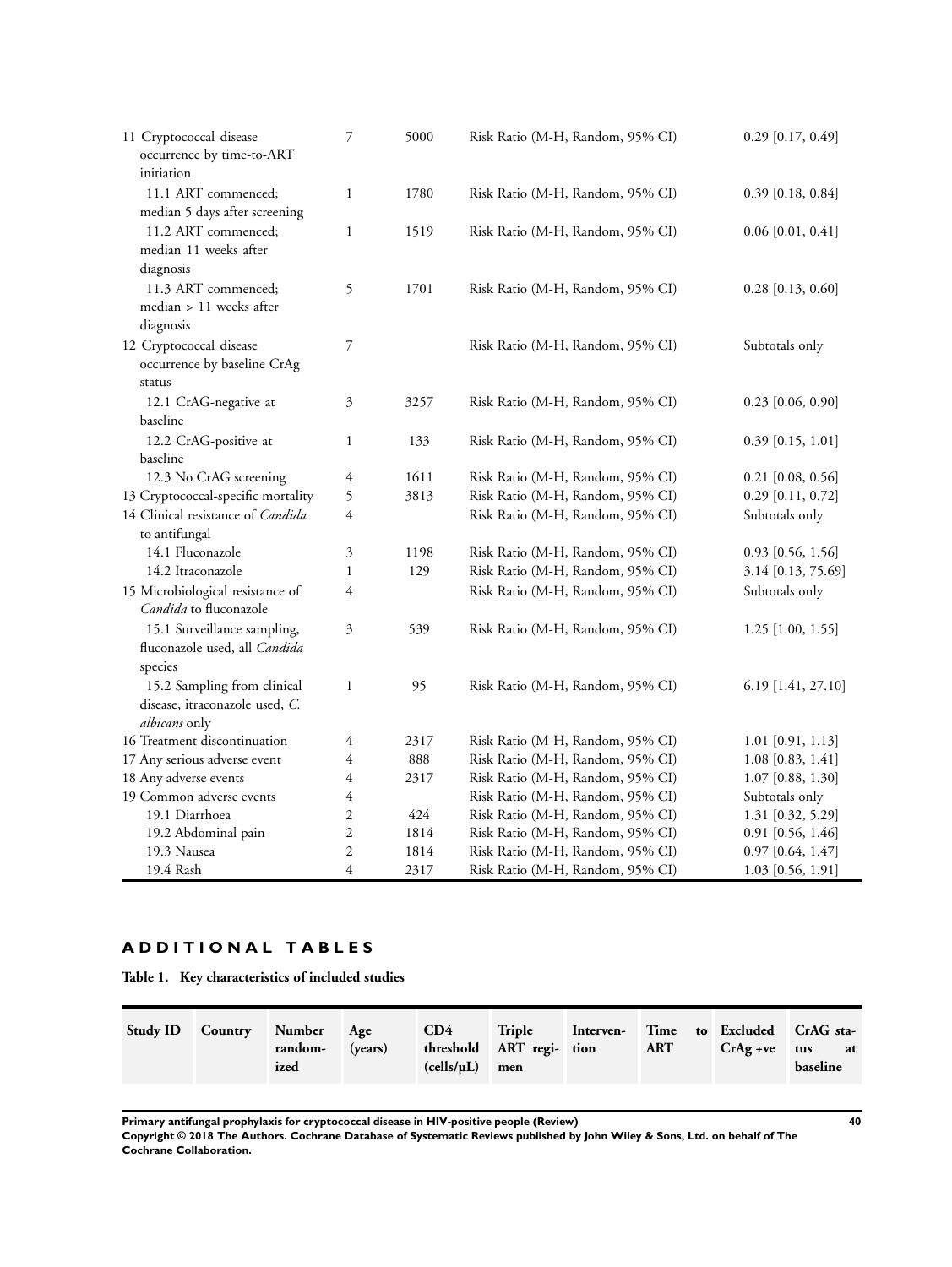| Chariyalert-<br>sak<br>2002 | Thailand                                      | 129  | Mean<br>(range<br>22<br>to $58)$          | $33 \div 200$ | No             | Itracona-<br>200<br>zole<br>mg daily +<br><b>CTX</b>                                                                                                                                      | <b>NR</b>                                                                                                        | No  | <b>NR</b>                 |
|-----------------------------|-----------------------------------------------|------|-------------------------------------------|---------------|----------------|-------------------------------------------------------------------------------------------------------------------------------------------------------------------------------------------|------------------------------------------------------------------------------------------------------------------|-----|---------------------------|
| Chetchoti-<br>sakd<br>2004  | Thailand                                      | 90   | Range: 20 < 100<br>to $53$                |               | N <sub>o</sub> | Flucona-<br>400<br>zole<br>mg weekly                                                                                                                                                      | <b>NR</b>                                                                                                        | Yes | CrAG-ve:<br>90/90         |
| Goldman<br>2005             | <b>USA</b>                                    | 829  | Median 38 < 150<br>(range: 19<br>to $71)$ |               | N <sub>o</sub> | Flucona-<br>200<br>zole<br>mg<br>three times<br>per week                                                                                                                                  | <b>NR</b>                                                                                                        | No  | <b>NR</b>                 |
| Hakim<br>2017               | Uganda,<br>Zim-<br>babwe,<br>Malawi,<br>Kenya | 1805 | Median $36 \div 100$<br>(IQR 29 to<br>42) |               | Yes            | Enhanced<br>prophy-<br>laxis:<br>flucona-<br>zole<br>100<br>mg daily +<br><b>CTX</b><br>$\ddot{}$<br>INH daily<br>+ immedi-<br>ate alben-<br>$dazole + 5$<br>days<br>of azithro-<br>mycin | 5 days (2 to No<br>8)                                                                                            |     | CrAG+ve:<br>133/1781      |
| <b>McKinsey</b><br>1999     | <b>USA</b>                                    | 295  | Median 36 < 150<br>to 37                  |               | N <sub>o</sub> | Itracona-<br>200<br>zole<br>mg daily                                                                                                                                                      | <b>NR</b>                                                                                                        | No  | <b>NR</b>                 |
| Parkes-<br>Ratanshi<br>2011 | Uganda                                        | 1519 | Mean 36                                   | $< 200$       | Yes            | Flucona-<br>zole<br>200<br>mg 3 times<br>per week                                                                                                                                         | 11<br>weeks (me-<br>dian; IQR<br>7<br>to<br>17 weeks)<br>; flucona-<br>zole<br>82<br>days;<br>placebo 87<br>days | Yes | CrAG-ve:<br>1519/<br>1519 |
| Revankar<br>1998            | <b>USA</b>                                    | 62   | $\rm NR$                                  | $<350$        | Unknown        | Flucona-<br>zole<br>200<br>mg daily                                                                                                                                                       | <b>NR</b>                                                                                                        | No  | $\rm NR$                  |

**Primary antifungal prophylaxis for cryptococcal disease in HIV-positive people (Review) 41 Copyright © 2018 The Authors. Cochrane Database of Systematic Reviews published by John Wiley & Sons, Ltd. on behalf of The Cochrane Collaboration.**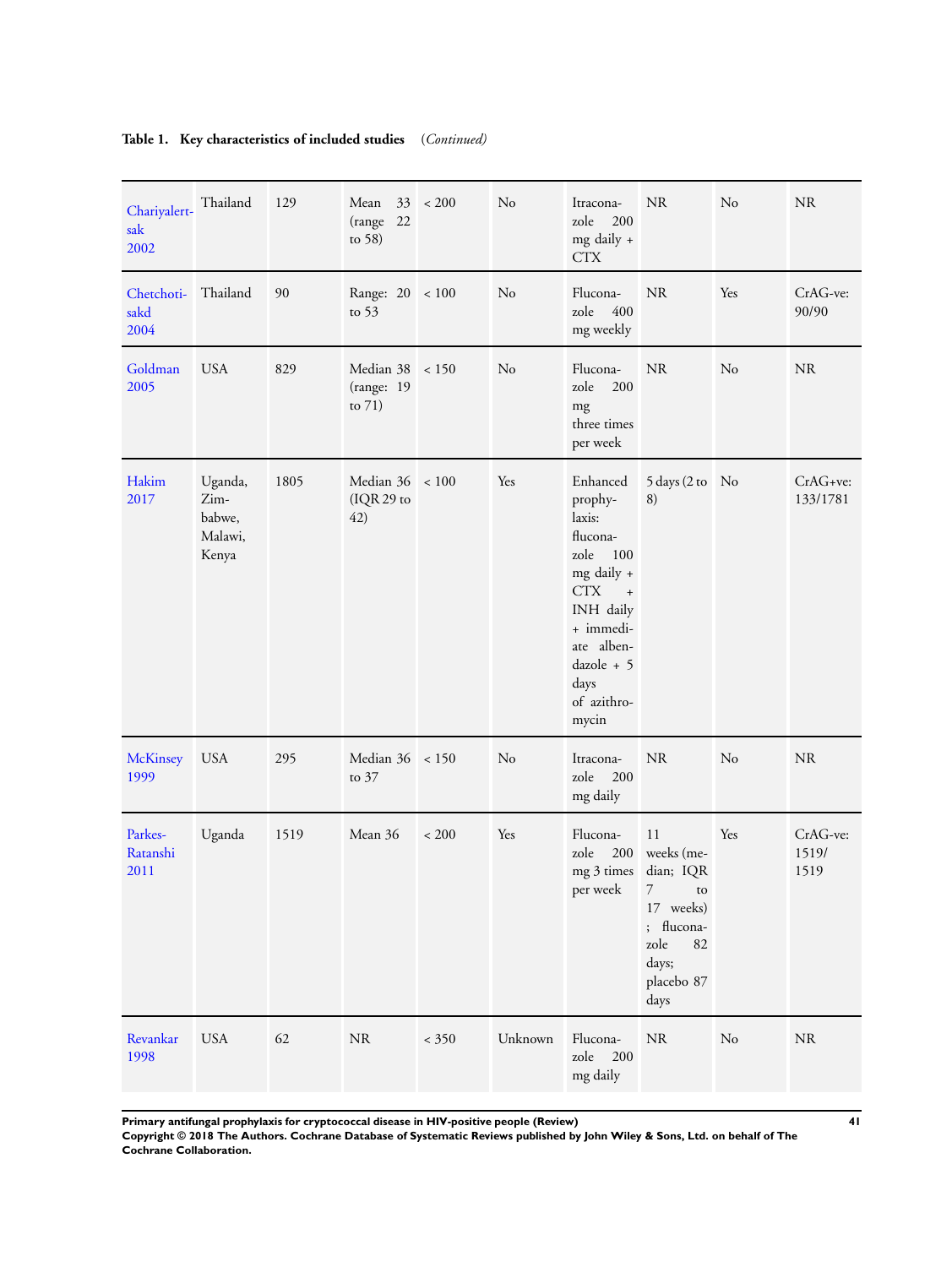# <span id="page-43-0"></span>**Table 1. Key characteristics of included studies** (*Continued)*

| Schuman<br>1997 | <b>USA</b>                                   | 323 | Mean 37                        | < 300 | No | Flucona-<br>zole 200<br>mg weekly | NR  | N <sub>0</sub> | <b>NR</b> |
|-----------------|----------------------------------------------|-----|--------------------------------|-------|----|-----------------------------------|-----|----------------|-----------|
| Smith<br>2001   | Australia,<br>Canada,<br>South<br>Africa, UK | 374 | Mean $38 \times 300$<br>(SD 8) |       | No | Itracona-<br>zole 200<br>mg daily | NR. | N <sub>0</sub> | <b>NR</b> |

Abbreviations: NR: not reported; ART: antiretroviral therapy; CTX: co-trimoxazole; CD4: cluster of differentiation 4; IQR: interquartile range; +ve: positive; -ve: negative.

# **Table 2. Clinically defined resistance to fluconazole and itraconazole**

| Description of studies |               |                                                        |             | $2 X 2$ table |                                                                                                                                            |  |  |
|------------------------|---------------|--------------------------------------------------------|-------------|---------------|--------------------------------------------------------------------------------------------------------------------------------------------|--|--|
| <b>Study ID</b>        | Aims of study | <b>Definition</b><br>of clinical resis- given<br>tance | Prophylaxis | ceived        | Intervention re- Number of par- Number of par-<br>ticipants with ticipants<br>clinical disease randomized<br>resistant to flu-<br>conazole |  |  |

**Clinically defined resistance (episodes of clinical resistance per number of patients randomised): fluconazole**

| Goldman 2005  | preven-                                                                                                                           | fractory candidi-                                                                                                                                                                       | To compare flu- Clinical end- Fluconazole 200 Continuous flu- 18<br>conazole to stan- point defined as mg three times conazole<br>dard care for the persistent or re- weekly |                               |    | 413 |
|---------------|-----------------------------------------------------------------------------------------------------------------------------------|-----------------------------------------------------------------------------------------------------------------------------------------------------------------------------------------|------------------------------------------------------------------------------------------------------------------------------------------------------------------------------|-------------------------------|----|-----|
|               | tion of <i>Candida</i> asis <sup>*</sup><br>infections.                                                                           |                                                                                                                                                                                         |                                                                                                                                                                              | Standard care                 | 18 | 416 |
| Revankar 1998 | To compare flu- Clinical<br>preven-<br>infections.                                                                                | conazole to stan-sistance was de-mg daily<br>dard care for the fined as the pres-<br>ence of resistant<br>tion of <i>Candida</i> isolates (MIC ><br>16 µg/mL) that<br>affected response | re- Fluconazole 200                                                                                                                                                          | Continuous flu- 2<br>conazole |    | 16  |
|               |                                                                                                                                   | to therapy                                                                                                                                                                              |                                                                                                                                                                              | Standard care                 | 5  | 28  |
| Schuman 1997  | To compare flu- Clini-<br>conazole<br>placebo for pre- defined<br>vention of mu-<br>cosal candidiasis<br>in HIV-positive<br>women | to cal resistance not mg once weekly                                                                                                                                                    | Fluconazole 200 Fluconazole                                                                                                                                                  |                               | 6  | 162 |

**Primary antifungal prophylaxis for cryptococcal disease in HIV-positive people (Review) 42**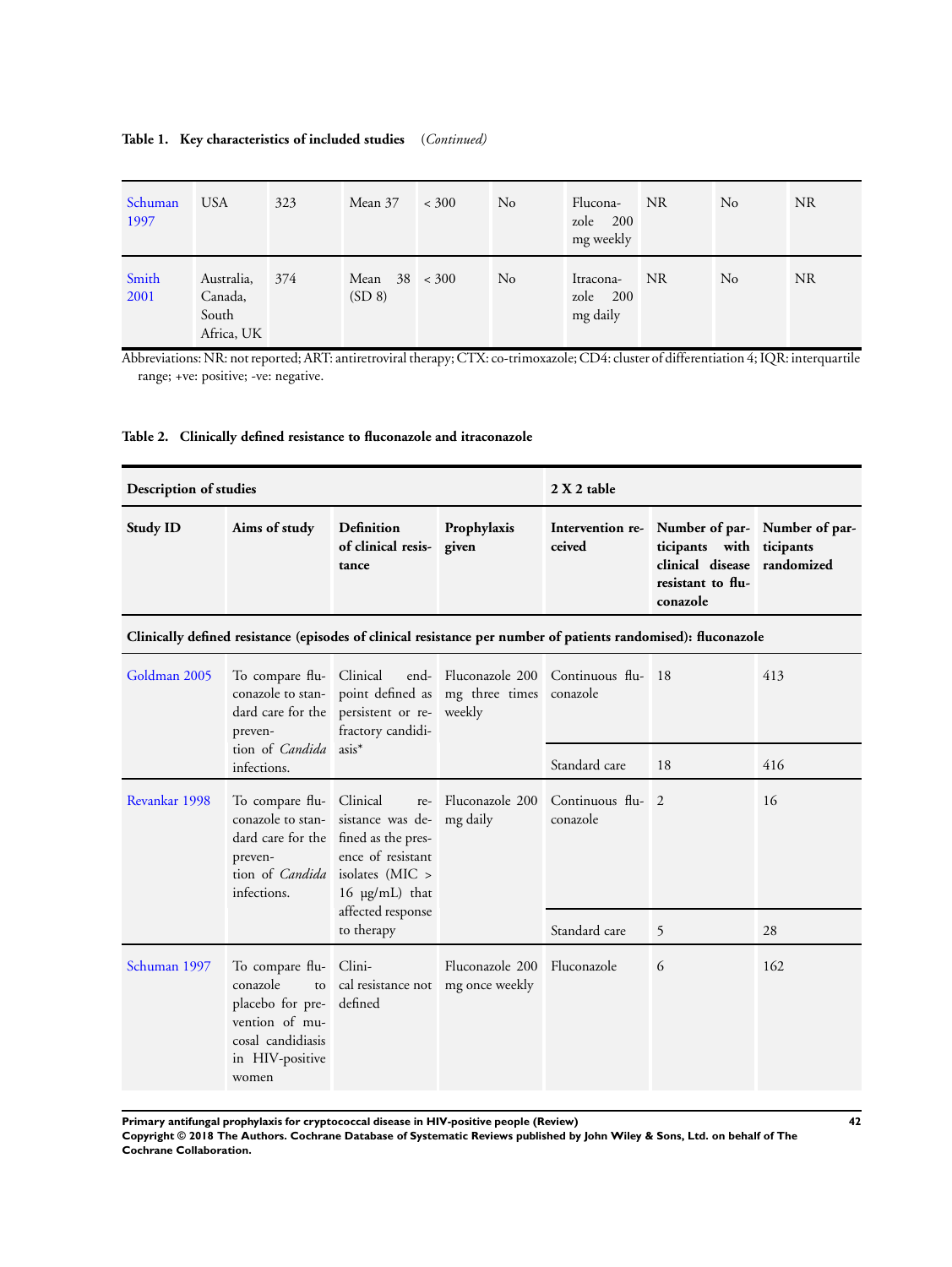# <span id="page-44-0"></span>**Table 2. Clinically defined resistance to fluconazole and itraconazole** (*Continued)*

|                        |                                   |                                                                                                                                                                | Placebo + Stan- 7<br>dard care |                | 161 |
|------------------------|-----------------------------------|----------------------------------------------------------------------------------------------------------------------------------------------------------------|--------------------------------|----------------|-----|
|                        |                                   | Clinically defined resistance (episodes of clinical resistance per number of patients randomised): itraconazole                                                |                                |                |     |
| Chariyalertsak<br>2002 | cona-                             | To compare Itra- Clini- Itraconazole 200 Itraconazole<br>cal resistance de- mg daily<br>zole prophylaxis fined as candidi-<br>to placebo for asis that did not |                                | $\overline{1}$ | 63  |
|                        | deep fungal in- ment*<br>fections | the prevention of respond to treat-                                                                                                                            | Placebo + Stan- 0<br>dard care |                | 66  |

\*Full details of definition of clinical disease available in [Characteristics of included studies](#page-24-0)

# **Table 3. Microbiologically defined resistance of** *Candida* **to fluconazole**

| Description of studies |            |                 |                      | $2 X 2$ table              |                                                                                                                       |                                                                     |  |
|------------------------|------------|-----------------|----------------------|----------------------------|-----------------------------------------------------------------------------------------------------------------------|---------------------------------------------------------------------|--|
| <b>Study ID</b>        | Study aims | Type of isolate | Organism<br>reported | Intervention re-<br>ceived | Number of par-Number of par-<br>ticipants with at ticipants with at<br>conazole (MIC, was isolated<br>$> 16 \mu g/mL$ | least 1 isolate least one sample<br>resistant to flu- where Candida |  |

# **Microbiologically defined resistance of** *Candida to fluconazole (number of patients with at least one resistant isolate): fluconazole received*

| Schuman 1997  | To compare flu-   Vaginal mucosal   All<br>conazole to surveillance<br>vention of mu- monthly | placebo for pre- cultures taken 3 combined                                                                                                                                 | <i>Candida</i> species                                                                                                                                                                                                         | Fluconazole                     | 29 | 88  |
|---------------|-----------------------------------------------------------------------------------------------|----------------------------------------------------------------------------------------------------------------------------------------------------------------------------|--------------------------------------------------------------------------------------------------------------------------------------------------------------------------------------------------------------------------------|---------------------------------|----|-----|
|               | cosal candidiasis<br>in HIV-positive<br>women                                                 |                                                                                                                                                                            |                                                                                                                                                                                                                                | Placebo + Stan- 21<br>dard care |    | 79  |
| Goldman 2005  | To compare flu- Surveillance<br>preven-                                                       | conazole to stan- swab obtained at Candida species conazole<br>dard care for the end of the study combined                                                                 | All and the same of the same of the same of the same of the same of the same of the same of the same of the same of the same of the same of the same of the same of the same of the same of the same of the same of the same o | Continuous flu- 50              |    | 110 |
|               | tion of <i>Candida</i><br>infections                                                          |                                                                                                                                                                            |                                                                                                                                                                                                                                | Standard care                   | 79 | 218 |
| Revankar 1998 | preven-                                                                                       | To compare flu- Isolates obtained All<br>conazole to stan- from clinical dis- <i>Candida</i> species conazole<br>dard care for the ease and 3 combined<br>monthly surveil- |                                                                                                                                                                                                                                | Continuous flu- 9               |    | 16  |

**Primary antifungal prophylaxis for cryptococcal disease in HIV-positive people (Review) 43**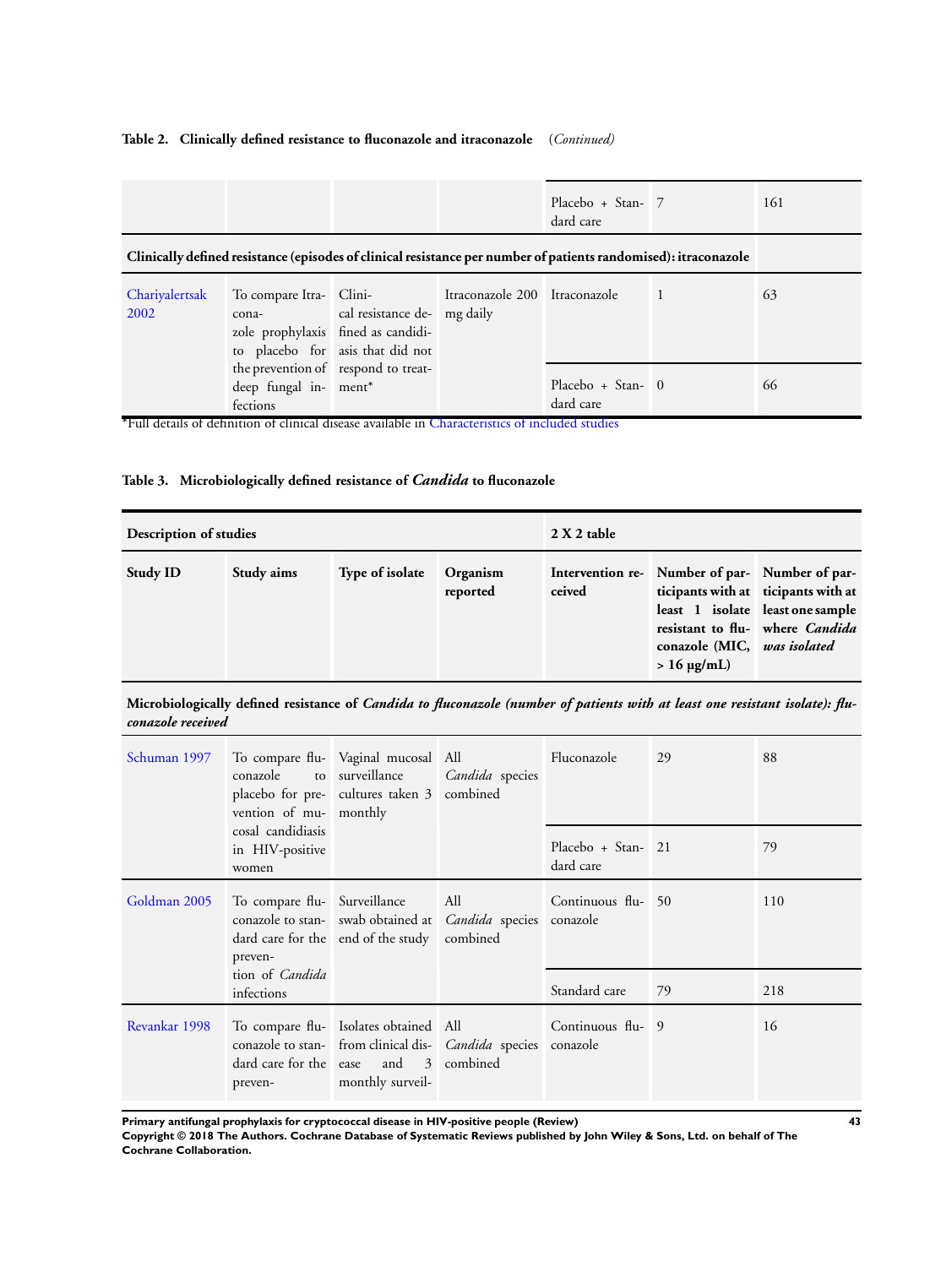# <span id="page-45-0"></span>**Table 3. Microbiologically defined resistance of** *Candida* **to fluconazole** (*Continued)*

| tion of <i>Candida</i> lance swabs<br>infections |  |                  |    |
|--------------------------------------------------|--|------------------|----|
|                                                  |  | Standard care 13 | 28 |

**Microbiologically-defined resistance of** *Candida to fluconazole (number of patients with at least one resistant isolate): itraconazole received, cross-resistance to fluconazole reported*

| McKinsey 1999 | To compare Itra- Vaginal C. albicans only Itraconazole                                | conazole and oesophageal (Other species<br>to placebo for mucosal isolates not reported)<br>the prevention of from clinical dis- |                                       | $9/40*$<br>patients had iso-<br>lates reported as<br>'not susceptible' | 40 |
|---------------|---------------------------------------------------------------------------------------|----------------------------------------------------------------------------------------------------------------------------------|---------------------------------------|------------------------------------------------------------------------|----|
|               | deep fungal in- ease occurrences<br>fections (includ-<br>ing cryptococcal<br>disease) |                                                                                                                                  | Placebo + Stan- $2/55^*$<br>dard care | patients had iso-<br>lates reported as<br>'not susceptible'            | 55 |

\*Itraconazole received, cross resistance to fluconazole reported.

| Treatment discontinuation (cause)          | Antifungal group Placebo group |             |  |  |
|--------------------------------------------|--------------------------------|-------------|--|--|
| Chariyalertsak 2002 ( $N = 129$ )          |                                |             |  |  |
| Access disallowed medications <sup>a</sup> | $3(2.3\%)$                     | $3(2.3\%)$  |  |  |
| Adverse events                             | $2(1.6\%)$                     | $1(0.7\%)$  |  |  |
| Hepatotoxicity                             | $1(0.7\%)$                     | $1(0.7\%)$  |  |  |
| Patient choice                             | 14 (11%)                       | $9(6.9\%)$  |  |  |
| McKinsey 1999 (N = 295)                    |                                |             |  |  |
| Adverse events                             | 13 (4.4%)                      | $5(1.7\%)$  |  |  |
| Patient choice                             | $27(9.1\%)$                    | 36 (12%)    |  |  |
| Parkes-Ratanshi 2011 (N = 1519)            |                                |             |  |  |
| Loss to follow-up                          | 31 (2%)                        | $19(1.3\%)$ |  |  |
| Patient choice                             | $11(0.7\%)$                    | $4(0.3\%)$  |  |  |

# **Table 4. Reasons for discontinuation of antifungal prophylaxis**

**Primary antifungal prophylaxis for cryptococcal disease in HIV-positive people (Review) 44**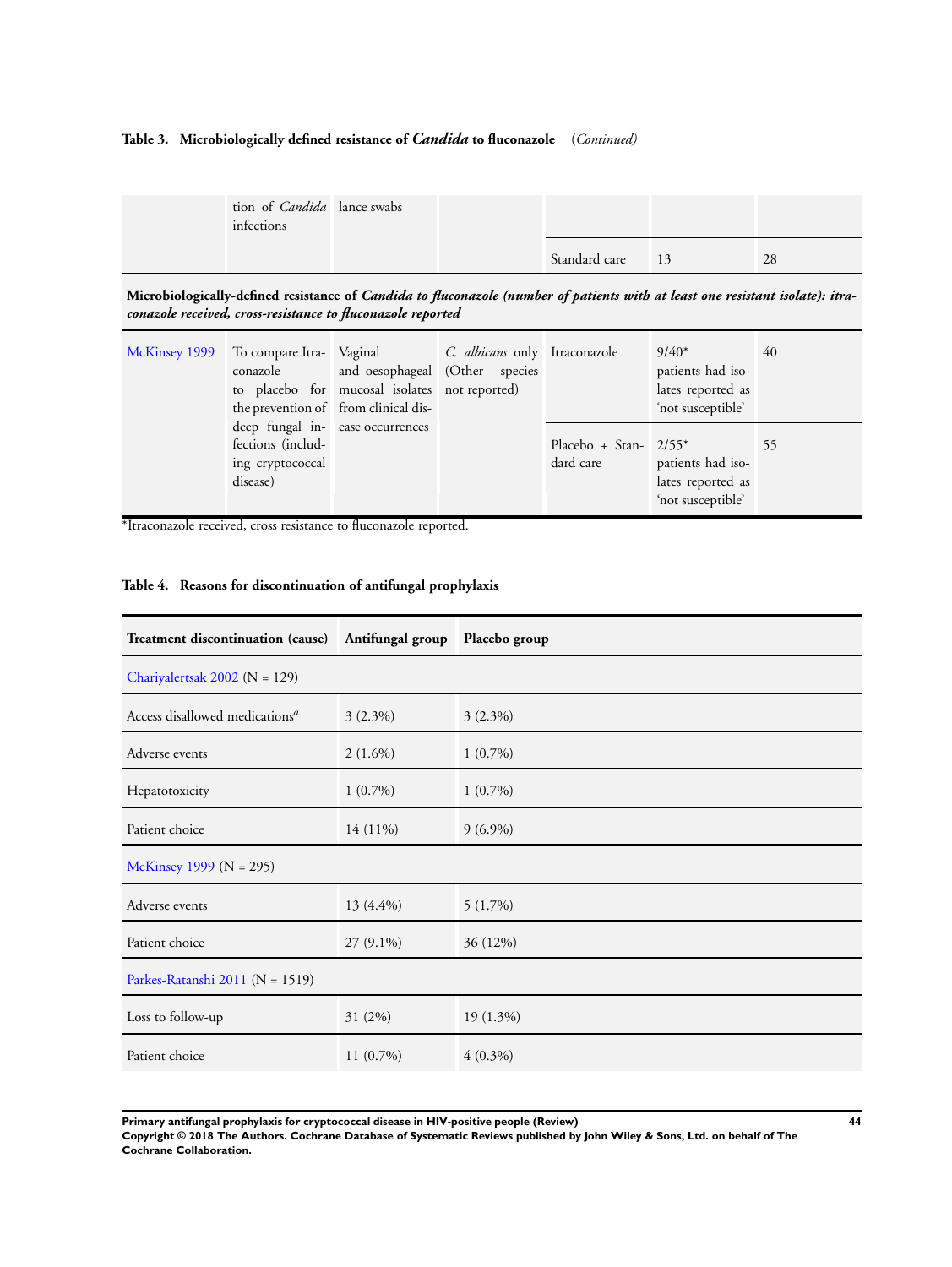# **Table 4. Reasons for discontinuation of antifungal prophylaxis** (*Continued)*

| Safety concerns                            | 59 (3.8%)  | 59 (3.8%)  |
|--------------------------------------------|------------|------------|
| Smith 2001 ( $N = 374$ )                   |            |            |
| Access disallowed medications <sup>a</sup> | 15(4%)     | $3(0.8\%)$ |
| Adverse event                              | 31 (8.3%)  | 29 (7.8%)  |
| Hepatotoxicity                             | $2(0.5\%)$ | $3(0.8\%)$ |
| Patient choice                             | 33 (8.8%)  | 46 (12%)   |
| Pregnancy                                  | $0(0\%)$   | $1(0.3\%)$ |
| Other                                      | 37(9.9%)   | $42(11\%)$ |

<sup>a</sup>We defined this as the number of participants who had to discontinue the study medication because of the need to take other medication that interfered with itraconazole serum levels.

# **W H A T ' S N E W**

Last assessed as up-to-date: 31 August 2017.

| Date           | Event                                              | Description                                                                                                                                                                                                                                                                                                                                                                                                                                                                                                                                                                                                                                                                                                                                                                                                                                                        |
|----------------|----------------------------------------------------|--------------------------------------------------------------------------------------------------------------------------------------------------------------------------------------------------------------------------------------------------------------------------------------------------------------------------------------------------------------------------------------------------------------------------------------------------------------------------------------------------------------------------------------------------------------------------------------------------------------------------------------------------------------------------------------------------------------------------------------------------------------------------------------------------------------------------------------------------------------------|
| 28 August 2018 | New search has been performed                      | This is an update of a review last published in 2005<br>(Chang 2005). The review author team updated the pro-<br>tocol extensively, and differences are highlighted in the '<br>Differences between protocol and review' section.                                                                                                                                                                                                                                                                                                                                                                                                                                                                                                                                                                                                                                  |
| 28 August 2018 | New citation required and conclusions have changed | Nine trials (5426 participants) met the inclusion criteria<br>of this review update. One study included in the Chang<br>2005 review did not meet our inclusion criteria. We also<br>included two studies published after the Chang 2005 re-<br>view (Hakim 2017; Parkes-Ratanshi 2011).<br>We considered outcomes related to resistance in trials<br>looking at prevention of <i>Candida</i> infection, which were<br>not included in the Chang 2005 review.<br>The findings of this review update are consistent with<br>those of previous published reviews, which both showed<br>that antifungal prophylaxis may have made little or no dif-<br>ference to all-cause mortality, but reduced the occurrence<br>of cryptococcal disease (Chang 2005; Ssekitoleko 2013).<br>However, the findings from this review are more relevant<br>to current HIV populations |

**Primary antifungal prophylaxis for cryptococcal disease in HIV-positive people (Review) 45**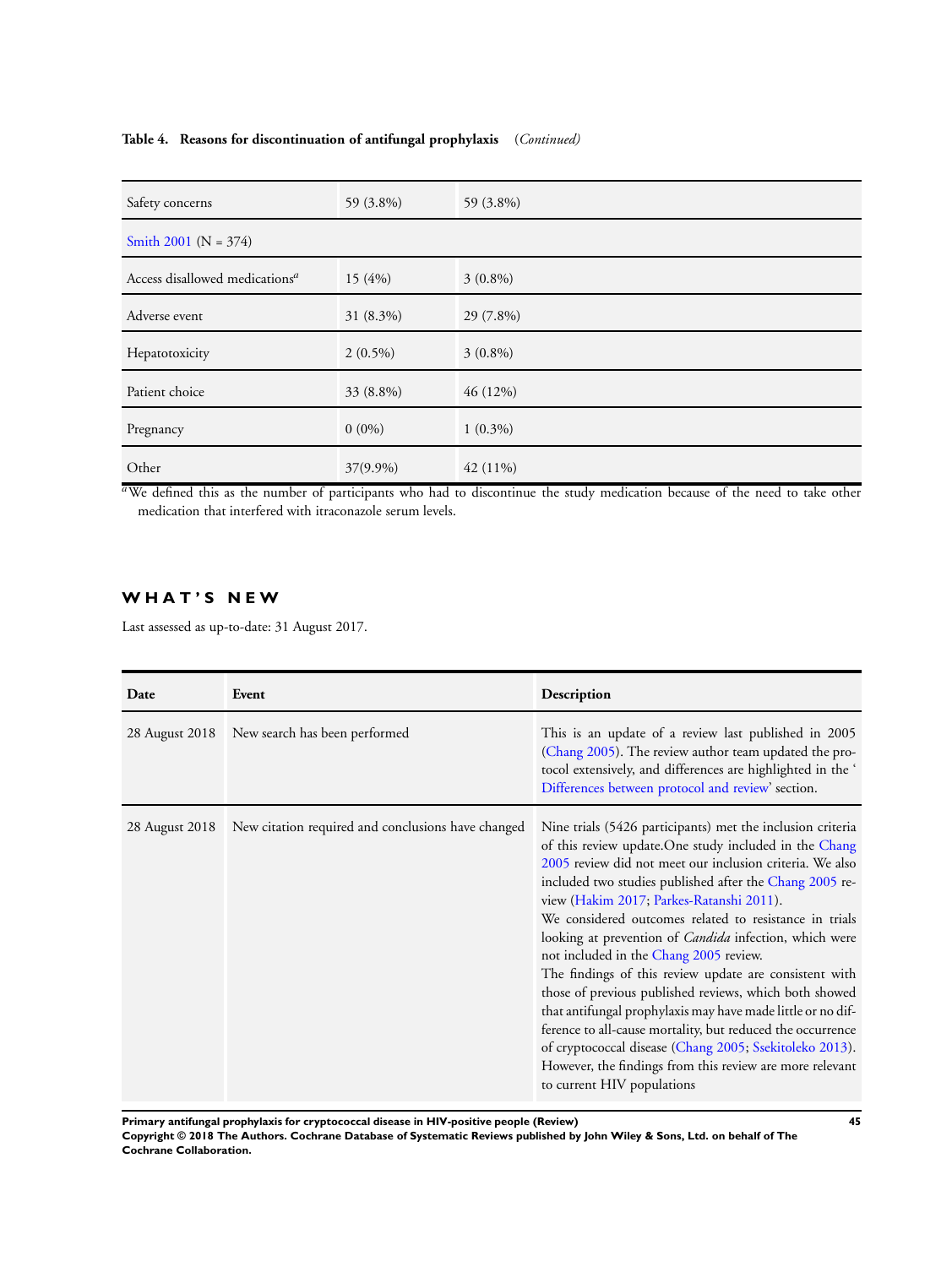# <span id="page-47-0"></span>**C O N T R I B U T I O N S O F A U T H O R S**

AA, SJ, and IEW planned and drafted the protocol, SJ and AA screened and extracted all data, SJ AA and IEW performed all analyses and GRADEd the outcomes.

AA and SJ drafted the final review. IEW commented on the final review.

GM and GR reviewed and edited the protocol, assisted with methodological and clinical queries, and commented on the final review.

# **D E C L A R A T I O N S O F I N T E R E S T**

AA has no known conflicts of interest.

SJ has no known conflicts of interest.

GR has no known conflicts of interest.

GM has no known conflicts of interest.

IEW has no known conflicts of interest.

# **S O U R C E S O F S U P P O R T**

### **Internal sources**

• Liverpool School of Tropical Medicine, UK.

### **External sources**

• Department for International Development, UK. Grant: 5242

# **D I F F E R E N C E S B E T W E E N P R O T O C O L A N D R E V I E W**

This is an update of a previous Cochrane review ([Chang 2005\)](#page-20-0). The new review author team extensively revised the protocol, which is available on the CIDG website at [cidg.cochrane.org/our-reviews](http://cidg.cochrane.org/our-reviews) under the subheading 'Related content'.

Several outcomes that were not originally included in the protocol were added during the review process. This included mortality due to cryptococcal disease and microbiological resistance in *Candida* species. We included these outcomes to clarify the benefits and harms of the intervention.

Adherence was reported as described in the trial.

Several outcomes measures changed from rate to proportion. There was no intention of analysing these outcomes as rates and the teams intention was always to look at proportions, however incorrect wording was used in the published protocol and this was corrected in the final review.

We counted cases of cryptococcal disease in the studies if the investigators referred to them as confirmed cases. We did not count cases that the authors referred to as suspected. We also didn't rely on the study authors specifically describing the method of diagnosis.

We included studies that didn't specify the method of cryptococcal diagnosis.

**Primary antifungal prophylaxis for cryptococcal disease in HIV-positive people (Review) 46**